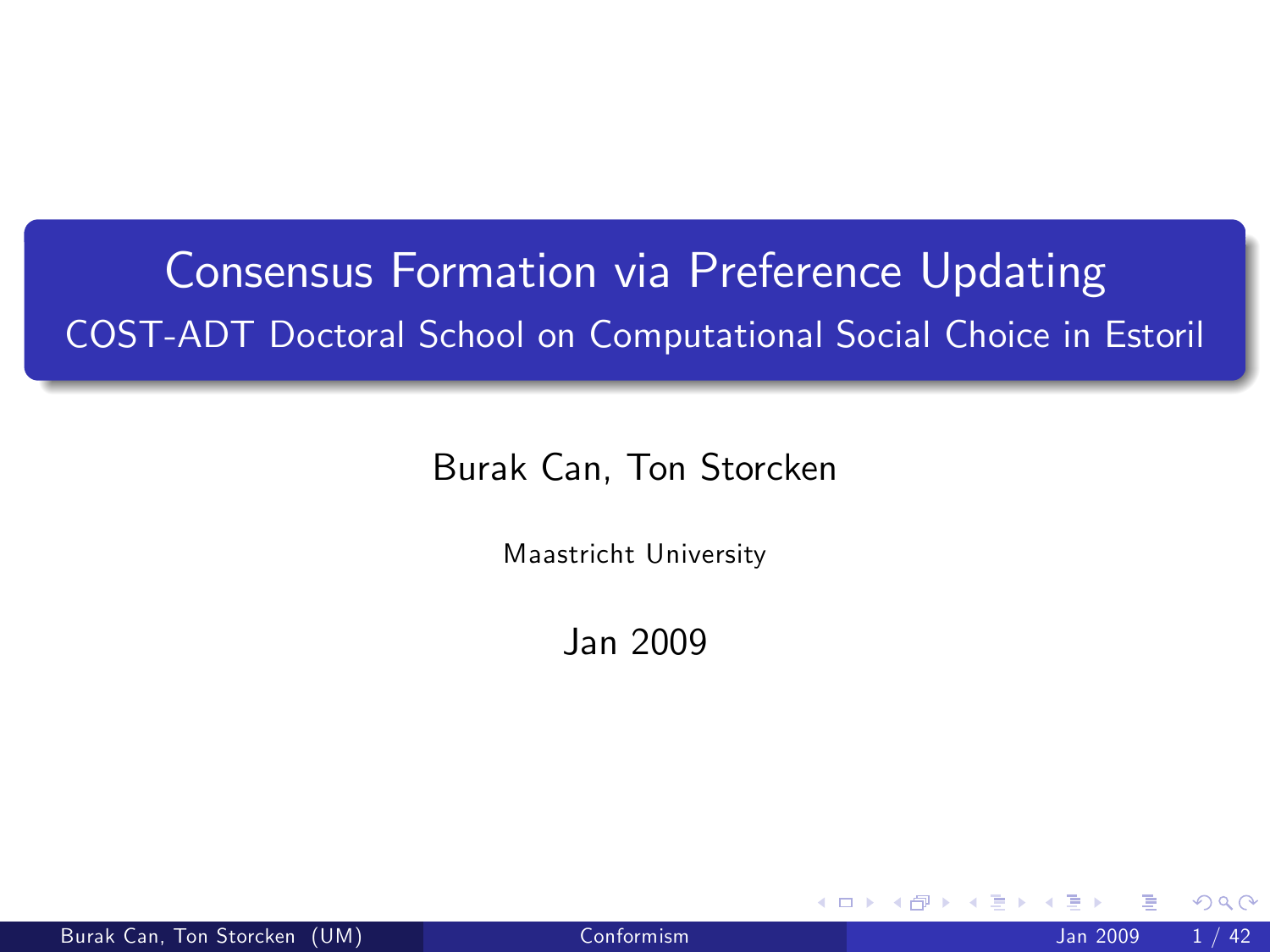What happens in a conformist society?

4 0 8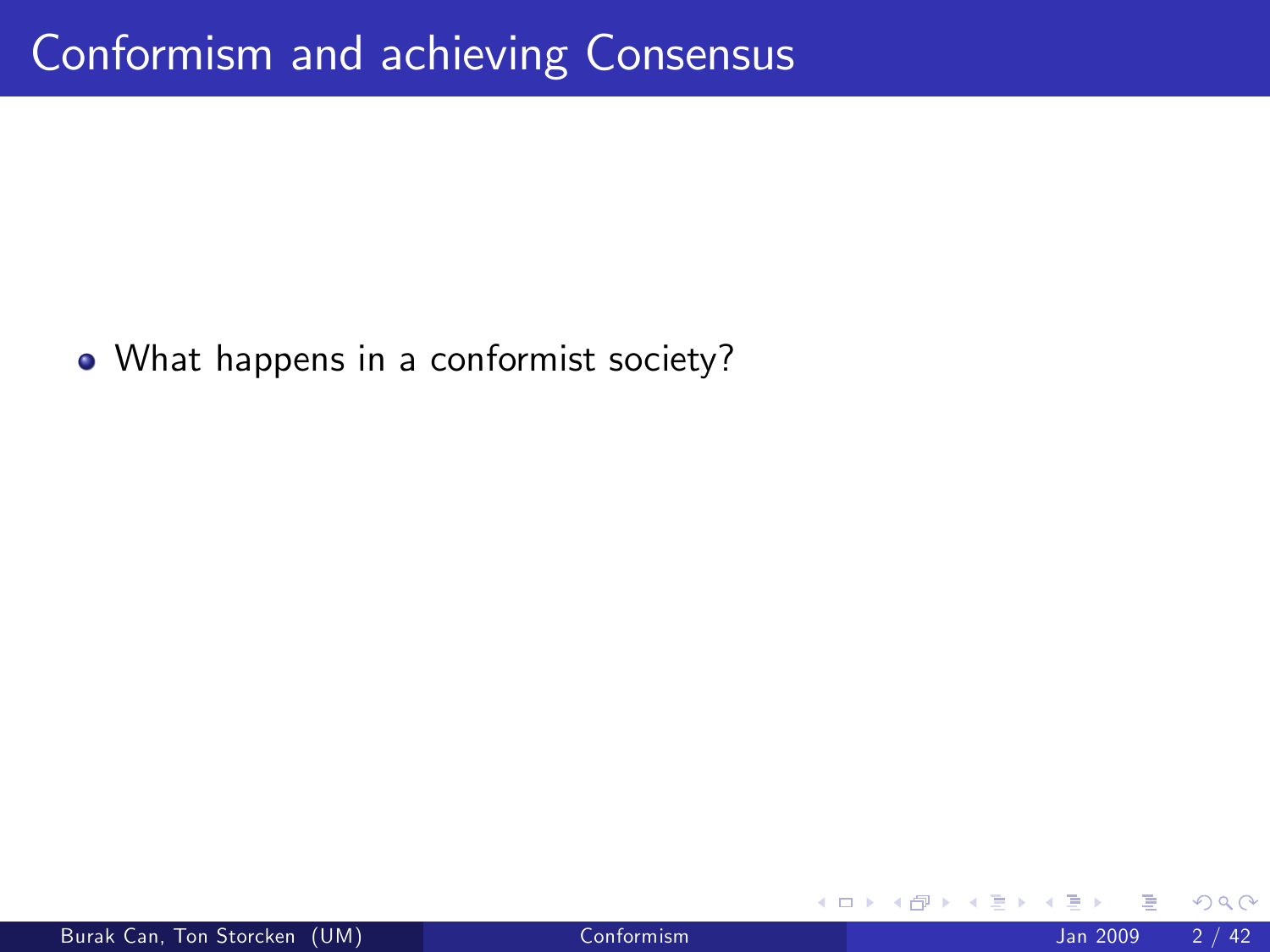- What happens in a conformist society?
- What happens in a dynamic setting of aggregation where people compromise (or conform) to achieve consensus?

つひひ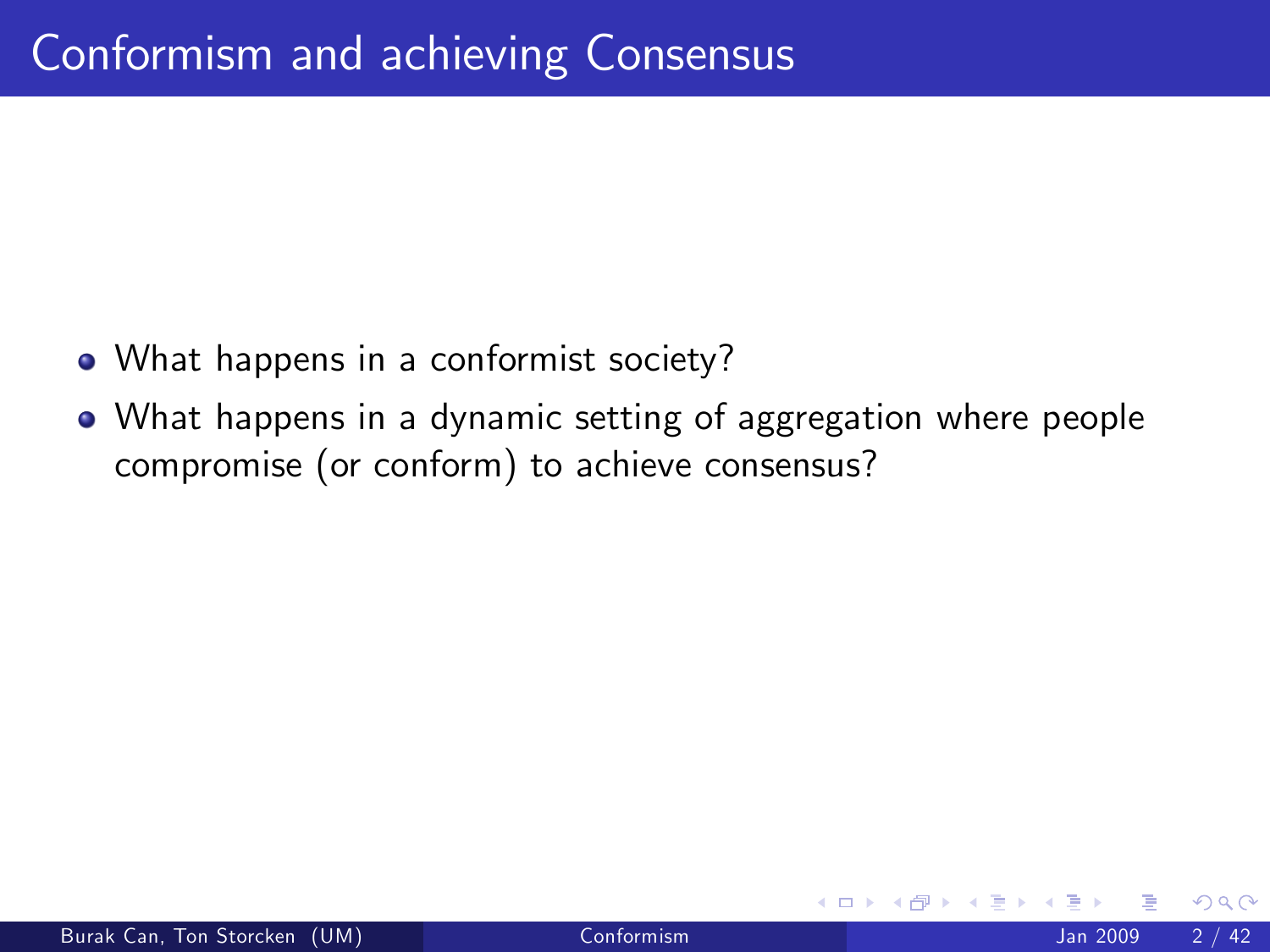- What happens in a conformist society?
- What happens in a dynamic setting of aggregation where people compromise (or conform) to achieve consensus?
- A society which changes their opinions towards the representative agent (i.e., towards the outcome of the elections).

 $\Omega$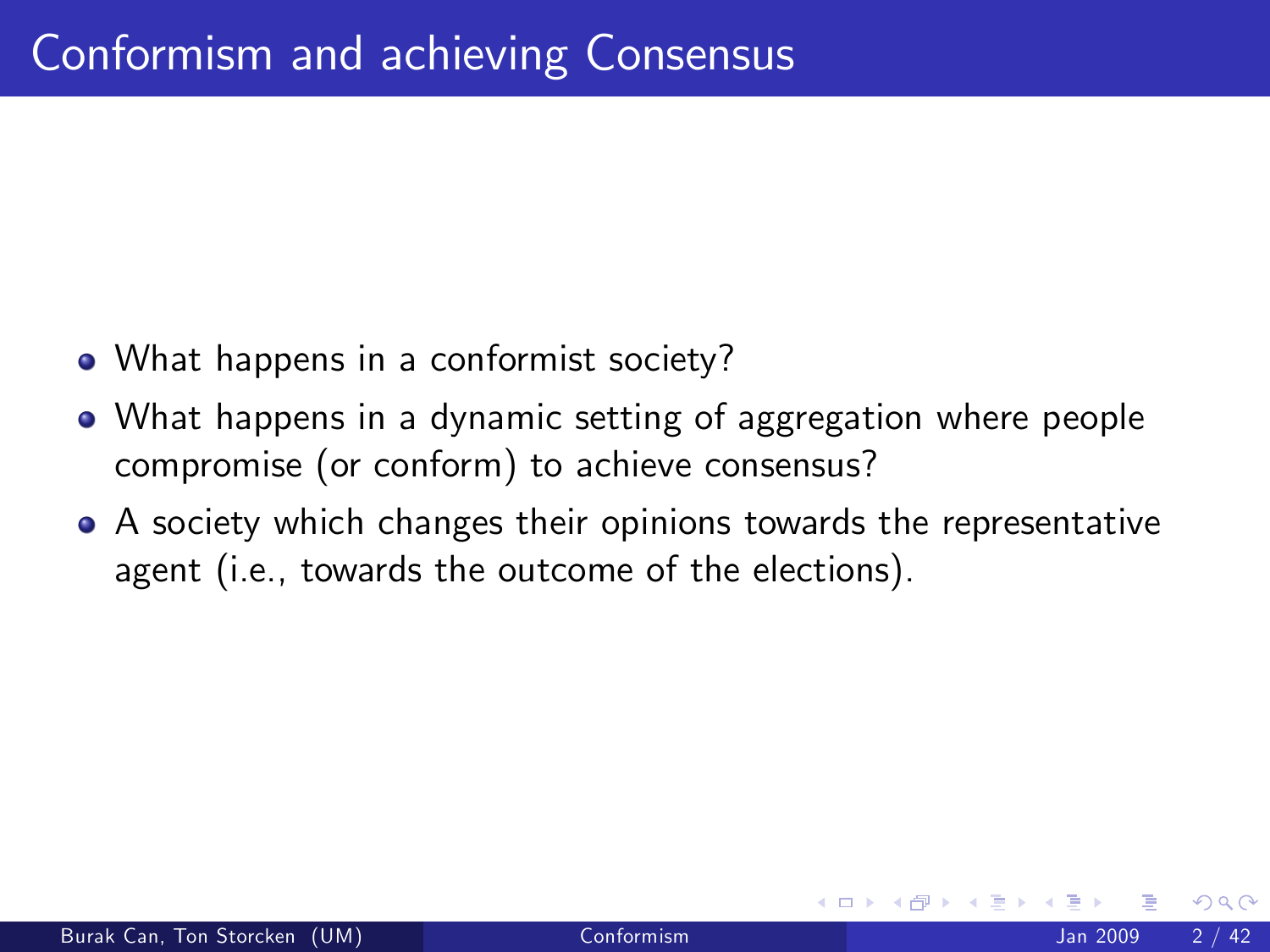• The main question is:

4 D F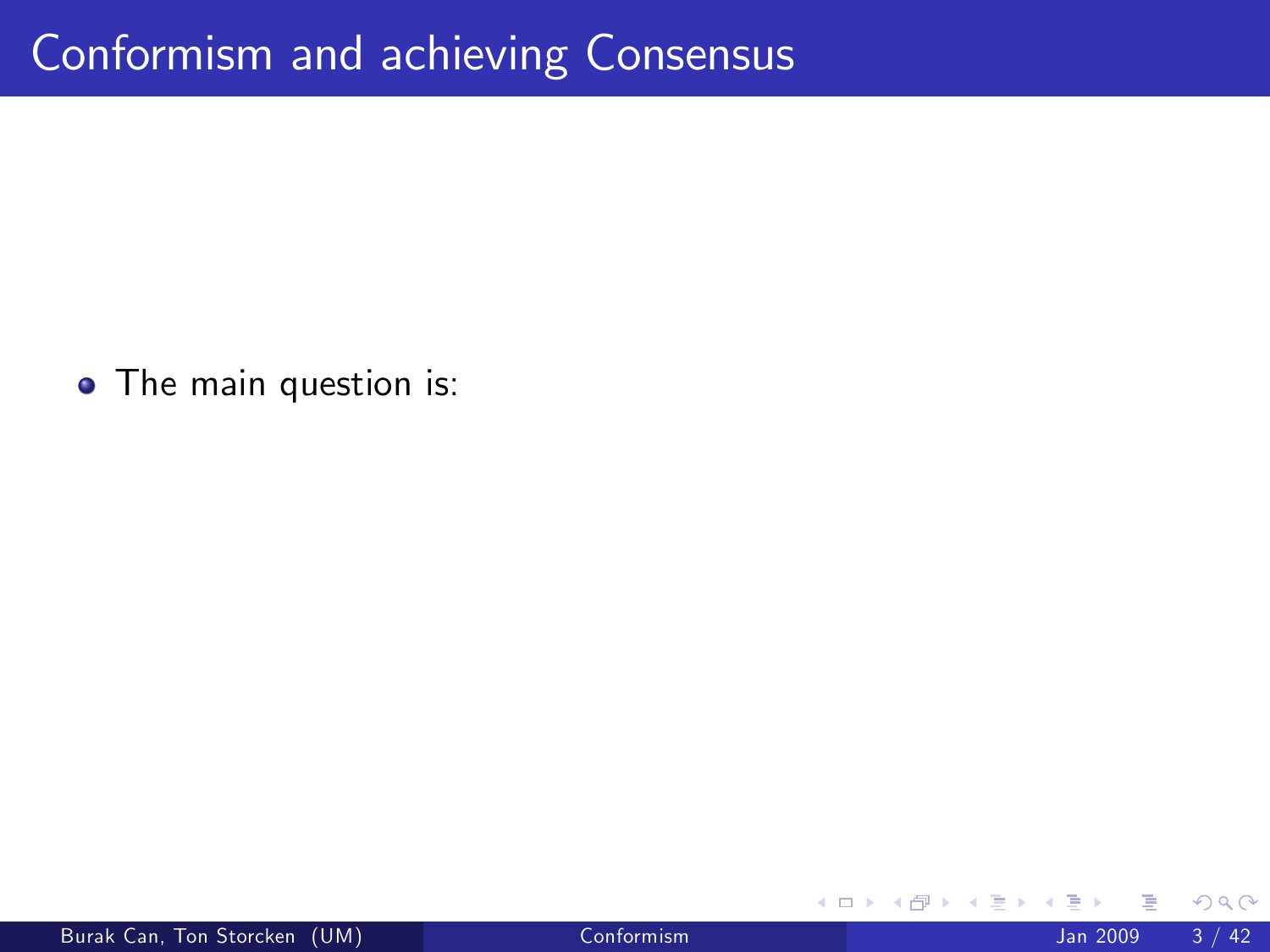- The main question is:
- Were the elections conducted again after individuals get "closer" to the initial outcome, would the consensus still be the same representative agent?

 $\Omega$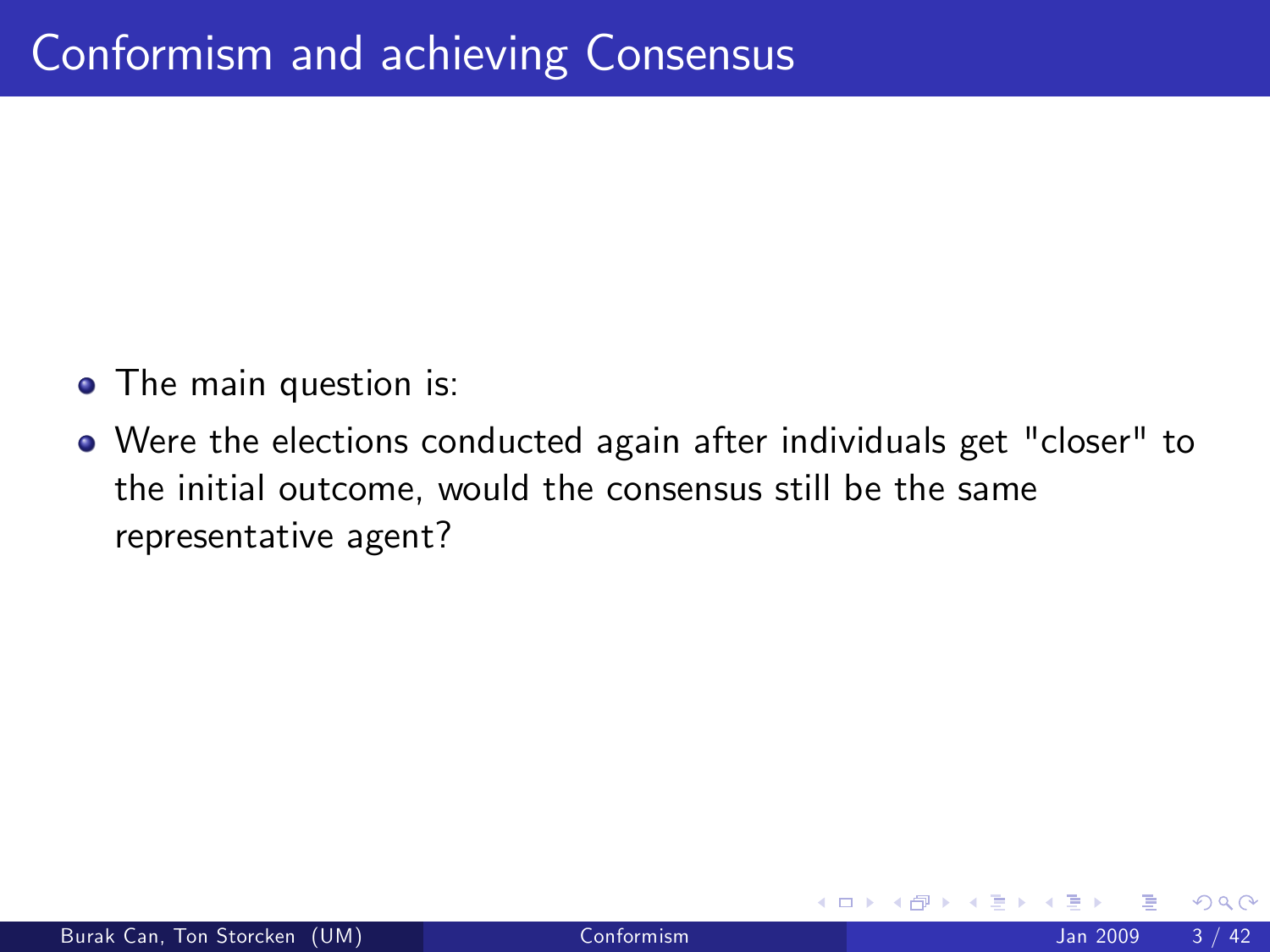- N is set of individuals.
- A is the set of alternatives.
- $\bullet$   $\mathcal{L}(A)$  is the set of all possible linear orders over A.
- $\mathcal{L}(\mathcal{A})^{\mathcal{N}}$  is the set of all possible profiles.
- $p \in \mathcal{L}(A)^N$  is a generic profile of linear orders of agents in  $N$ .
- A social welfare function/correspondence  $\alpha : \mathcal{L}(A)^{\mathcal{N}} \to 2^{\mathcal{L}(A)}$  assigns a nonempty set of linear orderings to each profile  $p \in \mathcal{L}(A)^N$ .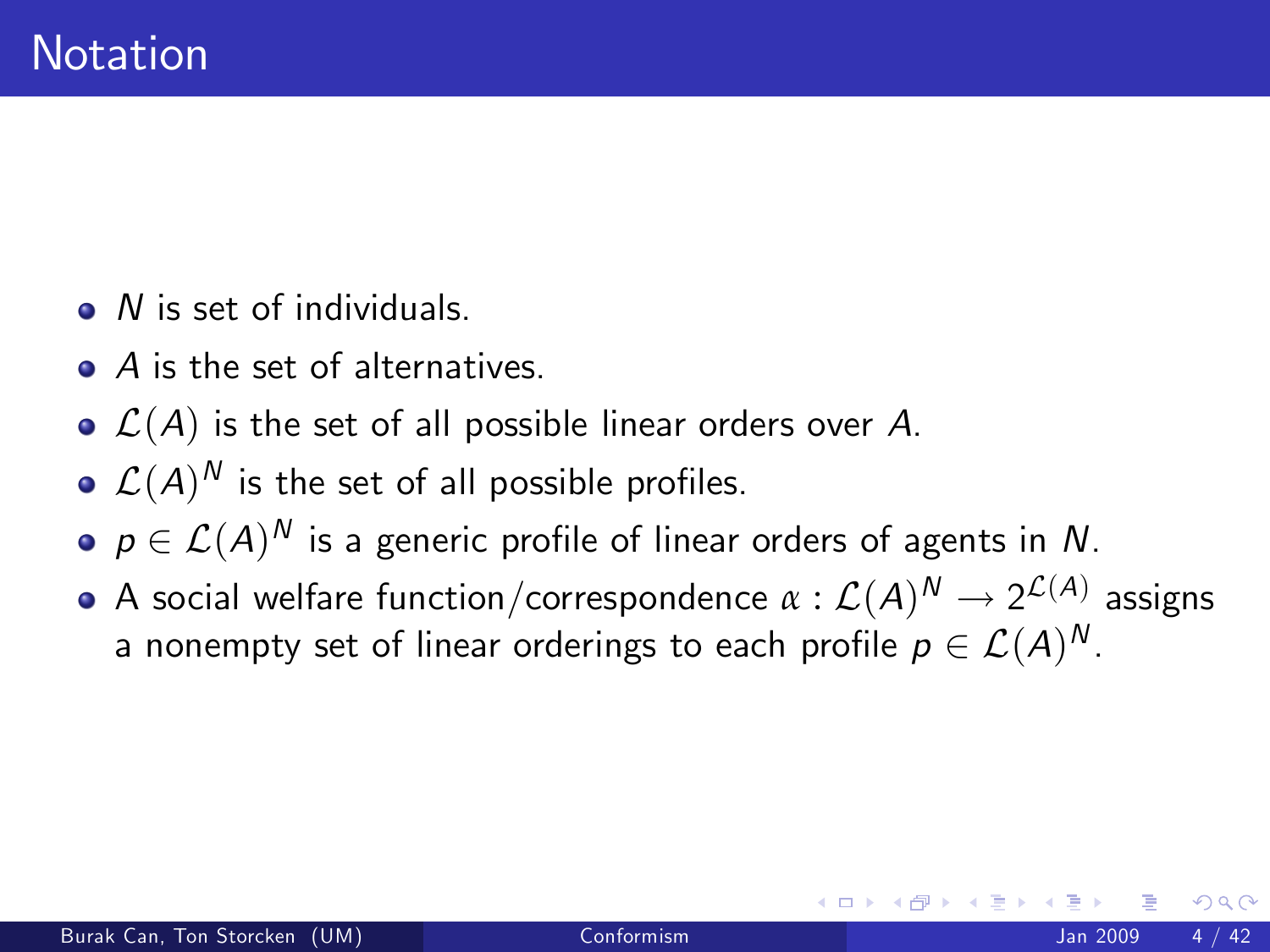Given  $R, R' \in \mathcal{L}(A)$ ,  $\delta(R, R') = \frac{|R \setminus R'|\cup |R' \setminus R|}{2}$  is the distance between  $R$  and  $R'$ .

4 0 8

**GRAN**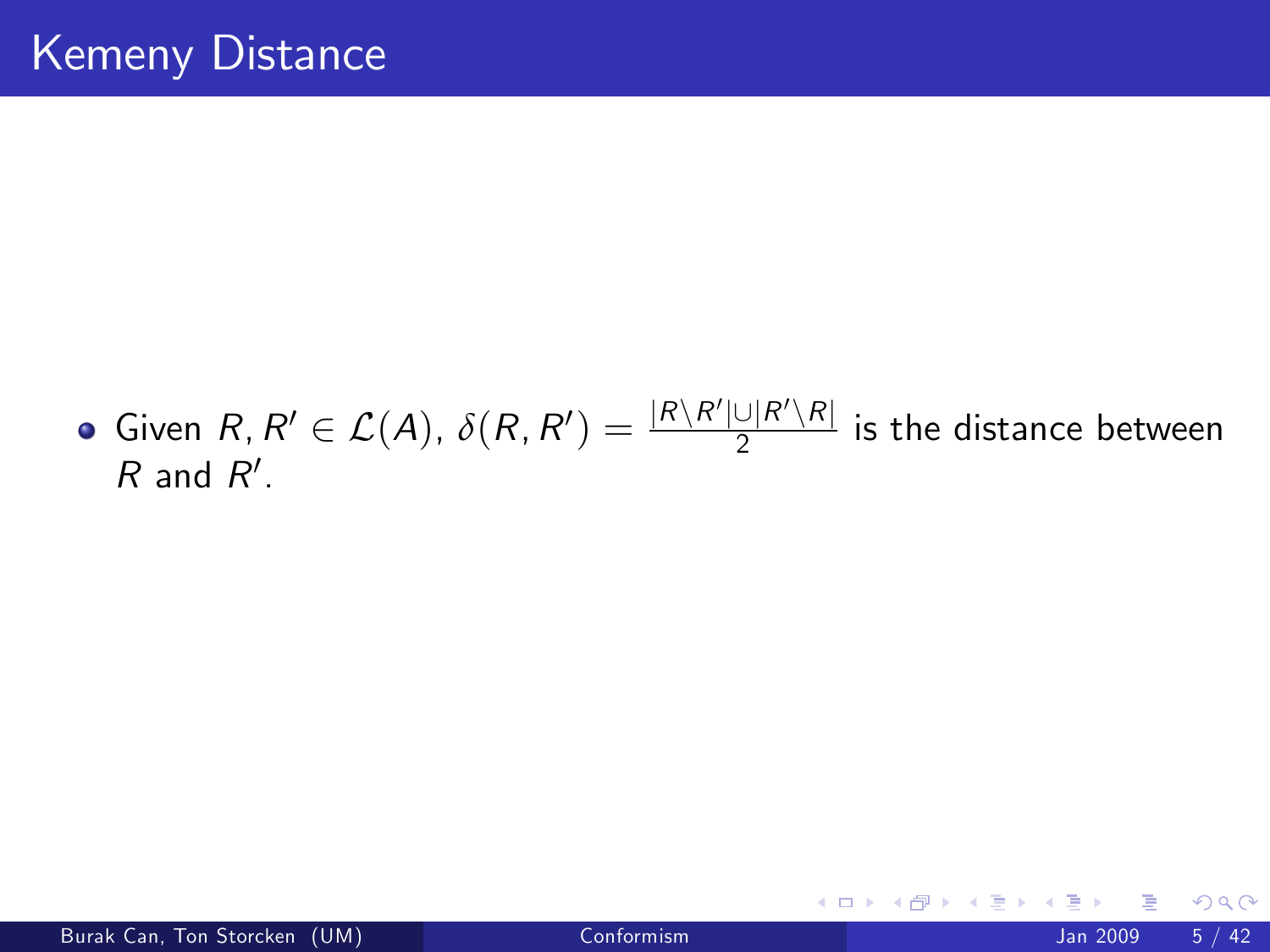• Assume 
$$
R = \begin{pmatrix} a \\ b \\ c \end{pmatrix}
$$
,

**K ロト K 倒 ト K 差 K**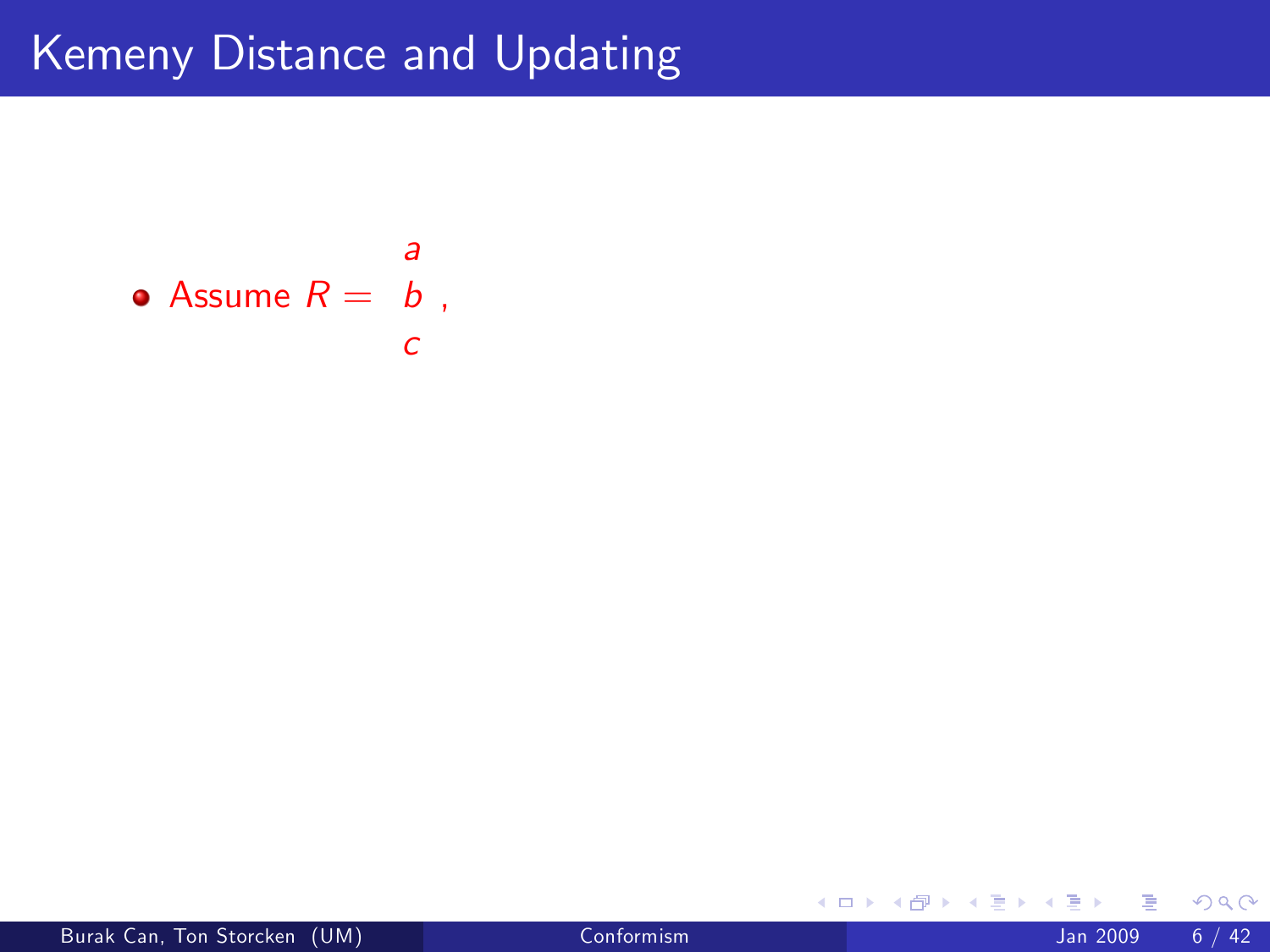• Assume 
$$
R = \begin{pmatrix} a \\ b \\ c \end{pmatrix}
$$
,

Make one swap of adjacent alternatives a and b,

4 D F

 $\rightarrow$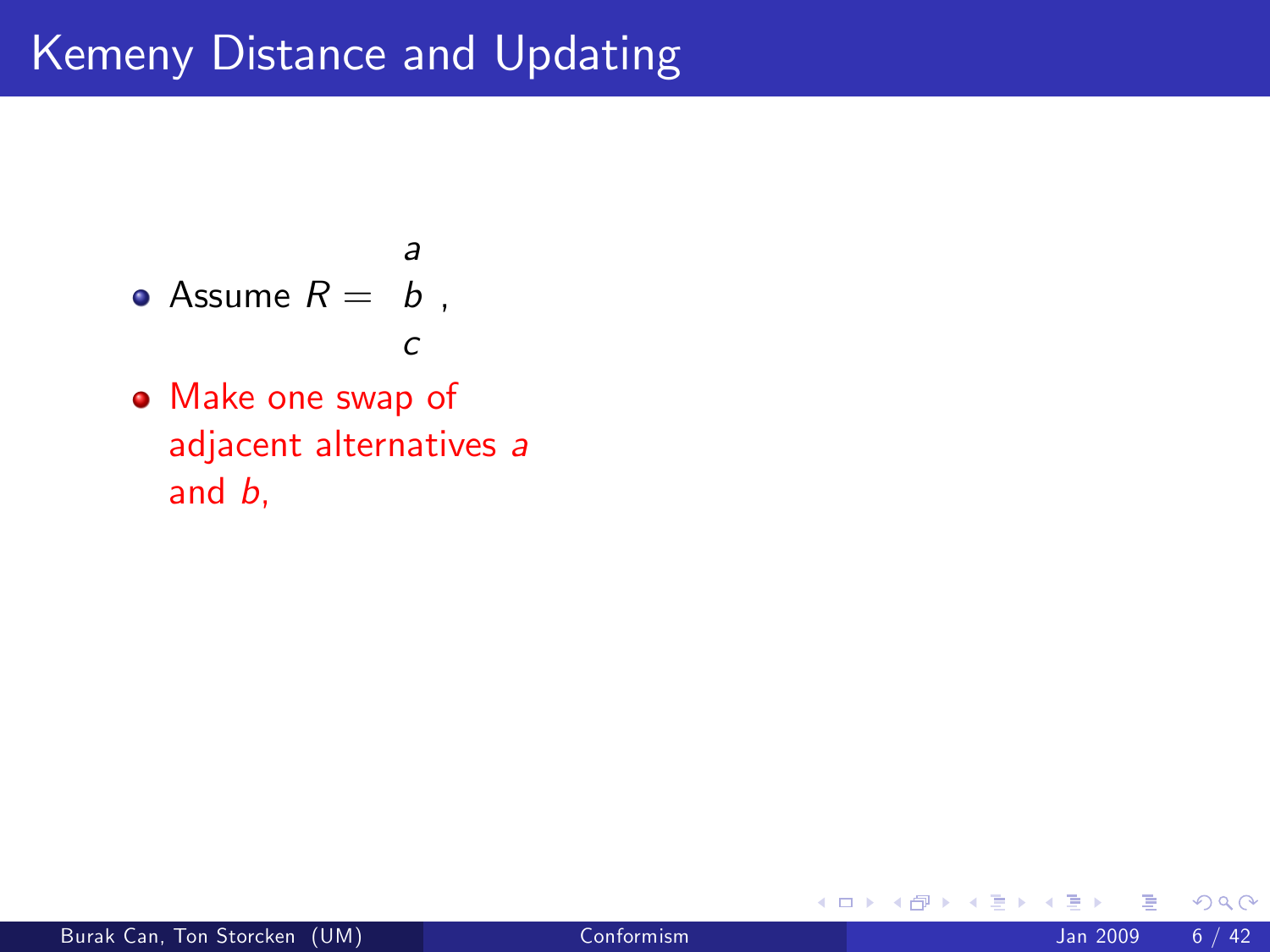## Kemeny Distance and Updating

• Assume 
$$
R = \begin{pmatrix} a \\ b \\ c \end{pmatrix}
$$
,

Make one swap of adjacent alternatives a and b,

$$
\bullet \ \mathsf{R}' = \begin{array}{c} b \\ a \\ c \end{array},
$$

4 0 8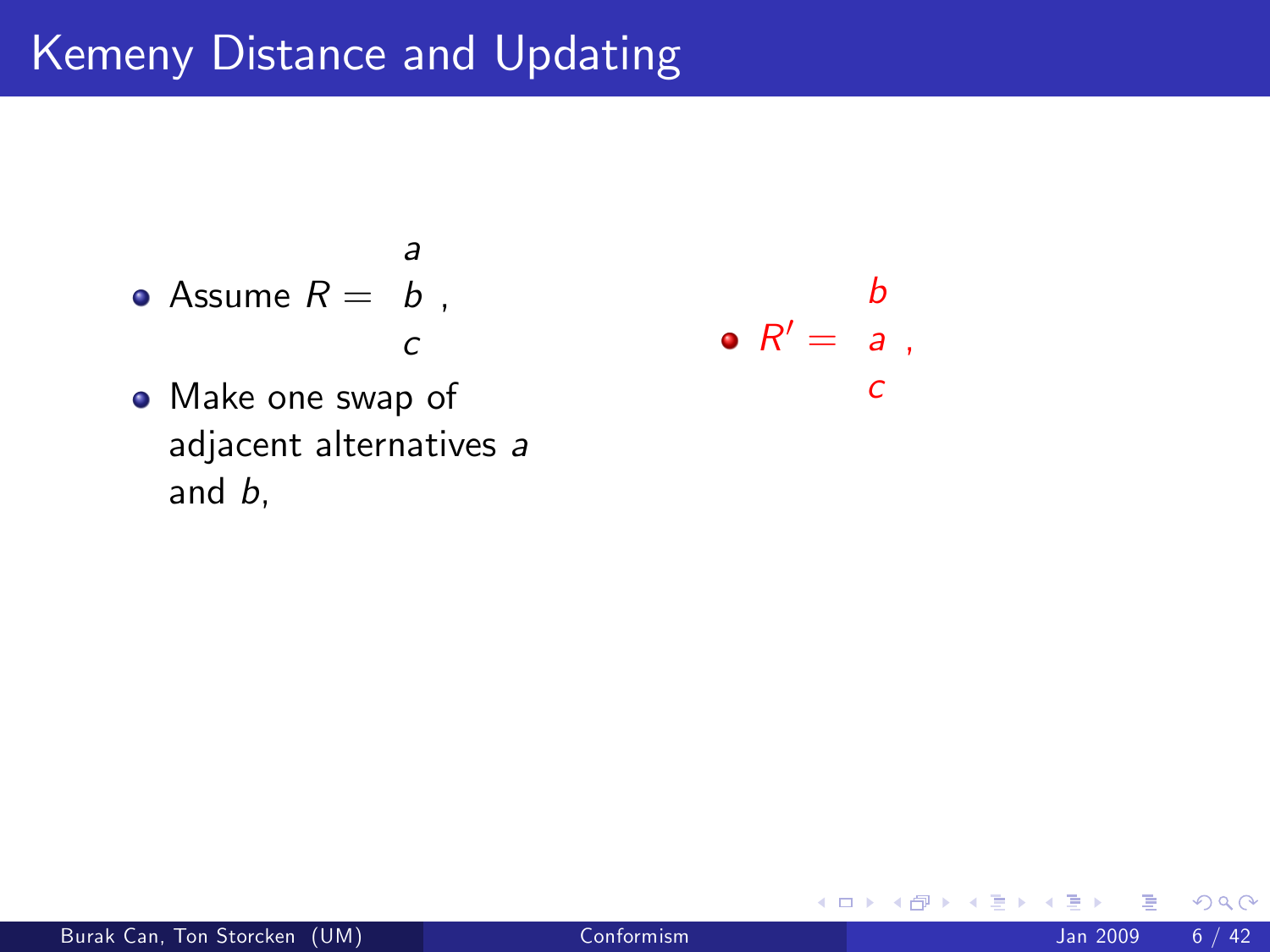## Kemeny Distance and Updating

• Assume 
$$
R = \begin{bmatrix} a \\ b \\ c \end{bmatrix}
$$

• Make one swap of adjacent alternatives a and b,

 $R' =$ b a , c So  $\delta(R,R')=1$ .

4 0 8

 $QQ$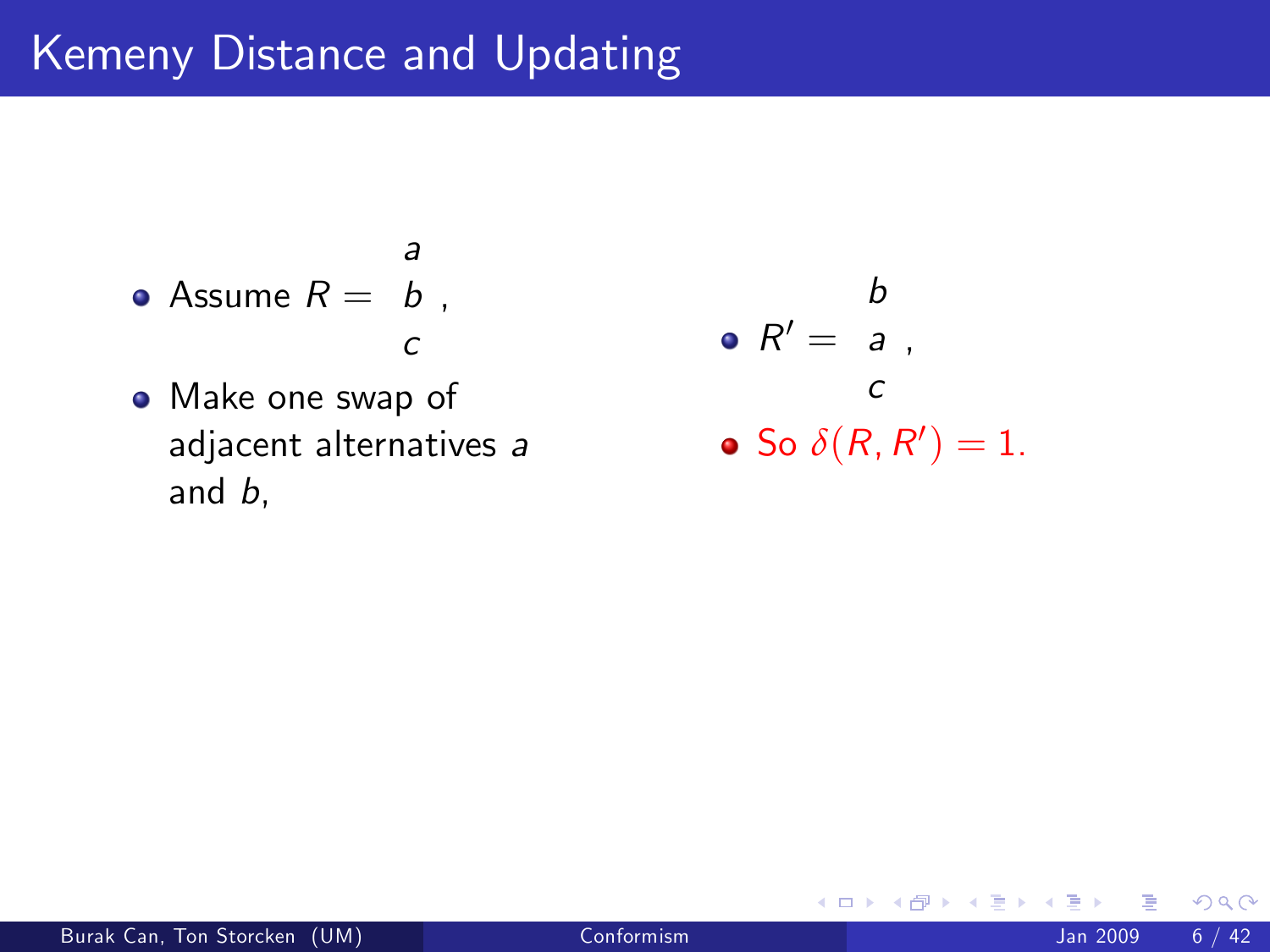\n- \n**a**\n
	\n- $$
	c
	$$
	\n- $R' = a$
	\n\n
\n- \n**b**\n
	\n- $c$
	\n- $R' = a$
	\n\n
\n- \n**c**\n
	\n- $R' = a$
	\n- $c$
	\n\n
\n- \n**a**\n
	\n- $b$
	\n- $c$
	\n\n
\n- \n**a**\n
	\n- $c$
	\n\n
\n- \n**b**\n
	\n- $R' = a$
	\n- $c$
	\n\n
\n- \n**a**\n
	\n- $c$
	\n\n
\n- \n**c**\n
	\n- $a$
	\n- $c$
	\n\n
\n- \n**b**\n
	\n- $A$
	\n- $B$
	\n- $B$
	\n\n
\n- \n**c**\n
	\n- $a$
	\n- $a$
	\n\n
\n- \n**c**\n
	\n- $a$
	\n\n
\n
\n\n

 $\bullet$ 

**∢ ロ ▶ イ 伊 ▶** 

 $\sim$  4. ミト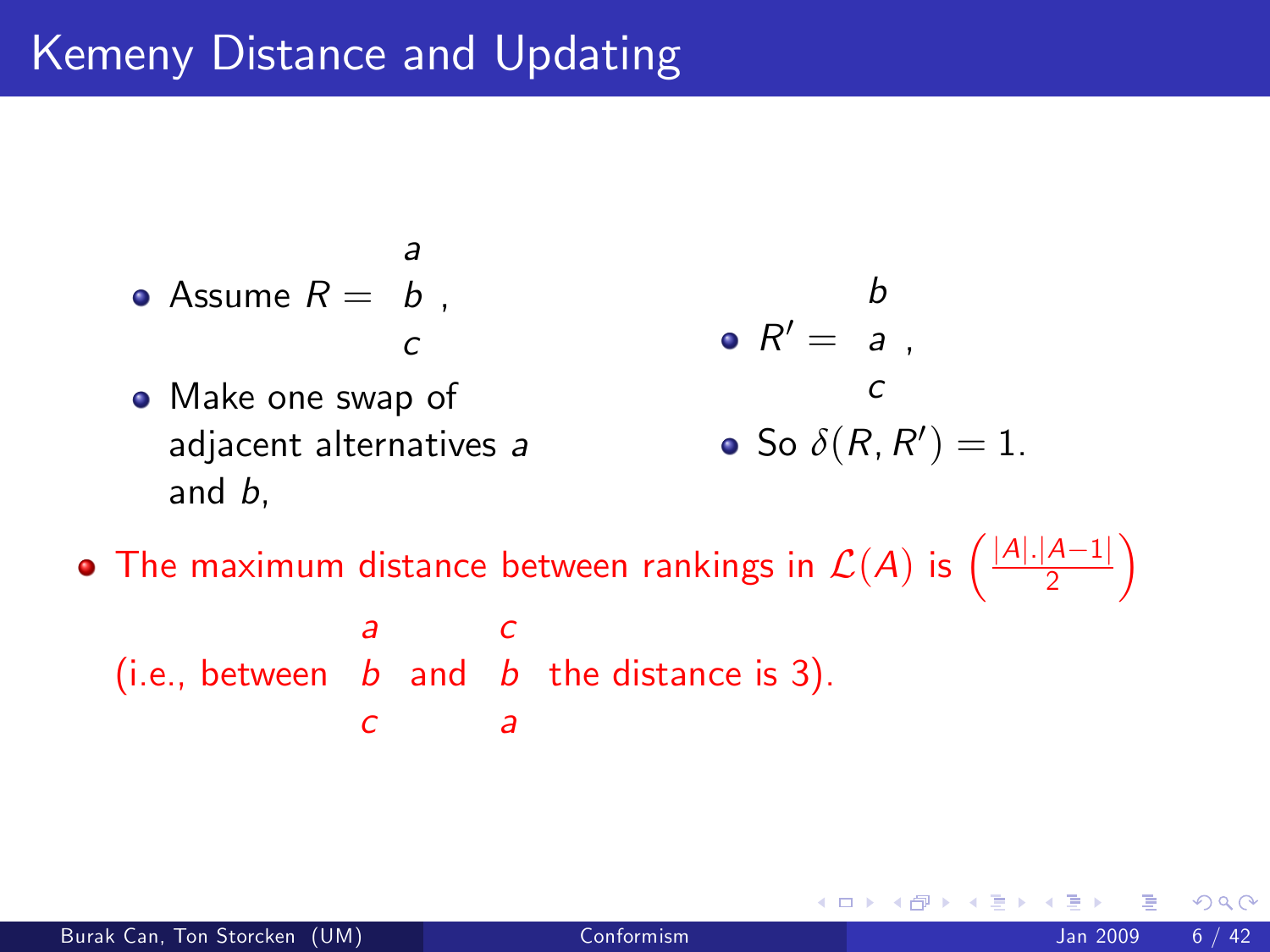with three alternatives



4 0 8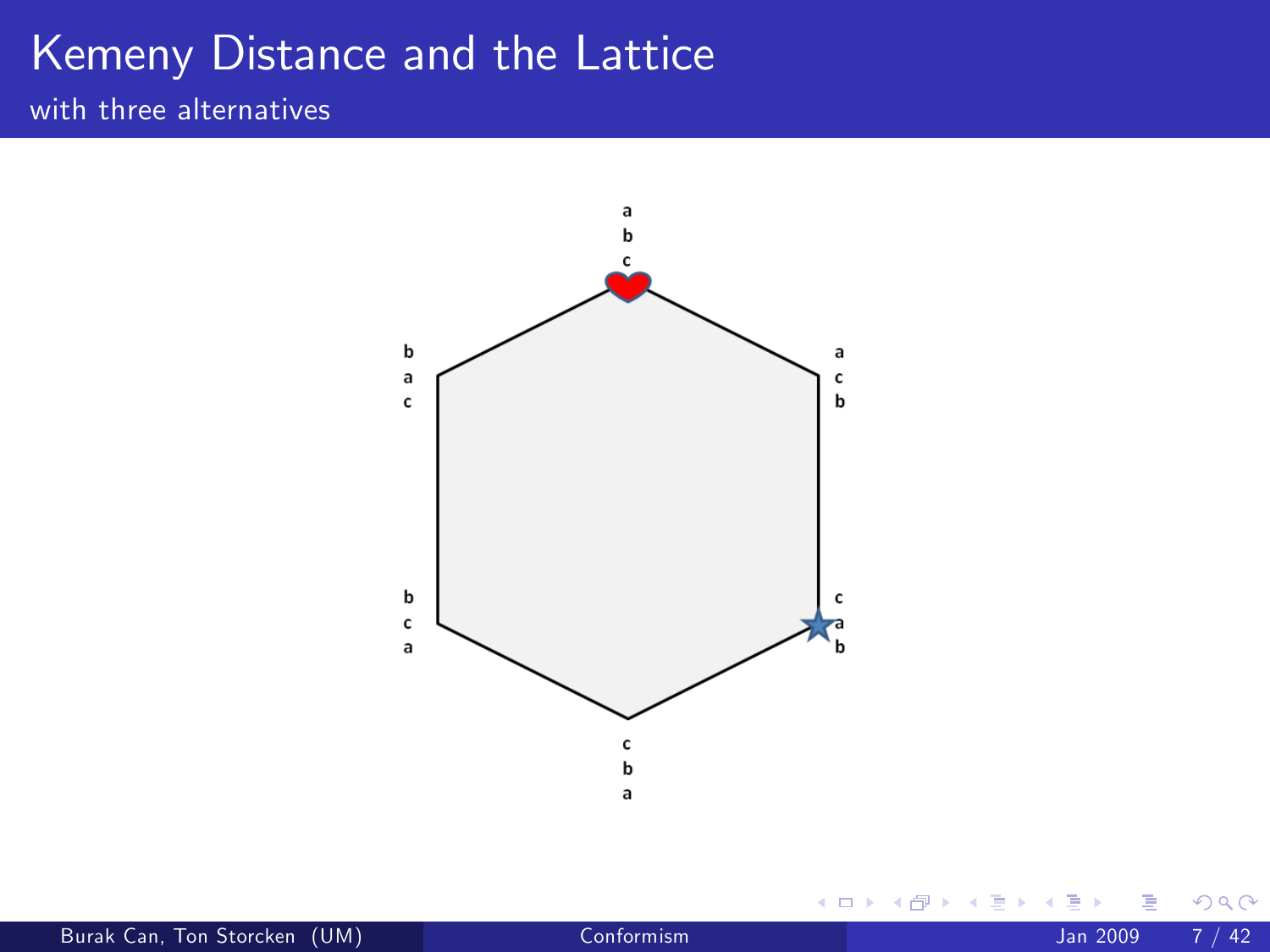with four alternatives

| $R_1$    | $R_{2}$  | $R_3$      | $R_4$ | $R_5$    | $R_6$            | $R_7$           | $R_8$    | Rg       | $(R_{10}$  | $R_{11}$ | $R_{12}$ |          |
|----------|----------|------------|-------|----------|------------------|-----------------|----------|----------|------------|----------|----------|----------|
| a        | a        | b          | a     | a        | b                | b               | с        | a        | a          | d        | b        |          |
| b        | b        | a          | C     | d        | a                | C               | a        | с        | d          | a        | d        |          |
| C        | d        | C          | b     | b        | d                | a               | b        | d        | $\epsilon$ | b        | a        |          |
| d        | C        | d          | d     | с        | $\boldsymbol{C}$ | d               | d        | b        | b          | с        | с        |          |
| $R_{13}$ | $R_{14}$ | $+ R_{15}$ |       | $R_{16}$ | $R_{17}$         | $R_\mathrm{18}$ | $R_{19}$ | $R_{20}$ | $(R_{21})$ | $R_{22}$ | $R_{23}$ | $R_{24}$ |
| b        | с        |            | с     | d        | d                | b               | с        | с        | d          | d        | C        | d        |
| с        | b        |            | a     | a        | b                | d               | b        | d        | C          | b        | d        | C        |
| d        | a        |            | d     | C        | a                | C               | d        | a        | a          | с        | b        | h        |
| а        | d        |            | b     | b        | с                | a               | a        | b        | b          | a        | a        | а        |

4 0 3 4

-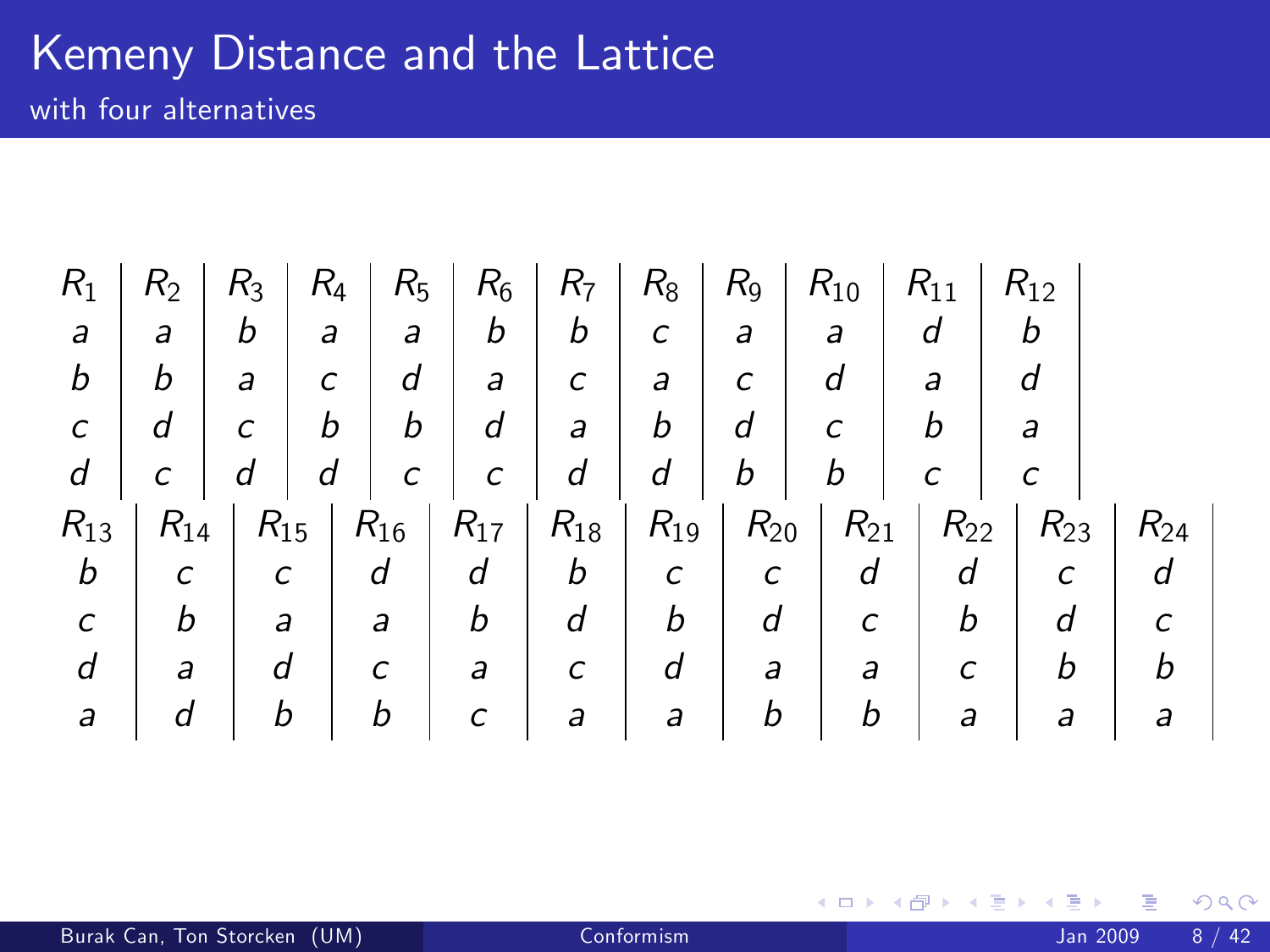with four alternatives

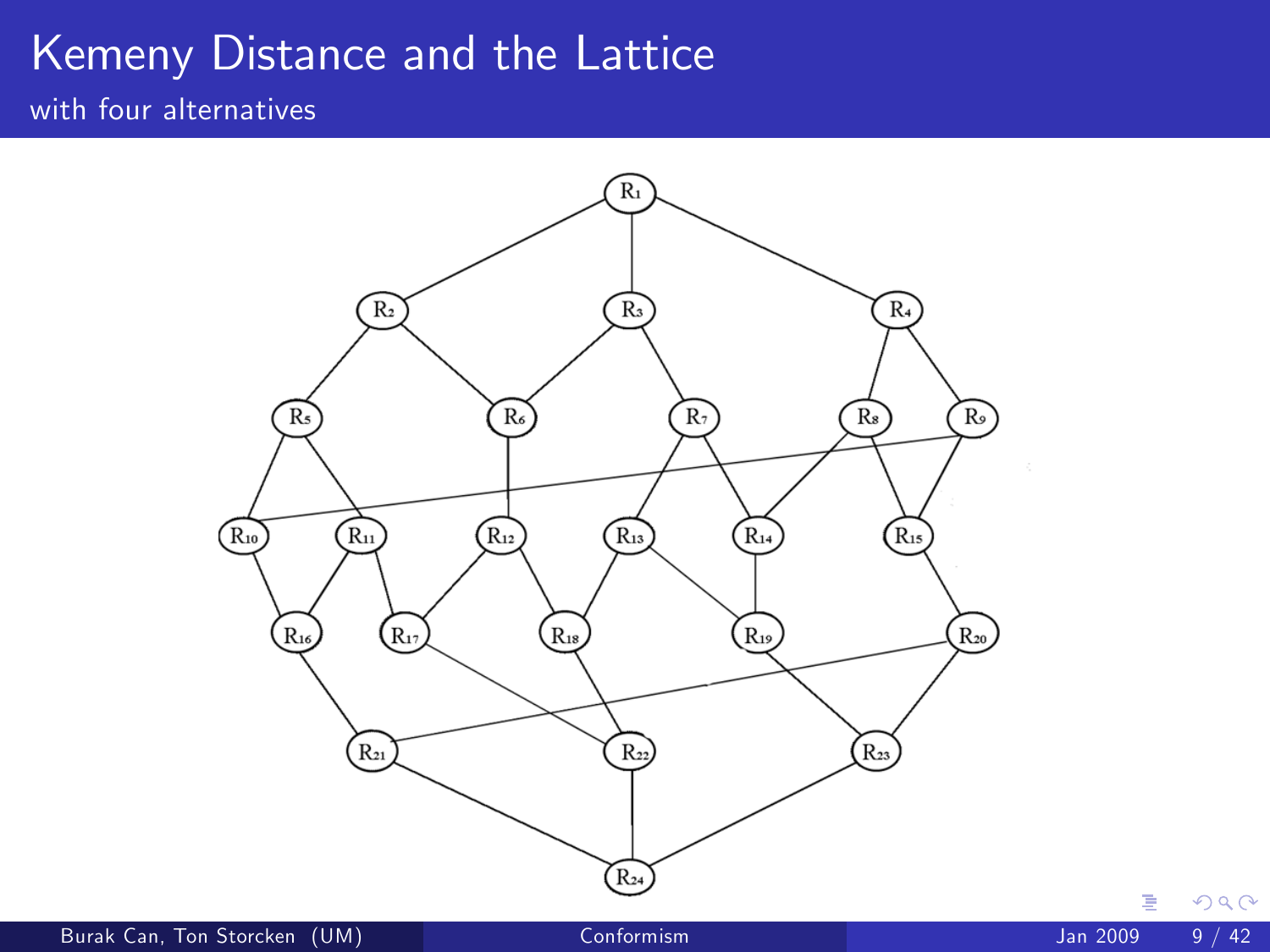with four alternatives (Truncated Octahedron)



Burak Can, Ton Storcken (UM) [Conformism](#page-0-0) Conformism Jan 2009 10 / 42

 $QQ$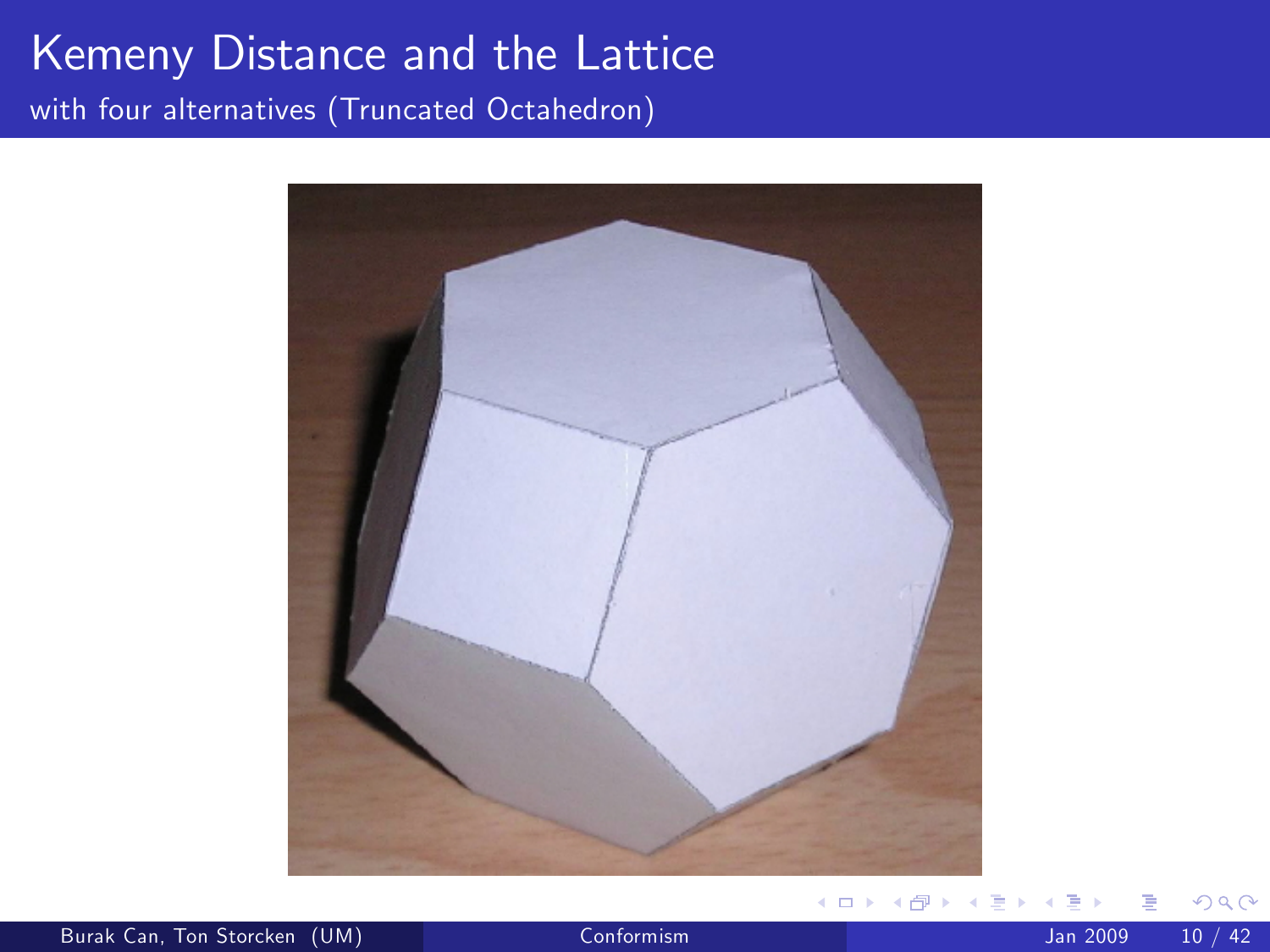**• Extreme Updating** 

 $\leftarrow$   $\Box$ 

 $\rightarrow$  $\rightarrow$ ミト -41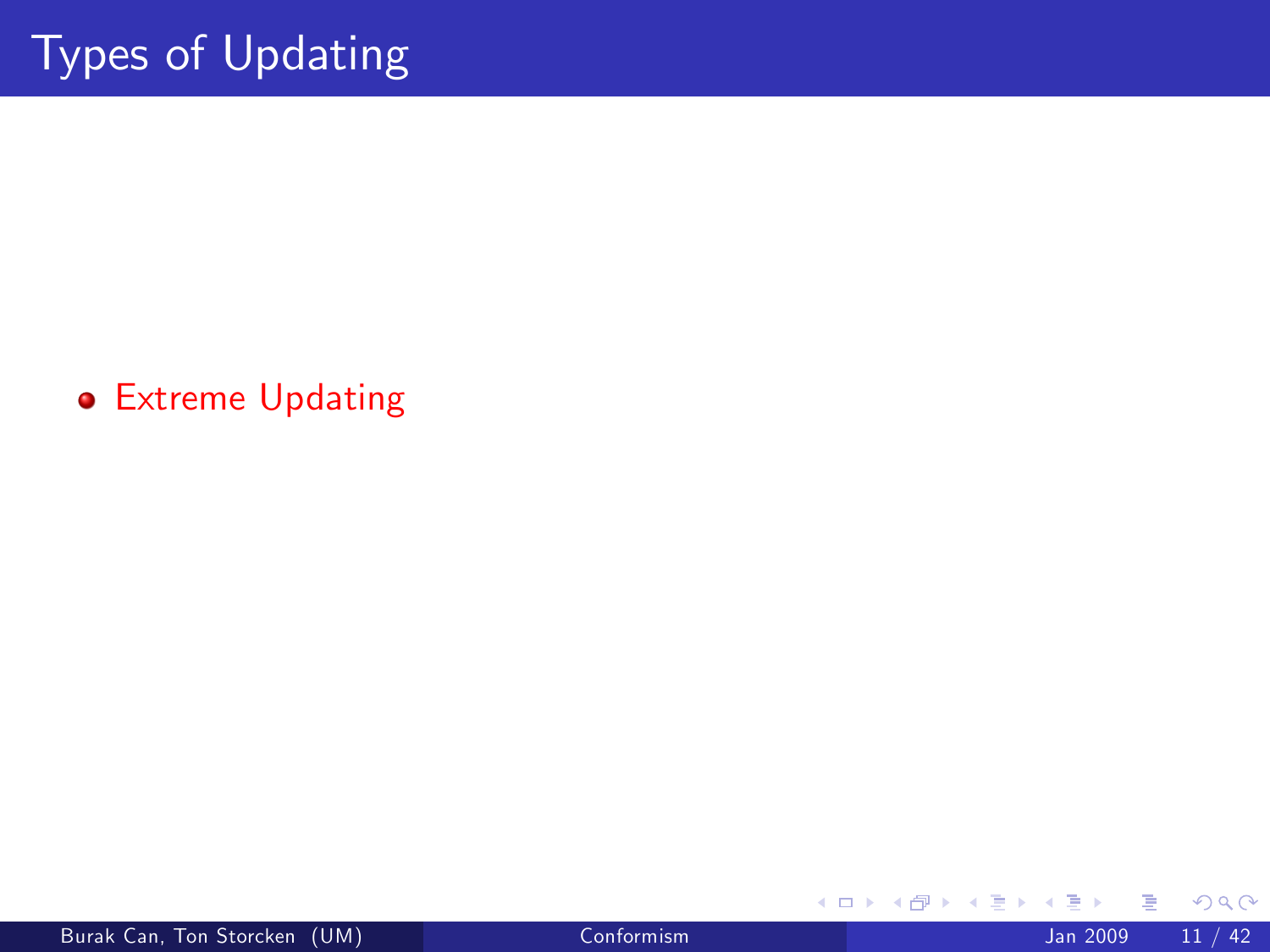- **•** Extreme Updating
- **Shorth-path Updating**

4 日下

 $\rightarrow$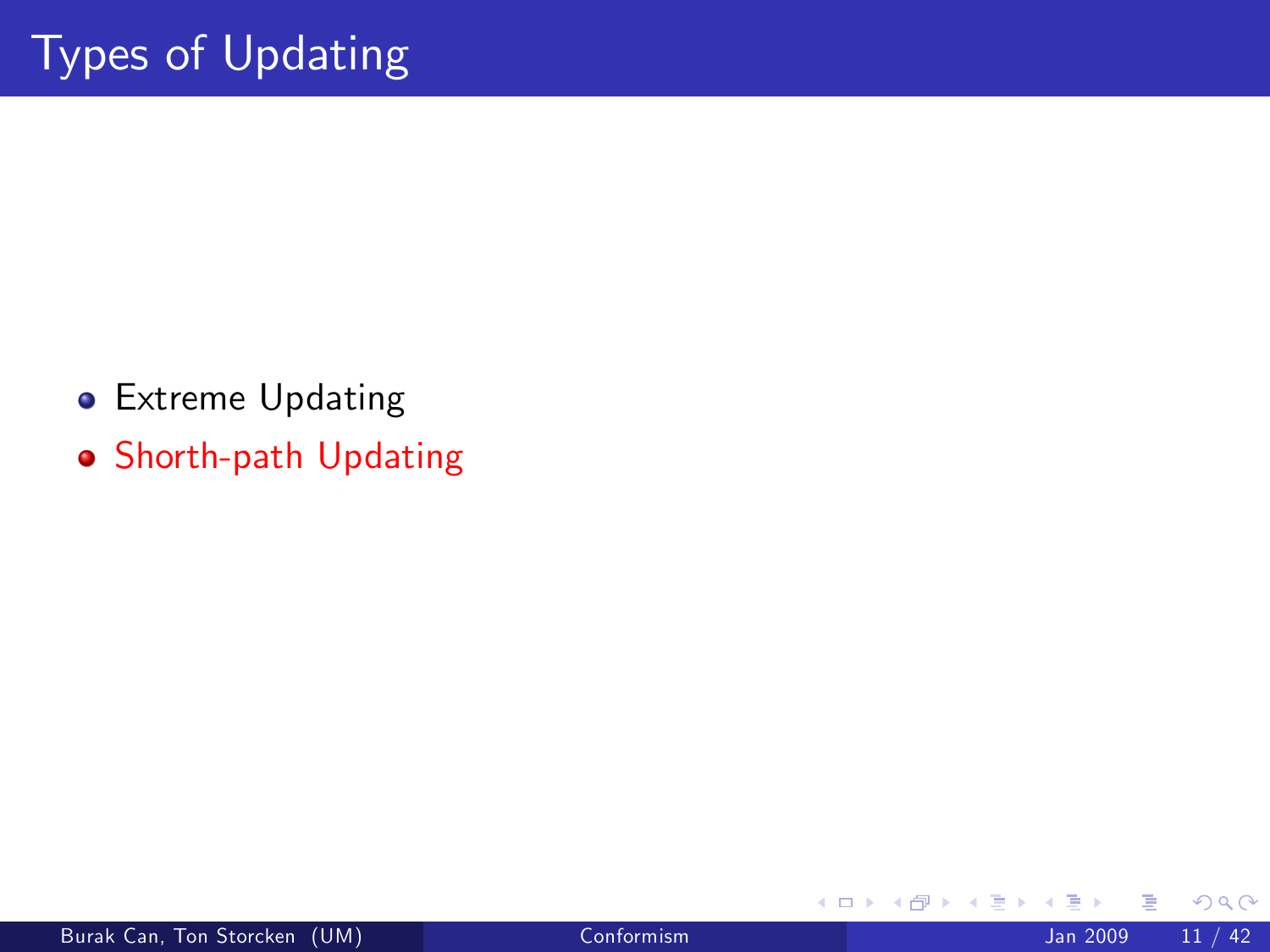- **•** Extreme Updating
- **Shorth-path Updating**
- **General Updating**

4 0 8

×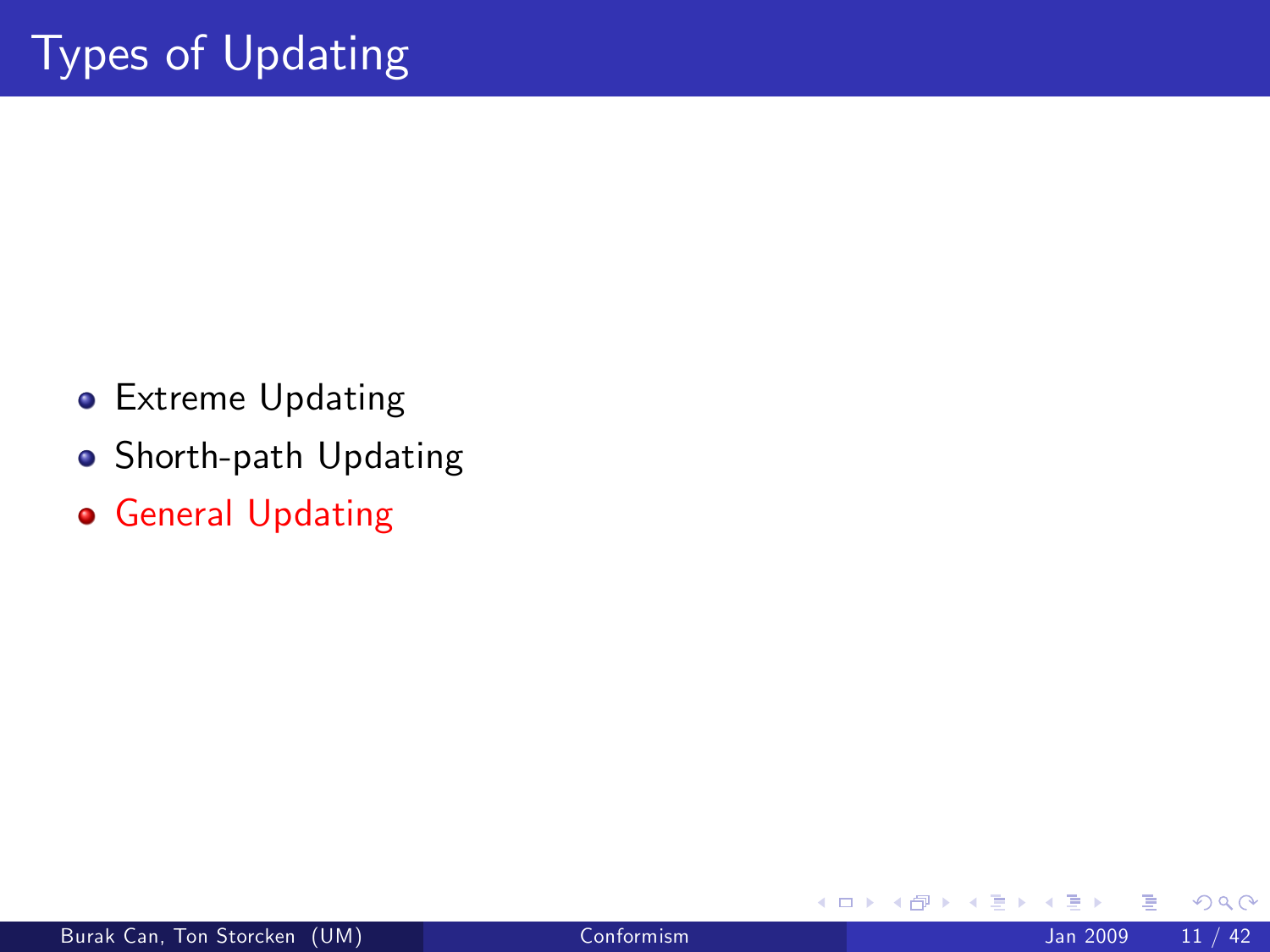#### Types of Updating Extreme Updating



4 0 8

ミメスミ

 $QQ$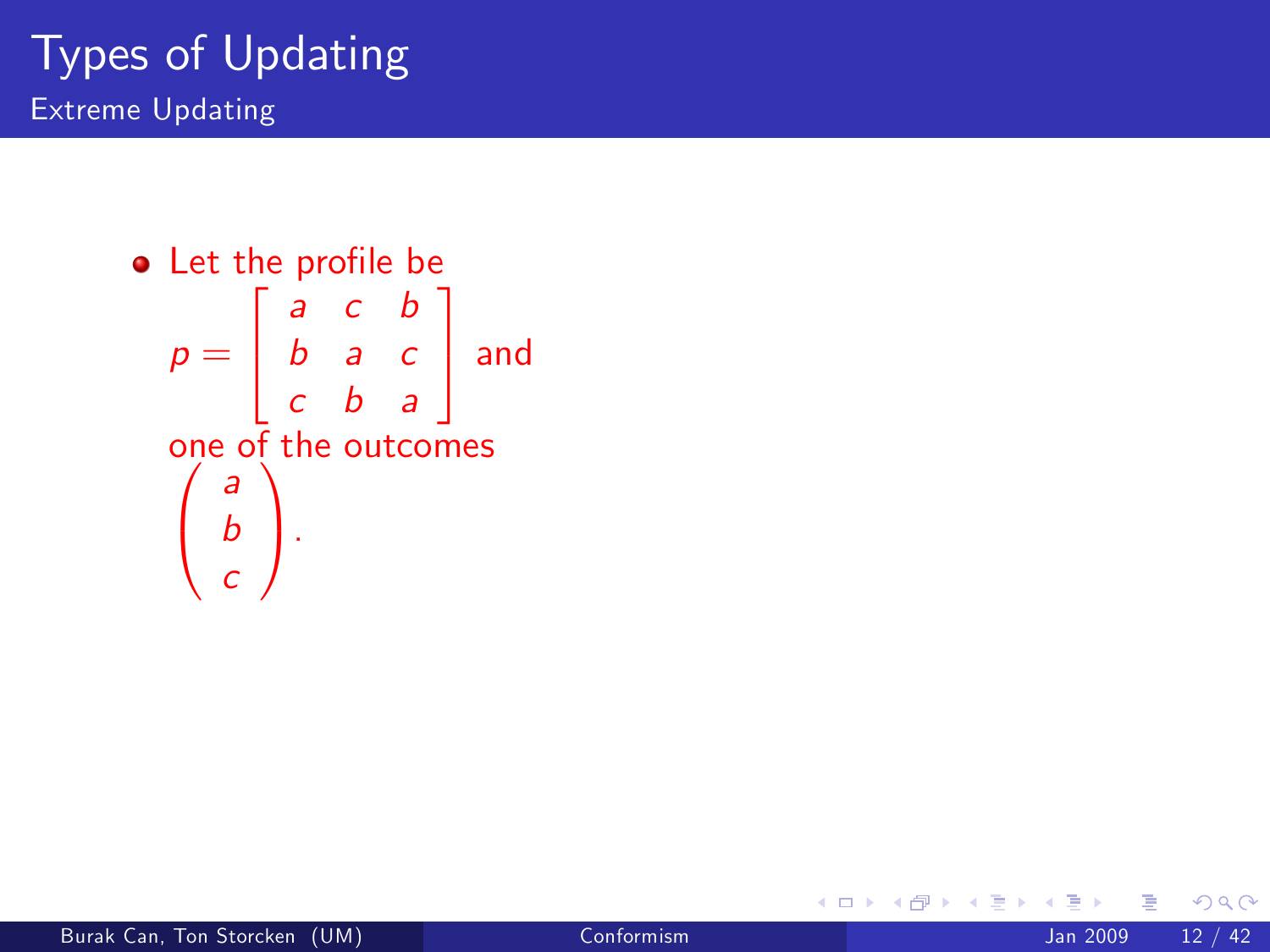#### Types of Updating Extreme Updating

 $\bullet$  Let the profile be  $p =$  $\sqrt{2}$ 4 a b c c a b b c a 3  $|$  and one of the outcomes  $\sqrt{ }$  $\mathbf{I}$ a b c 1  $\vert \cdot \vert$ • Let second agent switch to  $\sqrt{ }$  $\mathbf{I}$ a b c 1  $\vert$  which is identical to the outcome.

4 0 8

 $\Omega$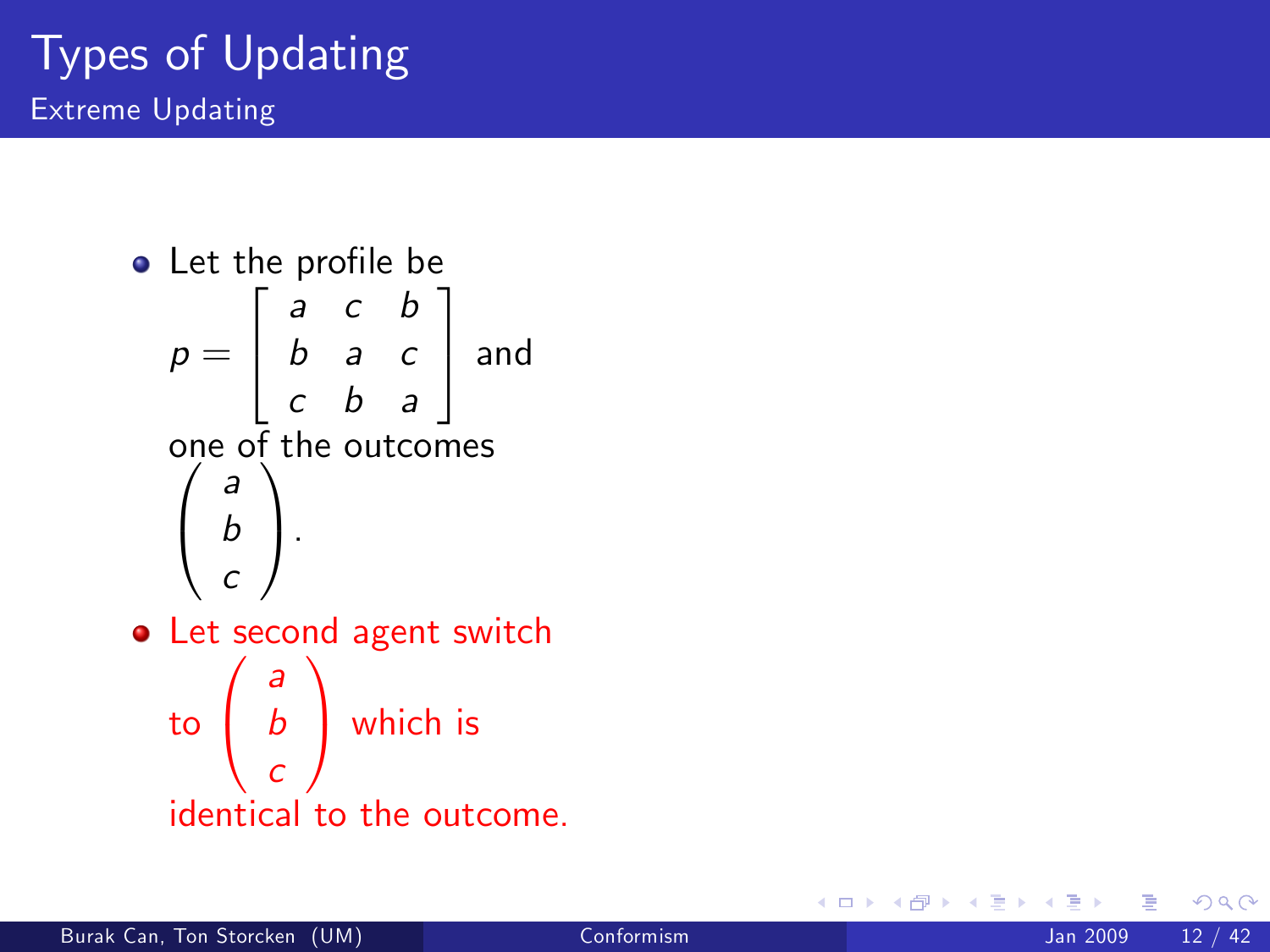#### Types of Updating Extreme Updating

• Let the profile be  $p =$  $\sqrt{2}$ 4 a b c c a b b c a 3  $|$  and one of the outcomes  $\sqrt{ }$  $\mathbf{I}$ a b c 1  $\vert \cdot \vert$ • Let second agent switch to  $\sqrt{ }$  $\overline{1}$ a b c 1  $\vert$  which is identical to the outcome.

• Then the updated profile is  $q =$  $\sqrt{2}$ 4 a b c a b c b c a 1  $\vert \cdot$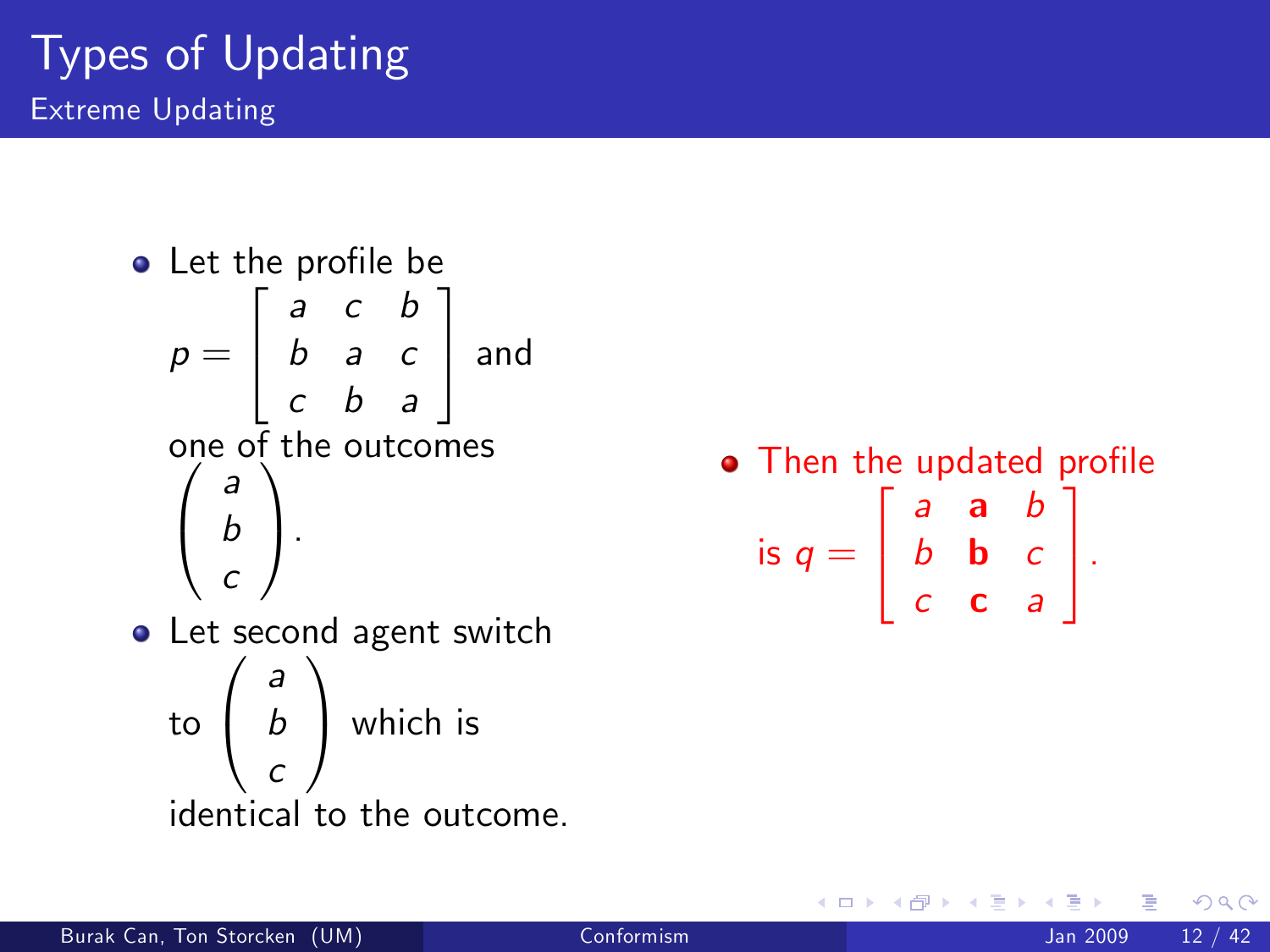#### **Illustrations** Extreme Updating

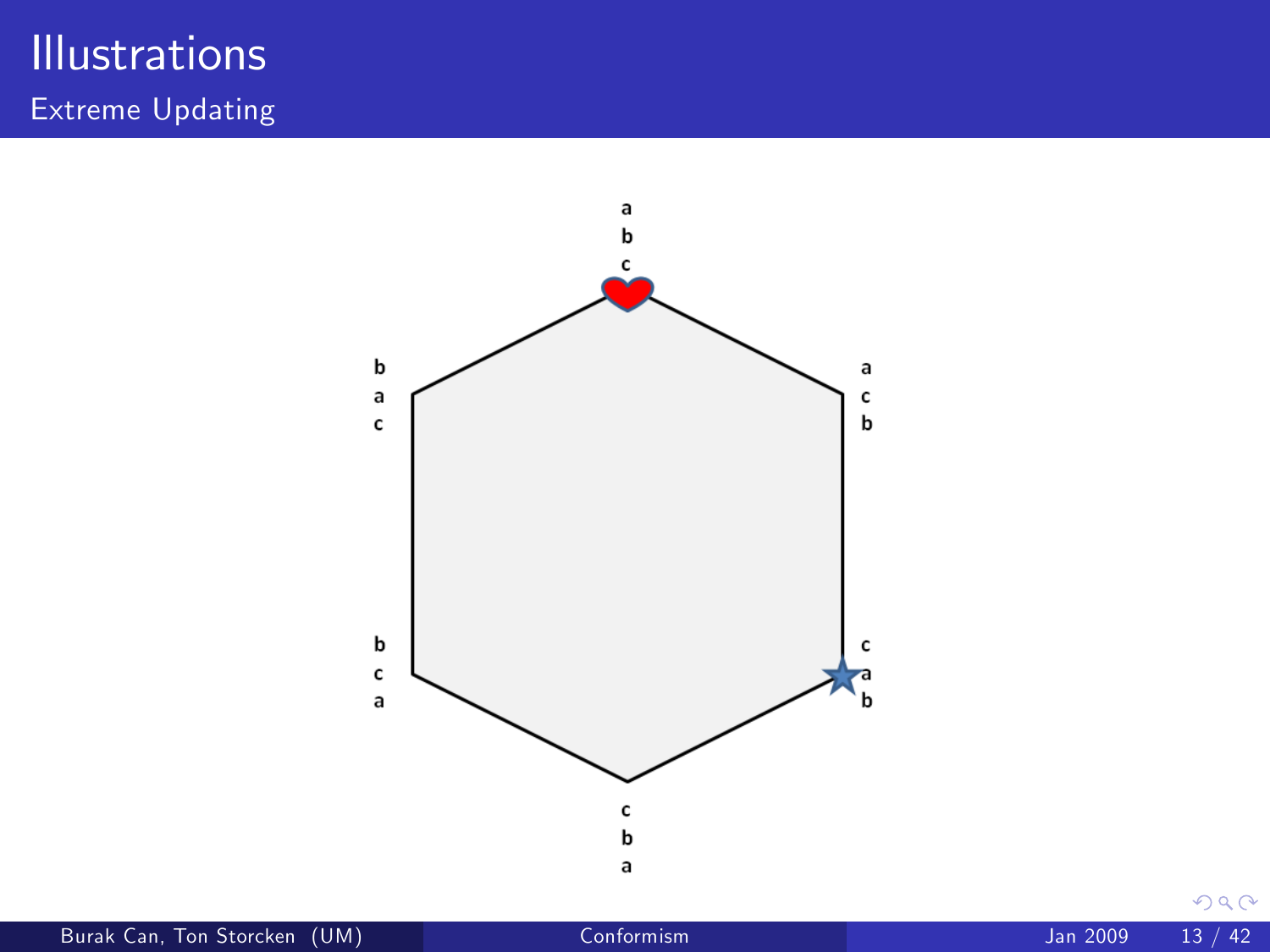#### **Illustrations** Extreme Updating

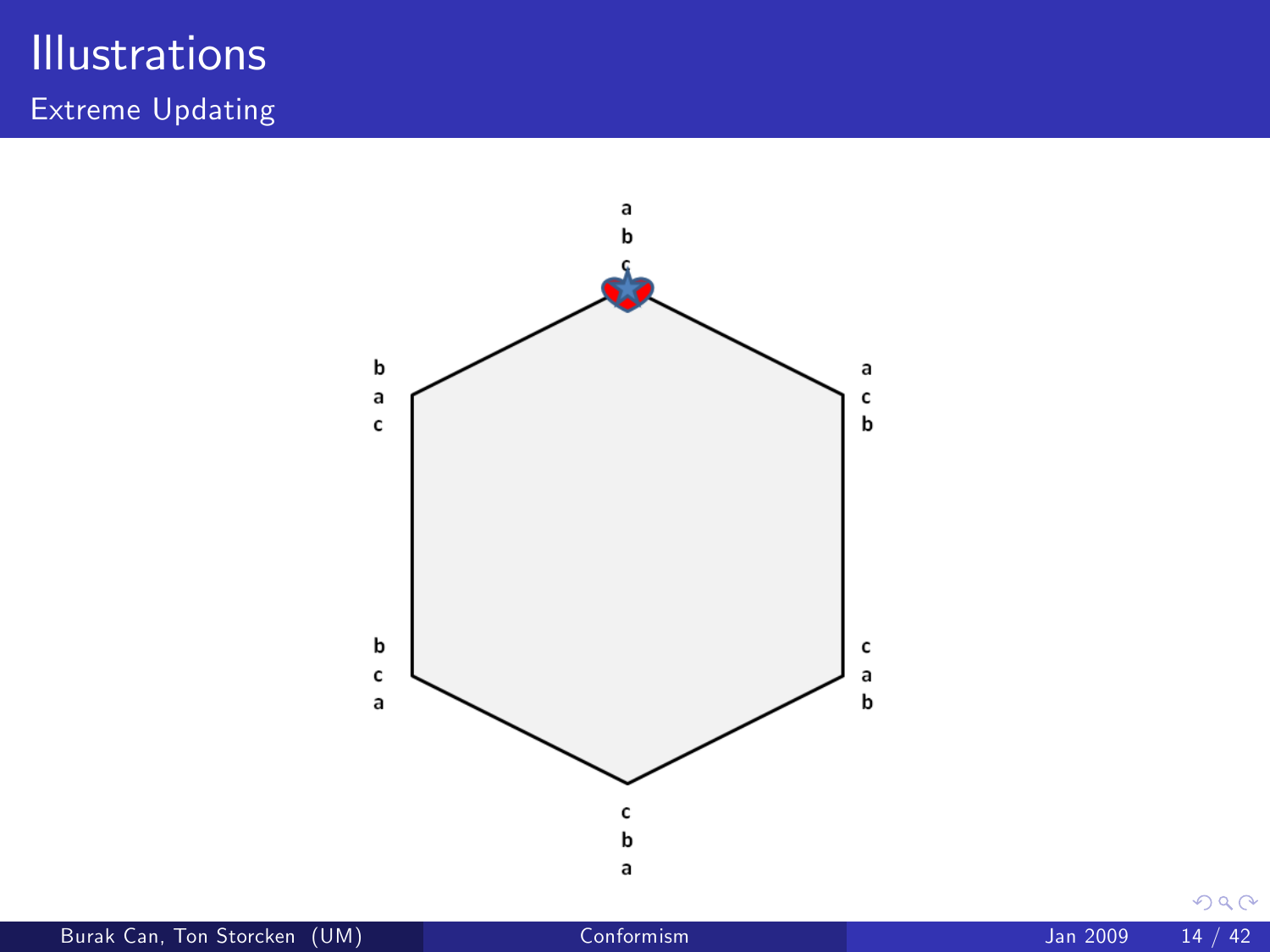#### Types of Updating Shorth-path Updating

```
• Let the profile be
 p =\sqrt{2}4
             a
             b
             c
                  c
                  a
                  b
                        b
                        c
                        a
                            1
                            \vert and
one of the outcomes
 \sqrt{ }\mathbf{I}a
      b
      c
          1
          \vert \cdot \vert
```
4 0 8

ミメスミ

 $QQ$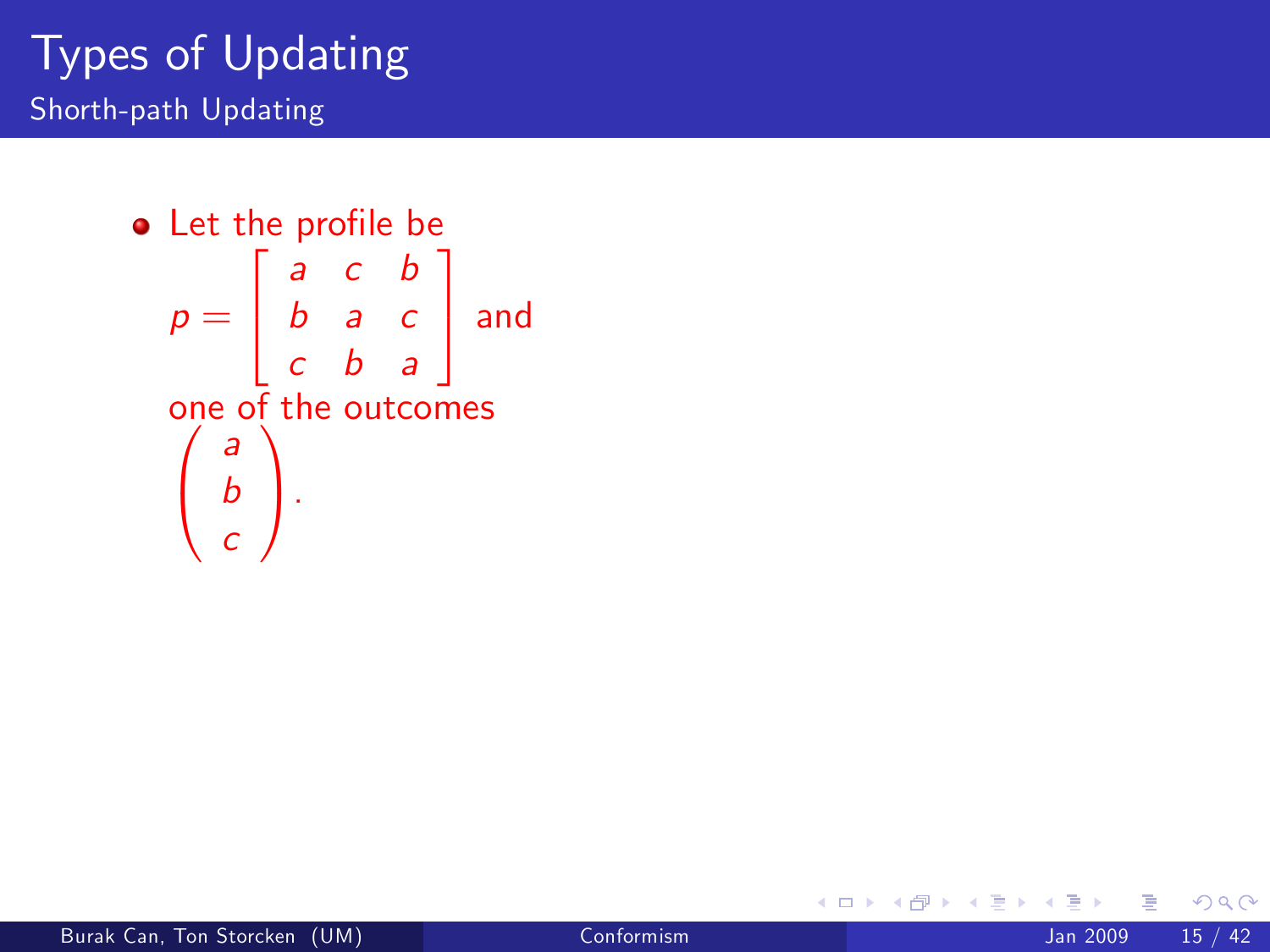#### Types of Updating Shorth-path Updating

 $\bullet$  Let the profile be  $p = \begin{vmatrix} a & c & b \\ b & a & c \\ c & b & a \end{vmatrix}$  and one of the outcomes<br> $\begin{pmatrix} a \\ b \end{pmatrix}$ . • Let second agent switch to  $\begin{pmatrix} a \\ c \end{pmatrix}$  which is closer a<br>C<br>b to the outcome on a short-path from  $\rho(2)$  to the outcome.

 $\Omega$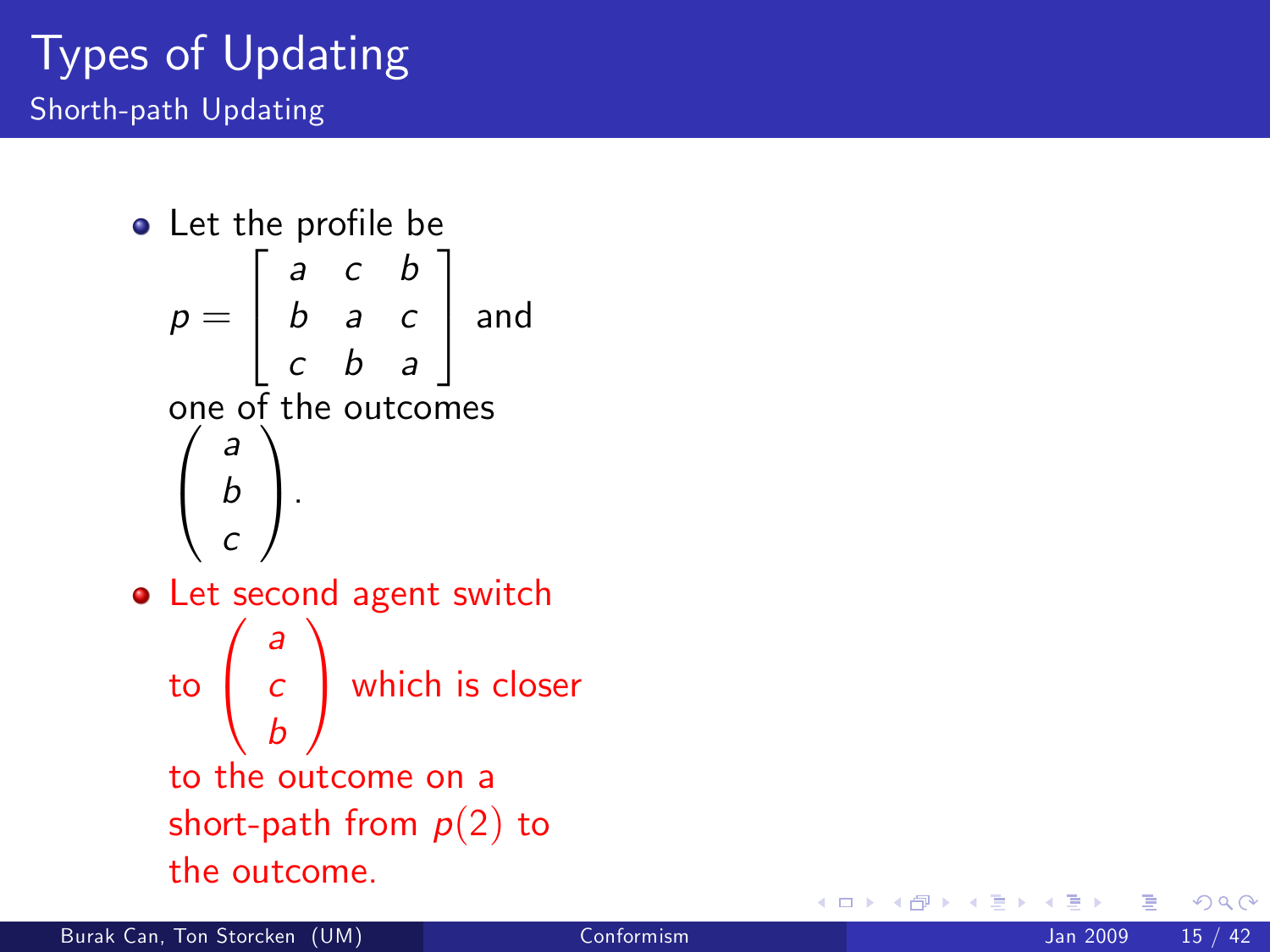#### Types of Updating Shorth-path Updating

 $\bullet$  Let the profile be  $p =$  $\sqrt{2}$ 4 a b c c a b b c a 1  $|$  and one of the outcomes  $\sqrt{ }$  $\mathbf{I}$ a b c 1  $\vert \cdot \vert$ • Let second agent switch to  $\sqrt{ }$  $\overline{1}$ a c b 1  $\vert$  which is closer to the outcome on a short-path from  $p(2)$  to the outcome.

• Then the updated profile is  $q =$  $\sqrt{2}$ 4 a b c a c b b c a 1  $\vert \cdot$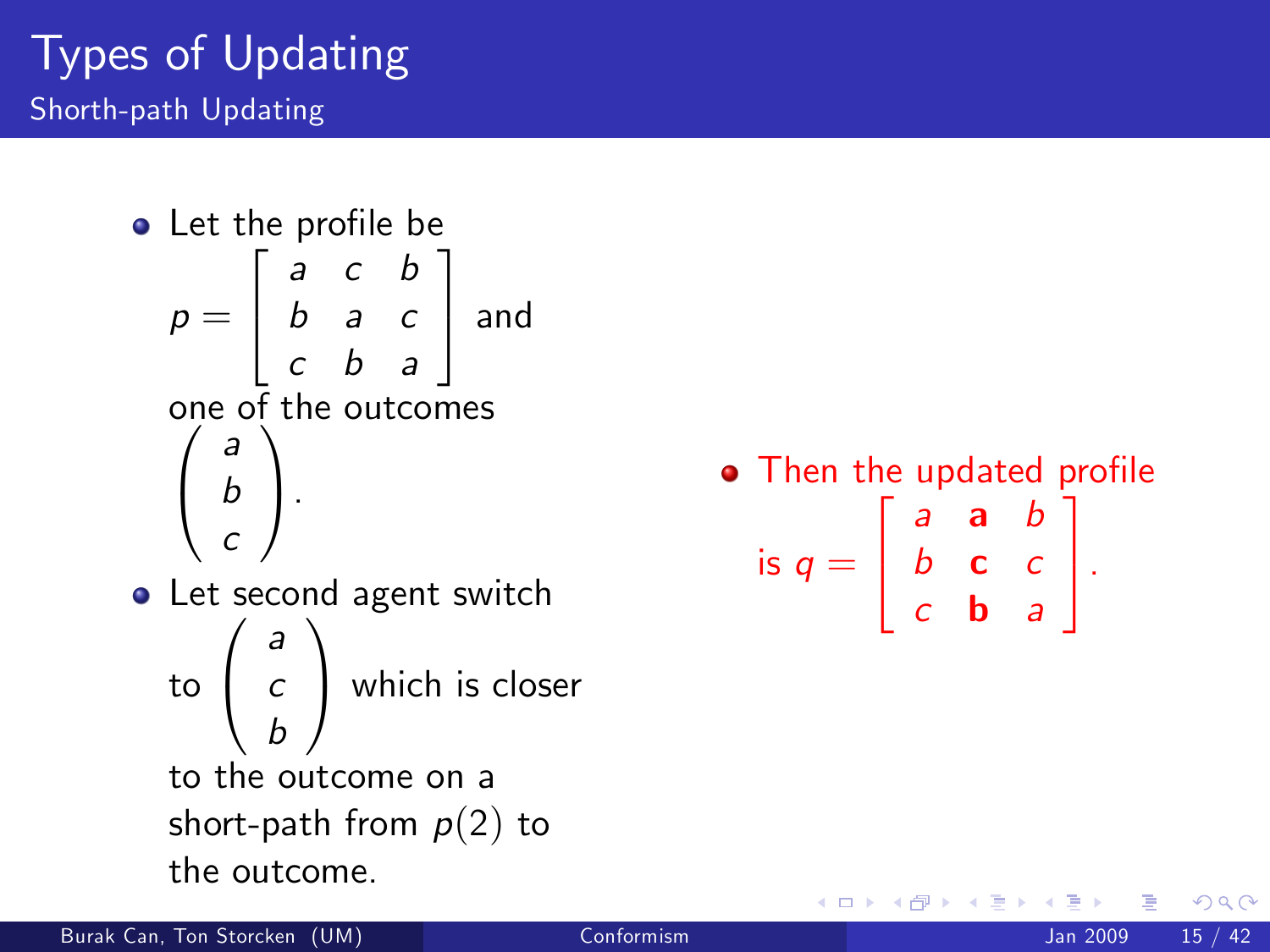#### **Illustrations** Short-path Updating

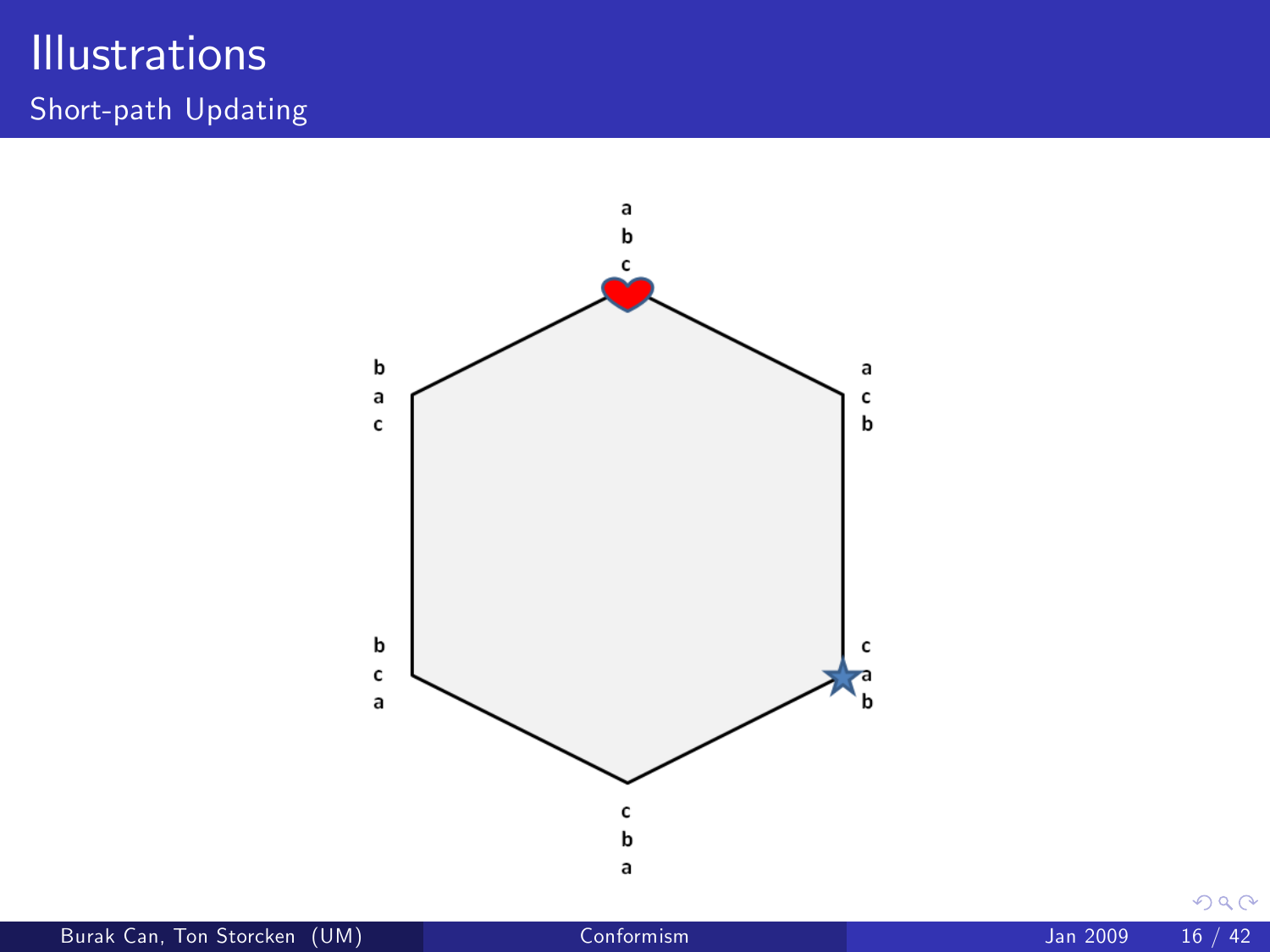#### **Illustrations** Short-path Updating

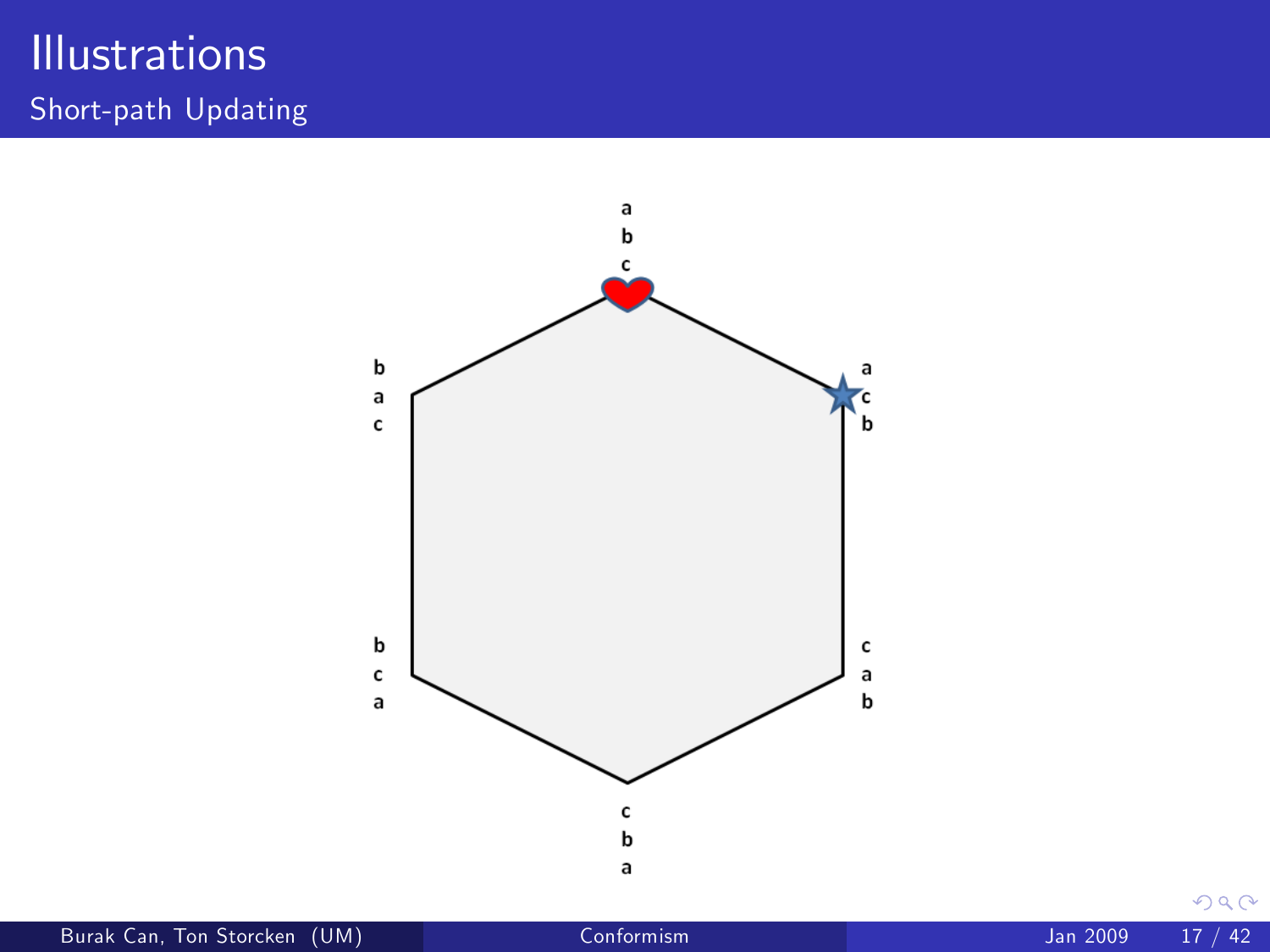#### Types of Updating General Updating



4 0 8

ミメスミ

 $QQ$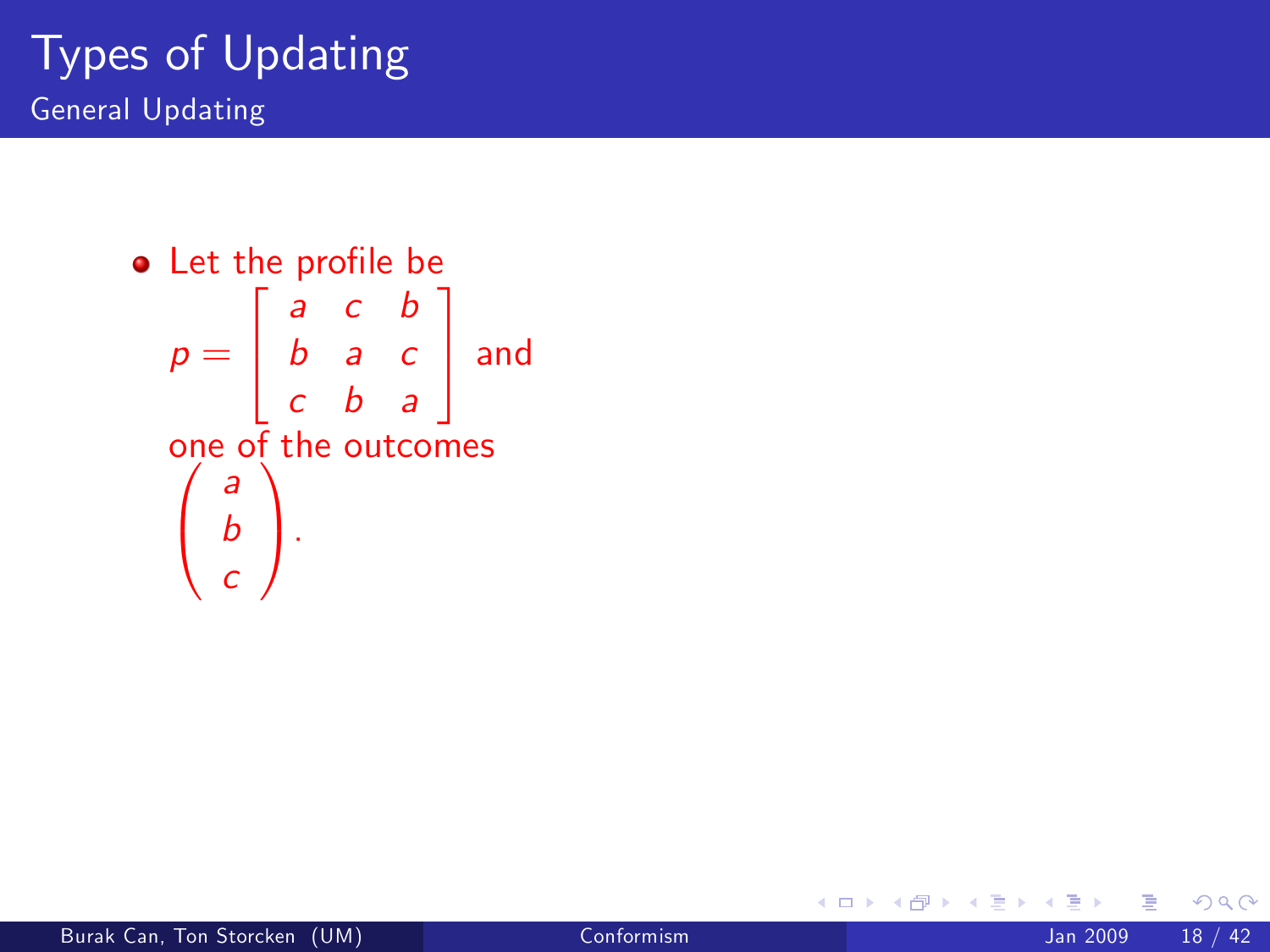#### Types of Updating General Updating

 $\bullet$  Let the profile be  $p =$  $\sqrt{2}$ 4 a b c c a b b c a 3  $|$  and one of the outcomes  $\sqrt{ }$  $\mathbf{I}$ a b c 1  $\vert \cdot \vert$ • Let second agent switch to  $\sqrt{ }$  $\mathbf{I}$ b a c 1  $\vert$  which is closer to the outcome.

4 0 8

∢∃ ⊳ ∢∃

 $\Omega$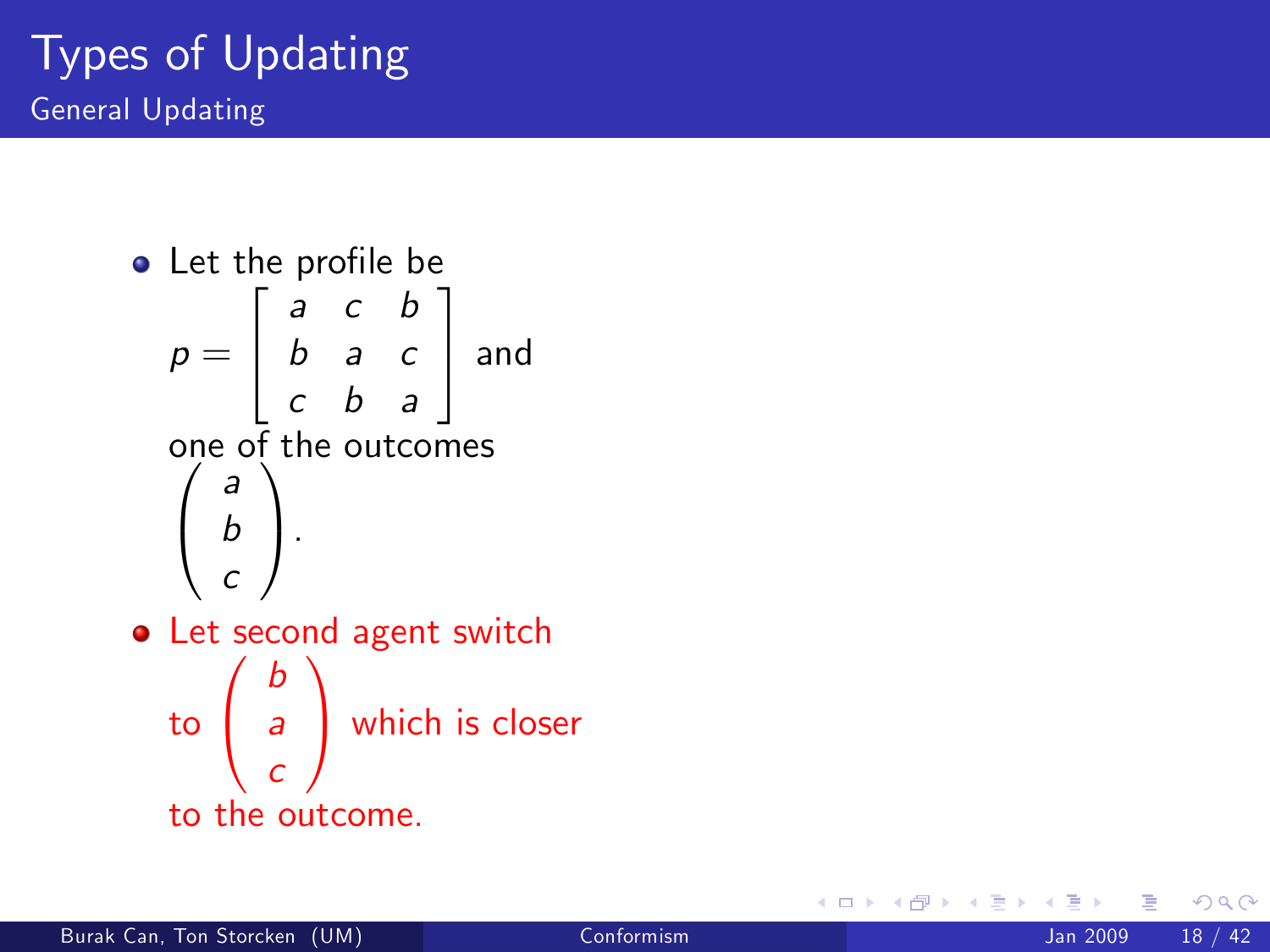#### Types of Updating General Updating

• Let the profile be  $p =$  $\sqrt{2}$ 4 a b c c a b b c a 3  $|$  and one of the outcomes  $\sqrt{ }$  $\mathbf{I}$ a b c 1  $\vert \cdot \vert$ • Let second agent switch to  $\sqrt{ }$  $\overline{1}$ b a c 1  $\vert$  which is closer to the outcome.

• Then the updated profile is  $q =$  $\sqrt{2}$ 4 a b c b a c b c a 1  $\vert \cdot$ 

4 何 ト 4 ヨ ト 4 ヨ ト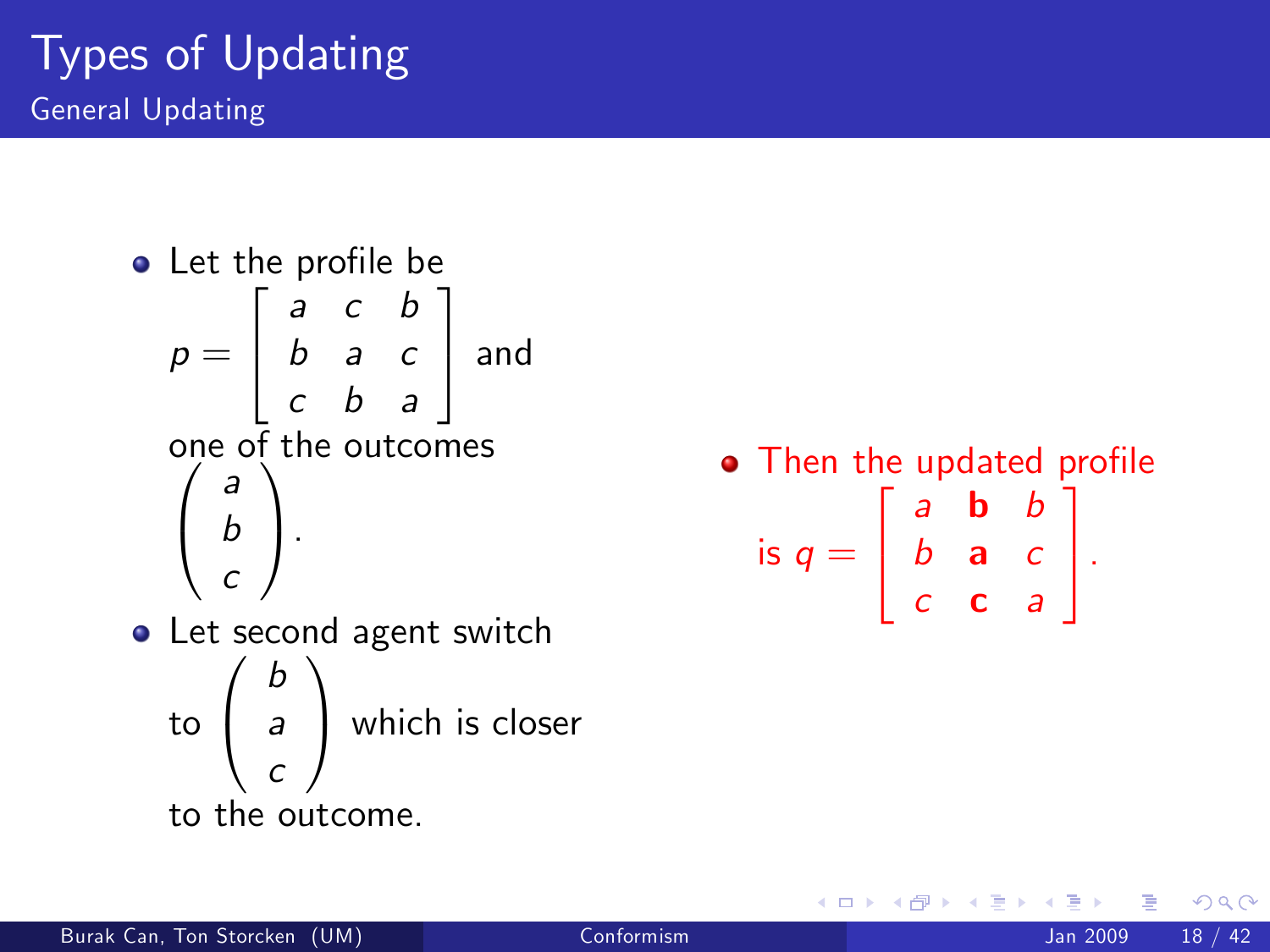#### **Illustrations** General Updating

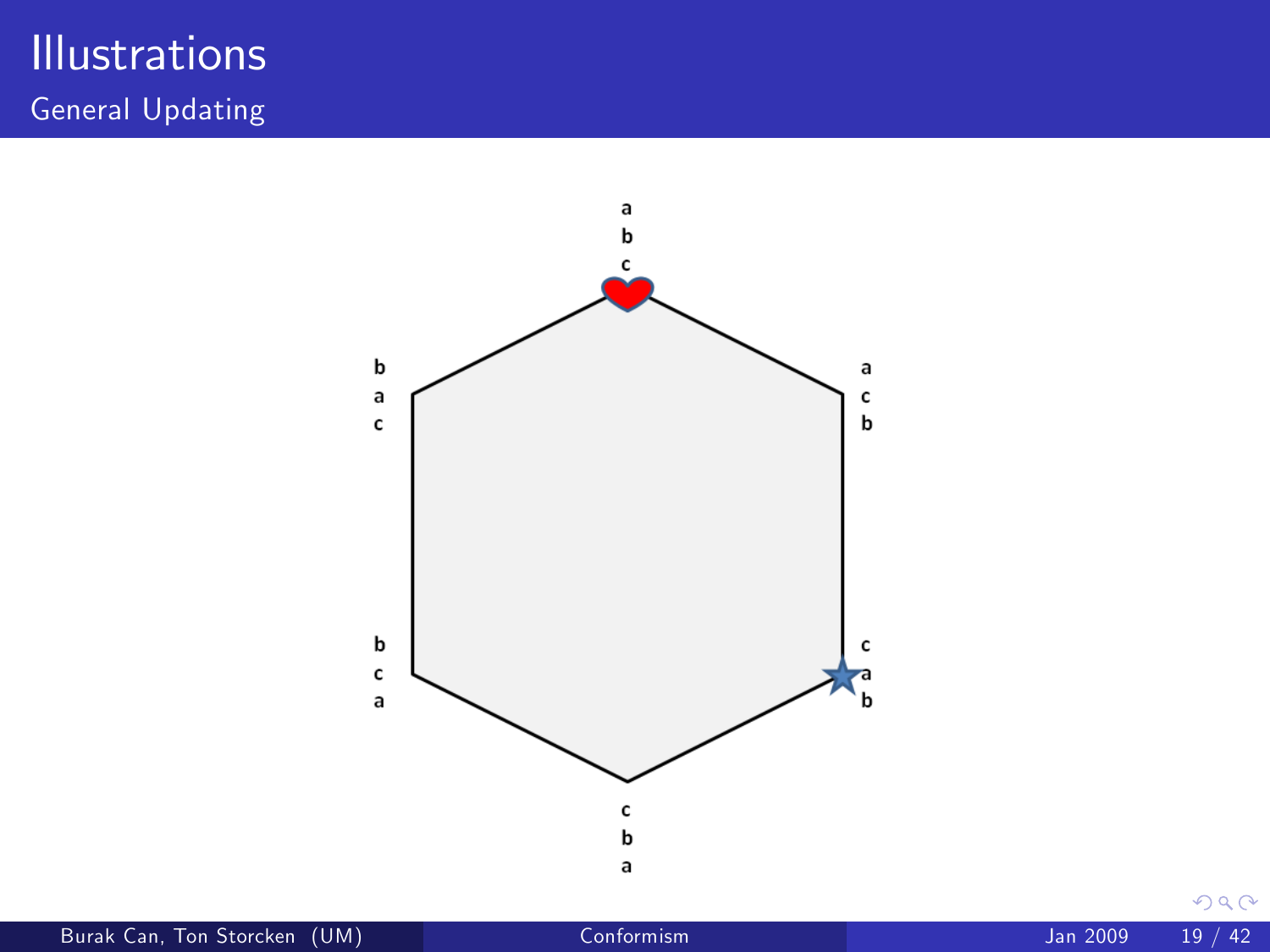#### **Illustrations** General Updating

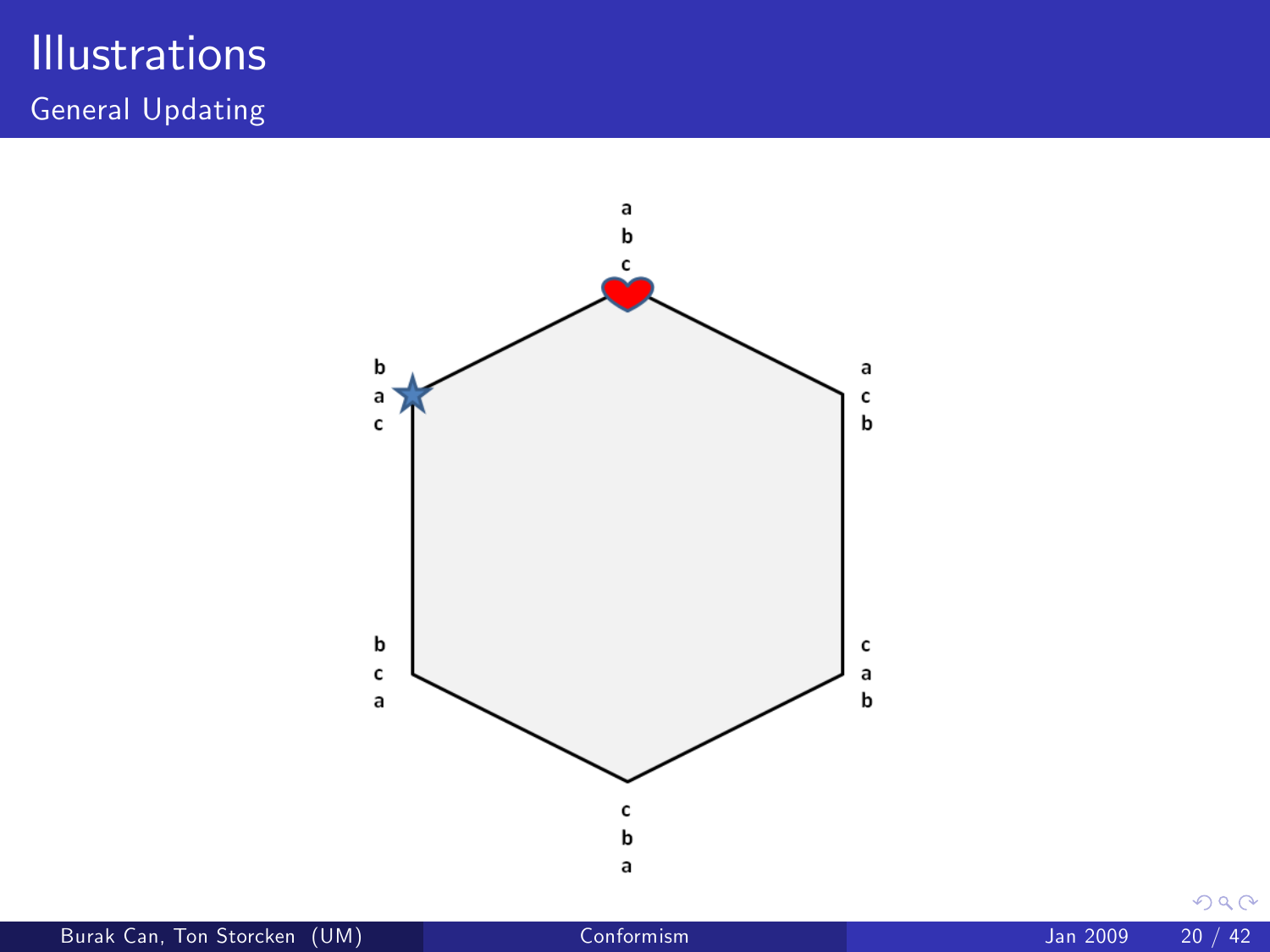#### Note that extreme updating is a special case of short-path updating.

4 0 8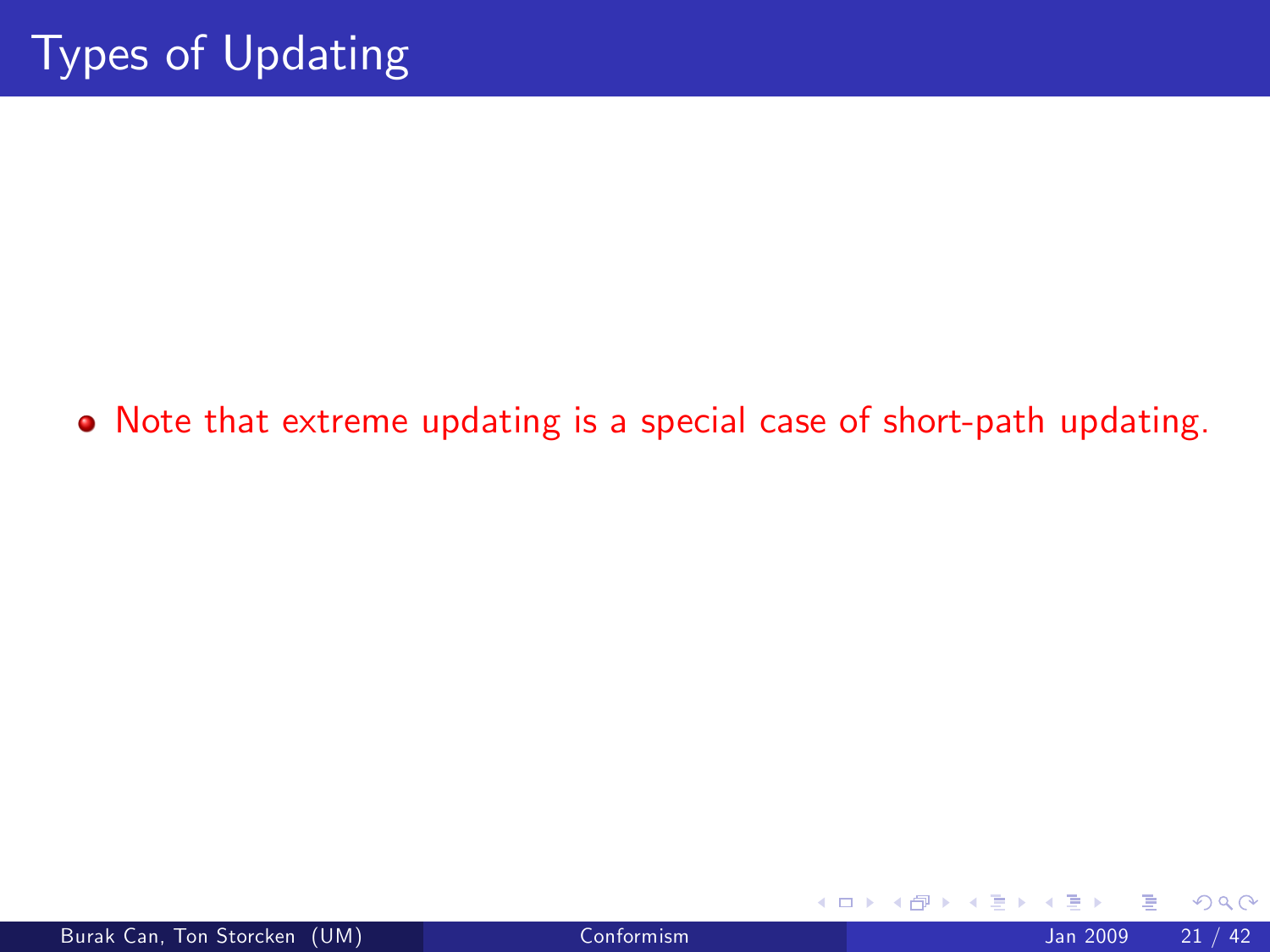- Note that extreme updating is a special case of short-path updating.
- Note that short-path updating is a special case of general updating.

 $\leftarrow$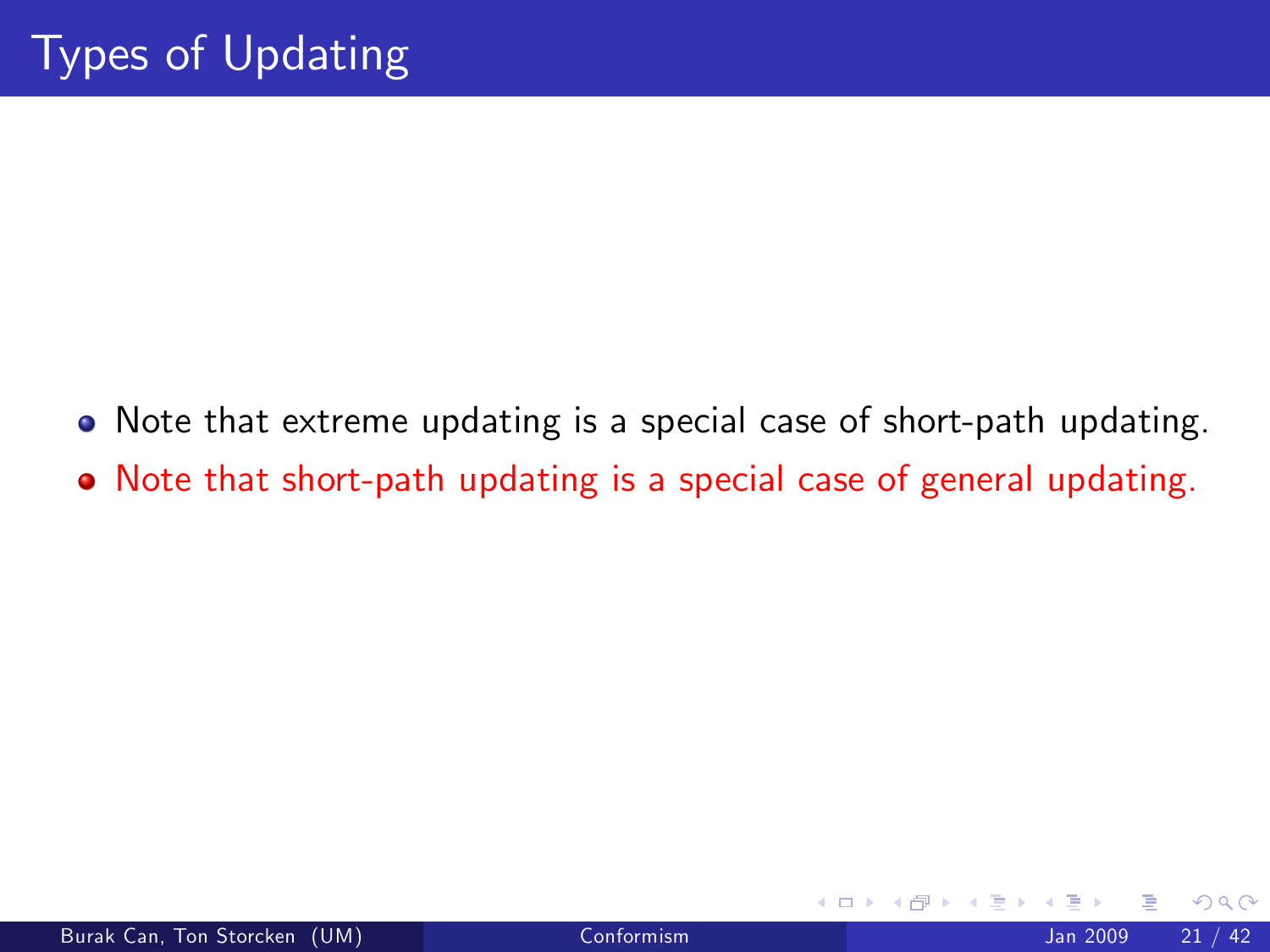Given any  $p \in {\mathcal{L}}(A)^N$ , R is a Kemeny ranking if and only if for all  $R' \in \mathcal{L}(A), \sum_{i \in \mathbb{N}} \delta(p(i), R) \leq \sum_{i \in \mathbb{N}} \delta(p(i), R').$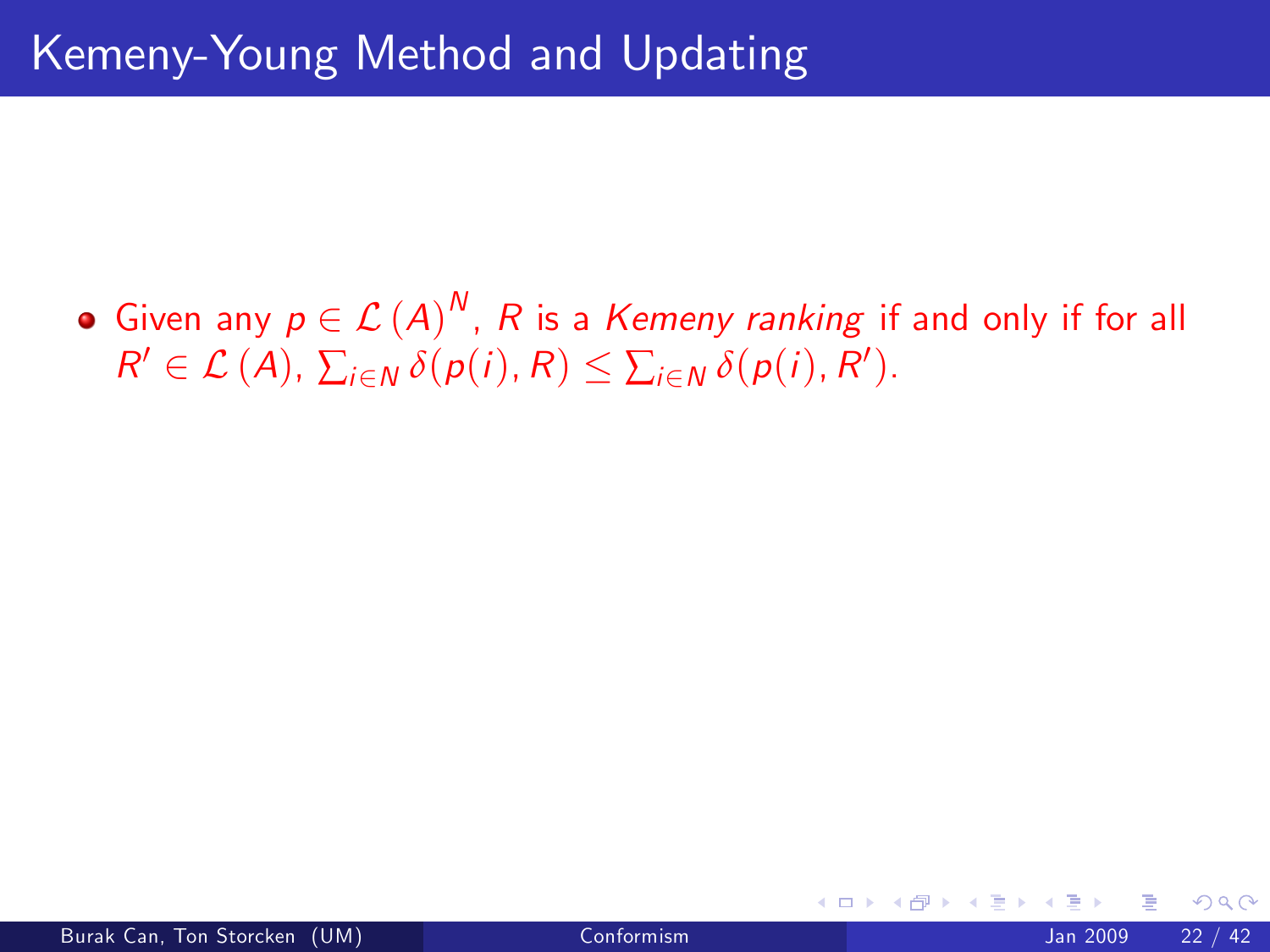- Given any  $p \in {\mathcal{L}}(A)^N$ , R is a Kemeny ranking if and only if for all  $R' \in \mathcal{L}(A), \sum_{i \in \mathbb{N}} \delta(p(i), R) \leq \sum_{i \in \mathbb{N}} \delta(p(i), R').$
- The Kemeny Young method chooses all Kemeny rankings of a profile.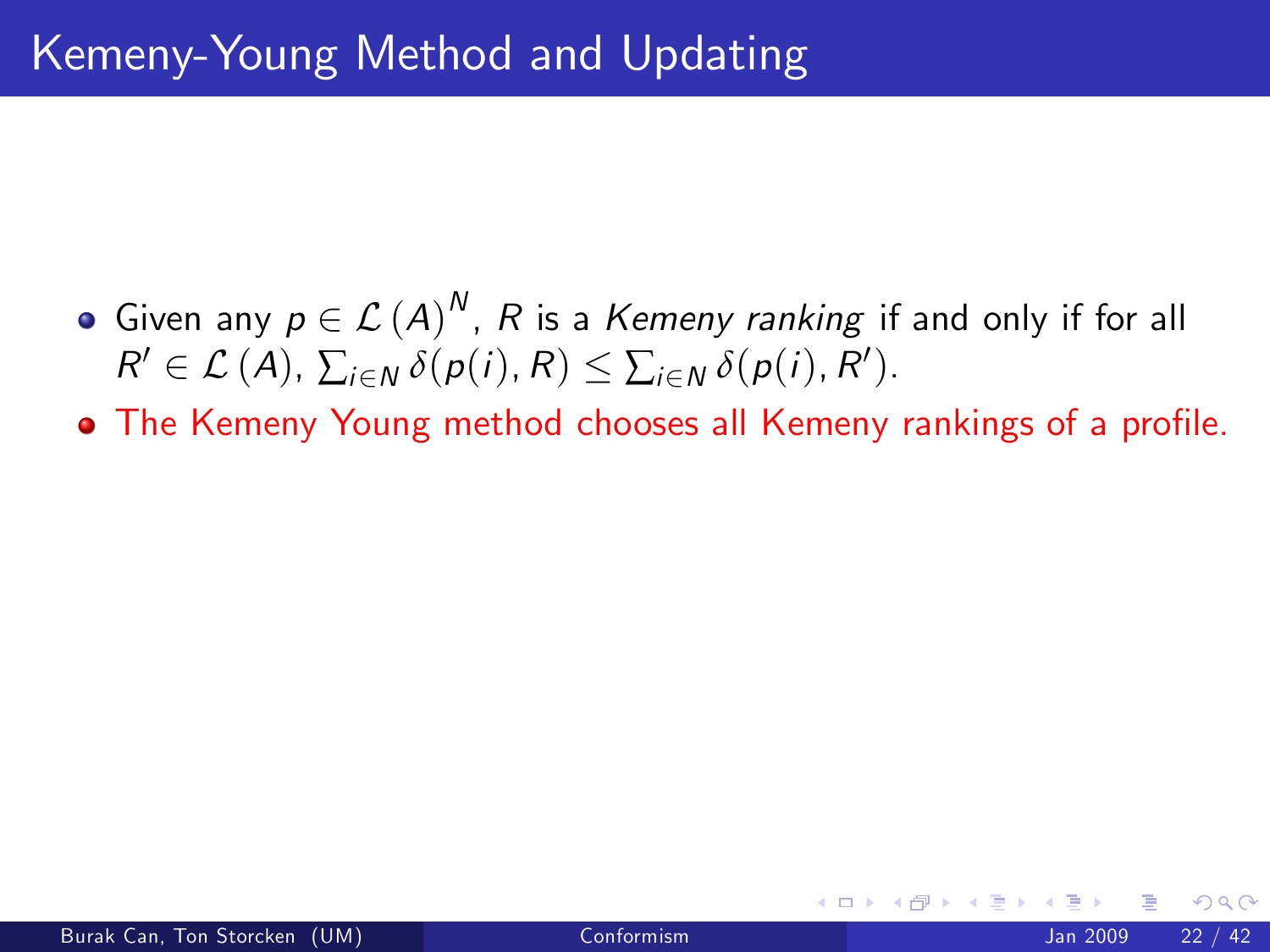- Given any  $p \in {\mathcal{L}}(A)^N$ , R is a Kemeny ranking if and only if for all  $R' \in \mathcal{L}(A), \sum_{i \in \mathbb{N}} \delta(p(i), R) \leq \sum_{i \in \mathbb{N}} \delta(p(i), R').$
- The Kemeny Young method chooses all Kemeny rankings of a profile.
- The method chooses the rankings, whose sum of distances from each agent is minimum.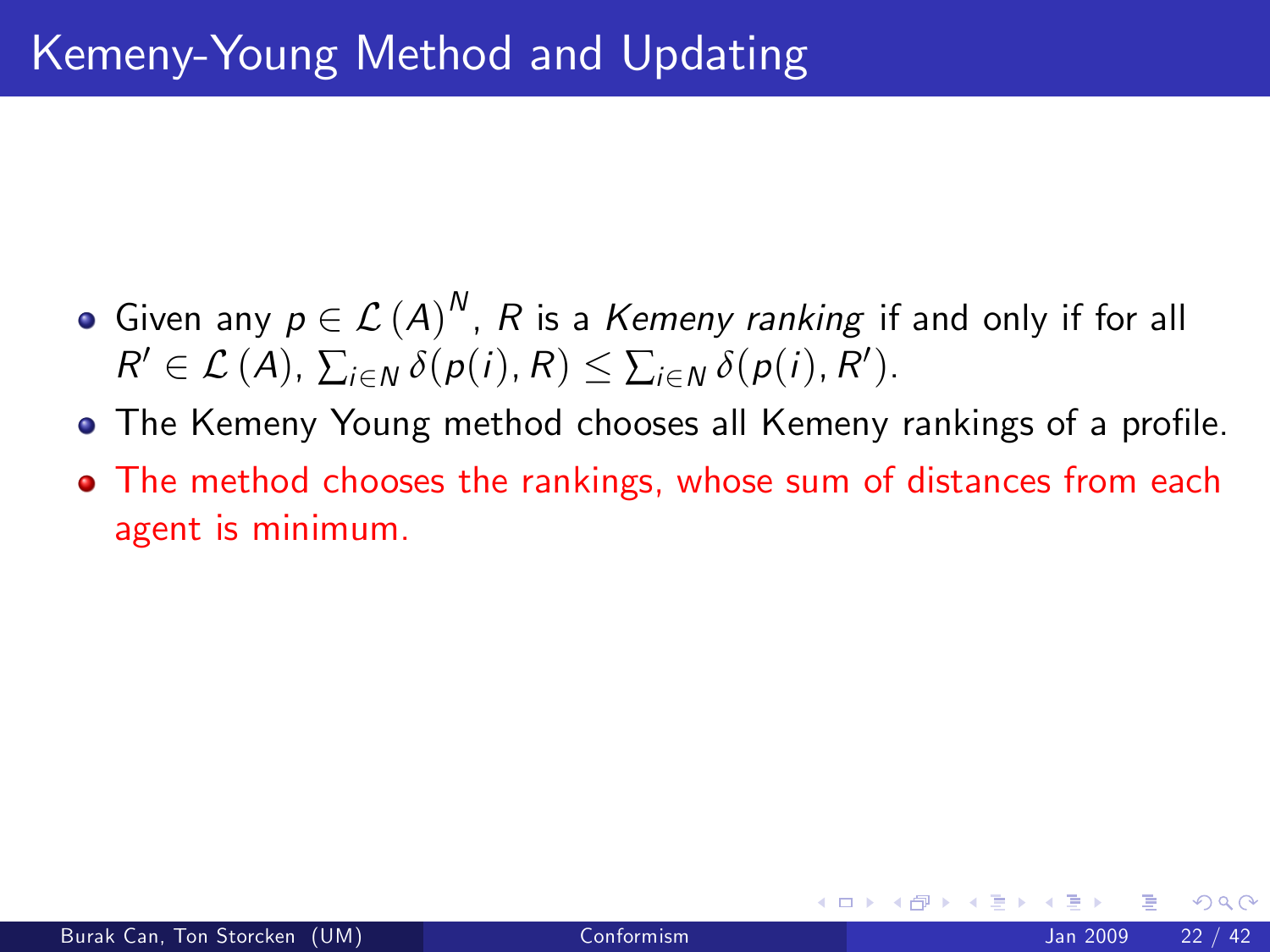- Given any  $p \in {\mathcal{L}}(A)^N$ , R is a Kemeny ranking if and only if for all  $R' \in \mathcal{L}(A), \sum_{i \in \mathbb{N}} \delta(p(i), R) \leq \sum_{i \in \mathbb{N}} \delta(p(i), R').$
- The Kemeny Young method chooses all Kemeny rankings of a profile.
- The method chooses the rankings, whose sum of distances from each agent is minimum.
- The top alternative in a Kemeny ranking is called Kemeny winner and the bottom alternative is called Kemeny loser.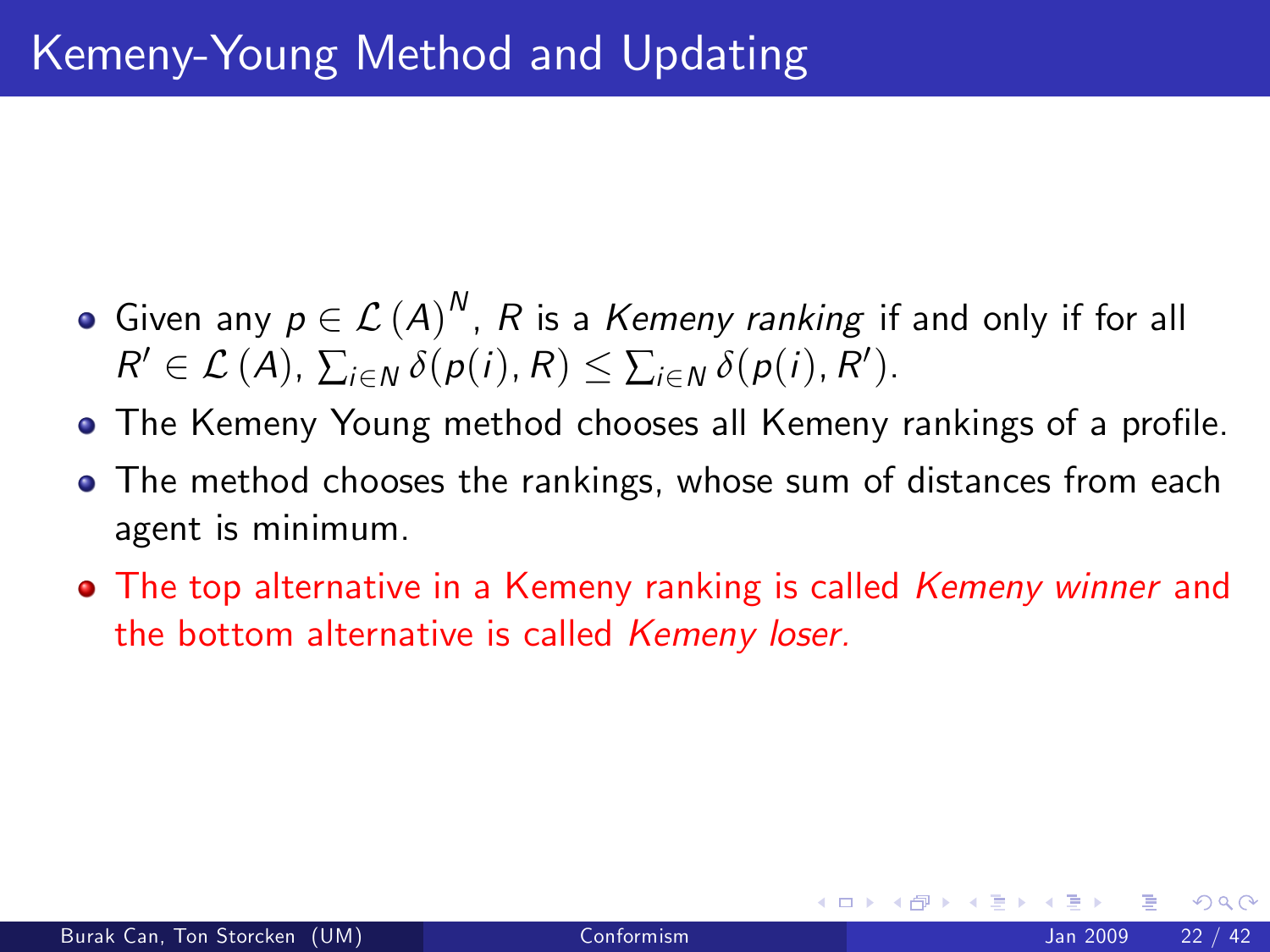• What happens when people's opinion gets even closer to the outcome?

4 0 8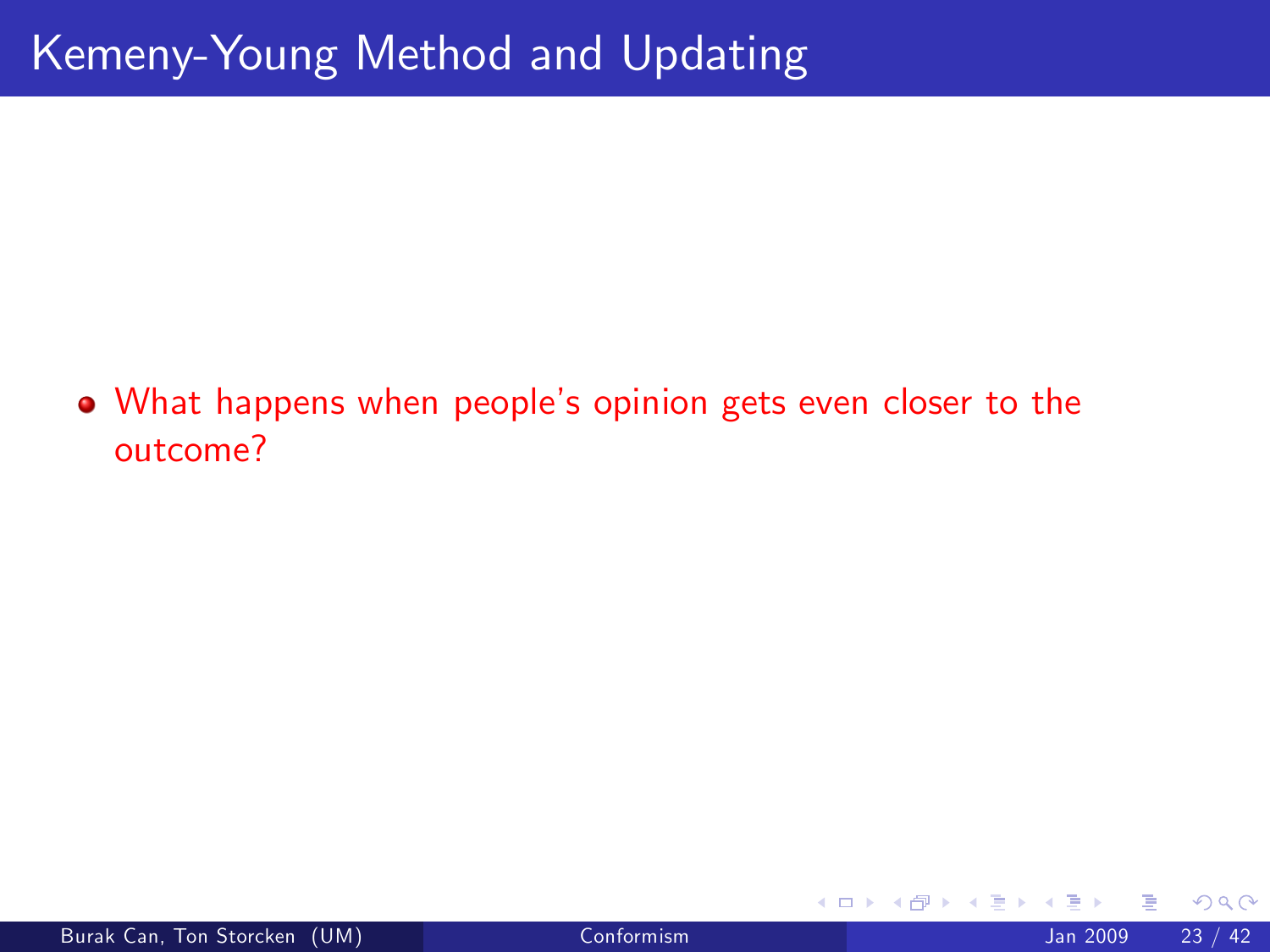- What happens when people's opinion gets even closer to the outcome?
- Is the initial outcome still elected as a Kemeny ranking?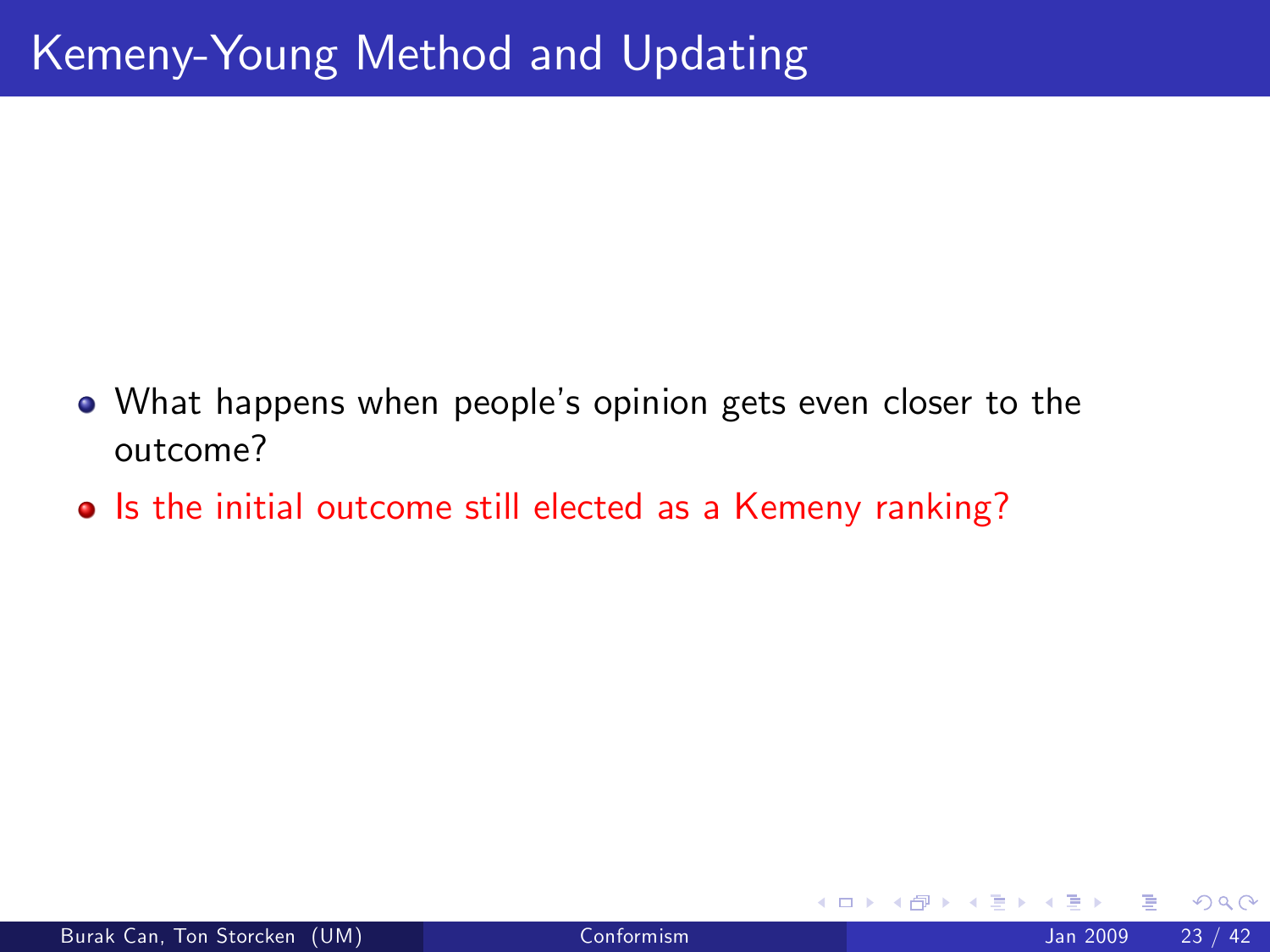• Consider the example below where  $|N|=7$  and  $A = \{a_1, a_2, a_3, a_4\}.$ Let the profile  $p$  be as follows:

4 0 8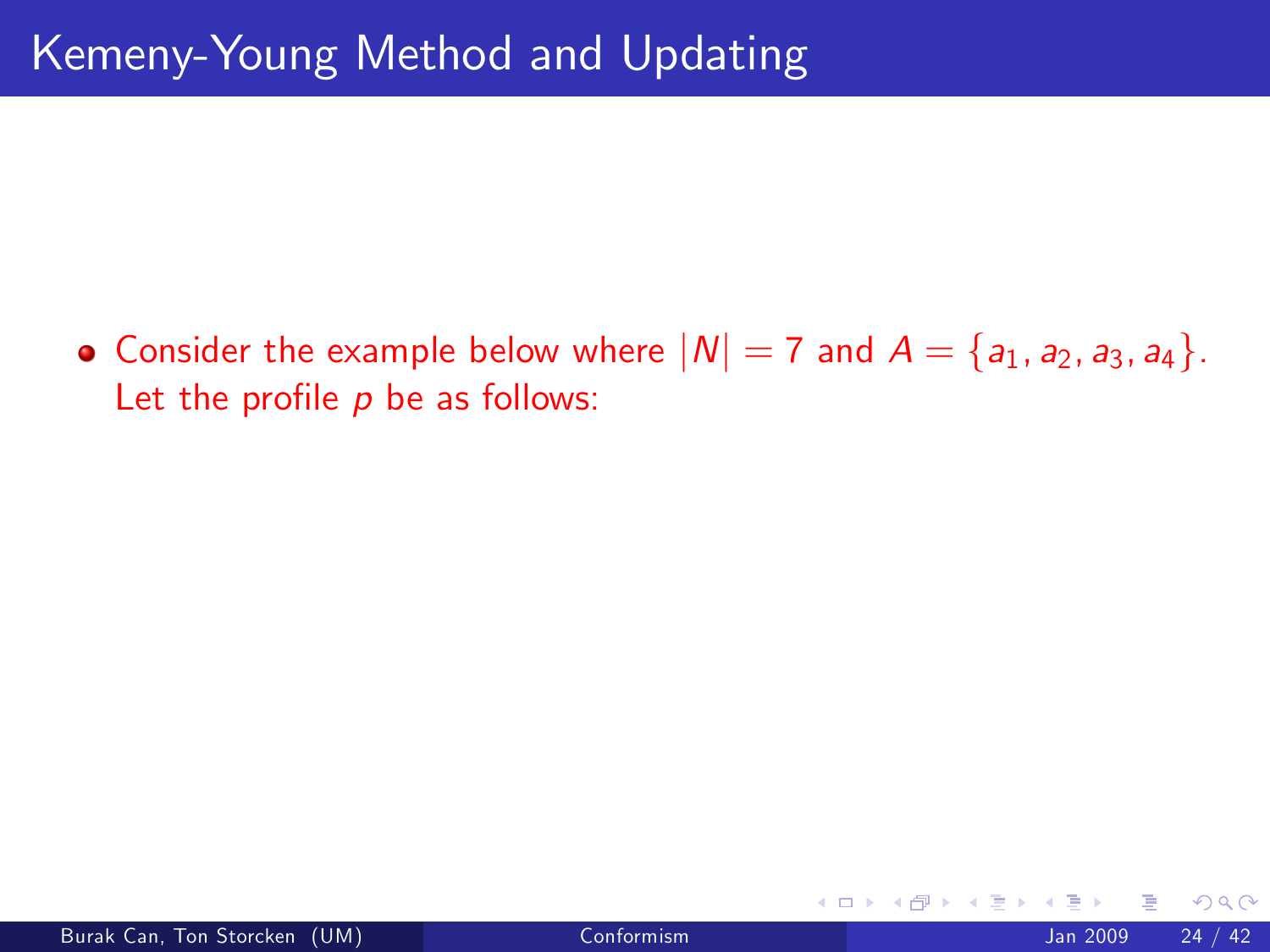• Consider the example below where  $|N|=7$  and  $A = \{a_1, a_2, a_3, a_4\}.$ Let the profile  $p$  be as follows:

|                |     |     | $v(R_1) = 2$ $v(R_2) = 1$ $v(R_3) = 1$ $v(R_4) = 1$ $v(R_5) = 1$ $v(R_6) = 1$ |    |  | $R_k$          |
|----------------|-----|-----|-------------------------------------------------------------------------------|----|--|----------------|
| đ٦             | a1. | d") |                                                                               | aл |  | $a_1$          |
| a <sub>2</sub> | aз  | aл  |                                                                               | a2 |  | a <sub>2</sub> |
| aз             | an  | аx  |                                                                               |    |  | a <sub>3</sub> |
| aл             | ал  |     |                                                                               |    |  | $a_4$          |

 $\leftarrow$   $\Box$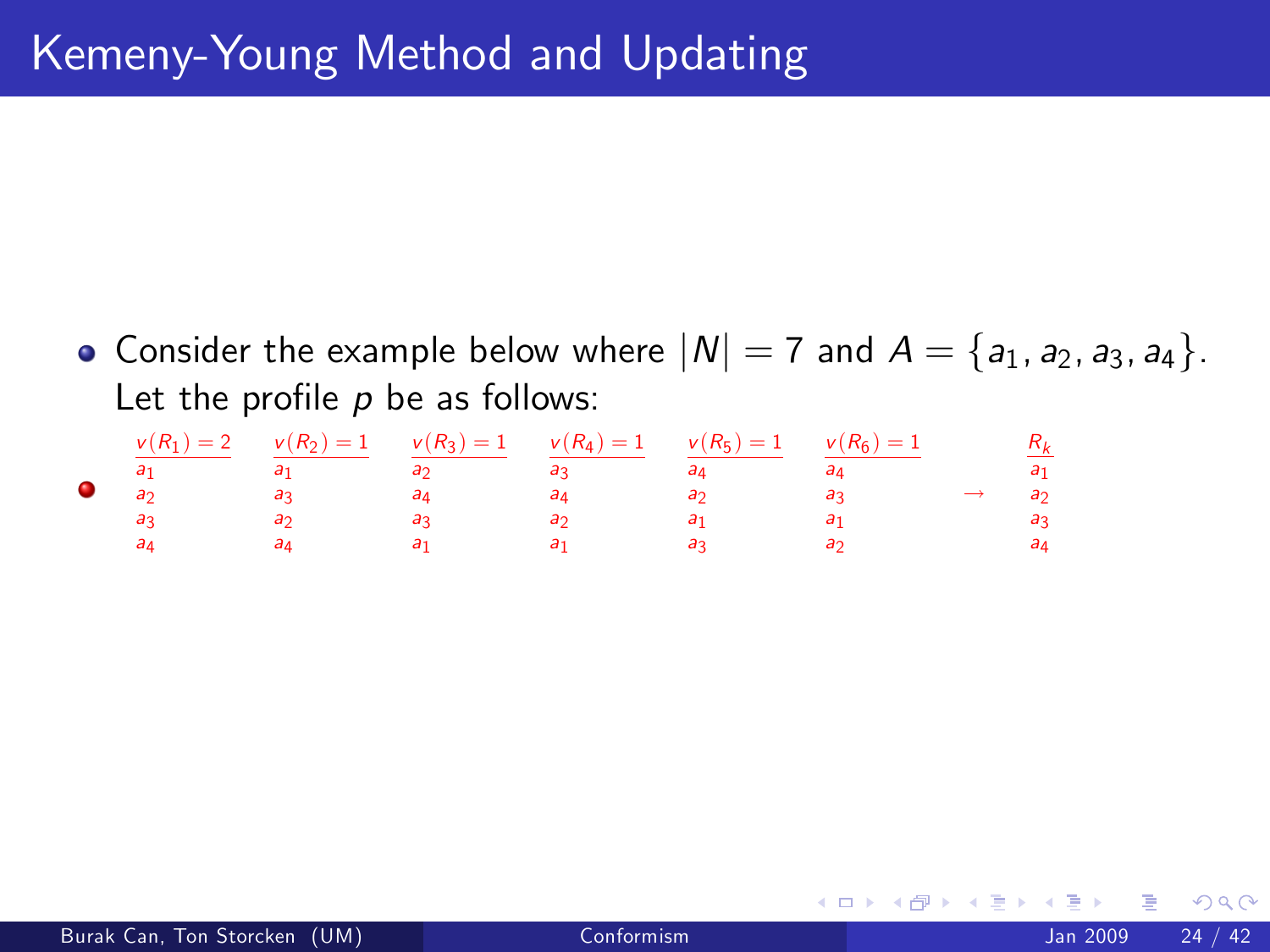• Consider the example below where  $|N|=7$  and  $A = \{a_1, a_2, a_3, a_4\}$ . Let the profile  $p$  be as follows:

|           |                | $v(R_1) = 2$ $v(R_2) = 1$ $v(R_3) = 1$ $v(R_4) = 1$ $v(R_5) = 1$ $v(R_6) = 1$ |                |                |    | $\frac{R_k}{R}$ |
|-----------|----------------|-------------------------------------------------------------------------------|----------------|----------------|----|-----------------|
|           |                | a <sub>1</sub>                                                                | a <sub>2</sub> | aл             |    | a <sub>1</sub>  |
| $\bullet$ | a <sub>2</sub> | a3                                                                            | aд             | a <sub>2</sub> | aз | a <sub>2</sub>  |
|           | a٦             | a <sub>2</sub>                                                                | a2             |                |    | $a_3$           |
|           | aл             | aл                                                                            | a <sub>1</sub> | a2             |    | aд              |

• Agent who has ranking  $R_4$ , updates and we have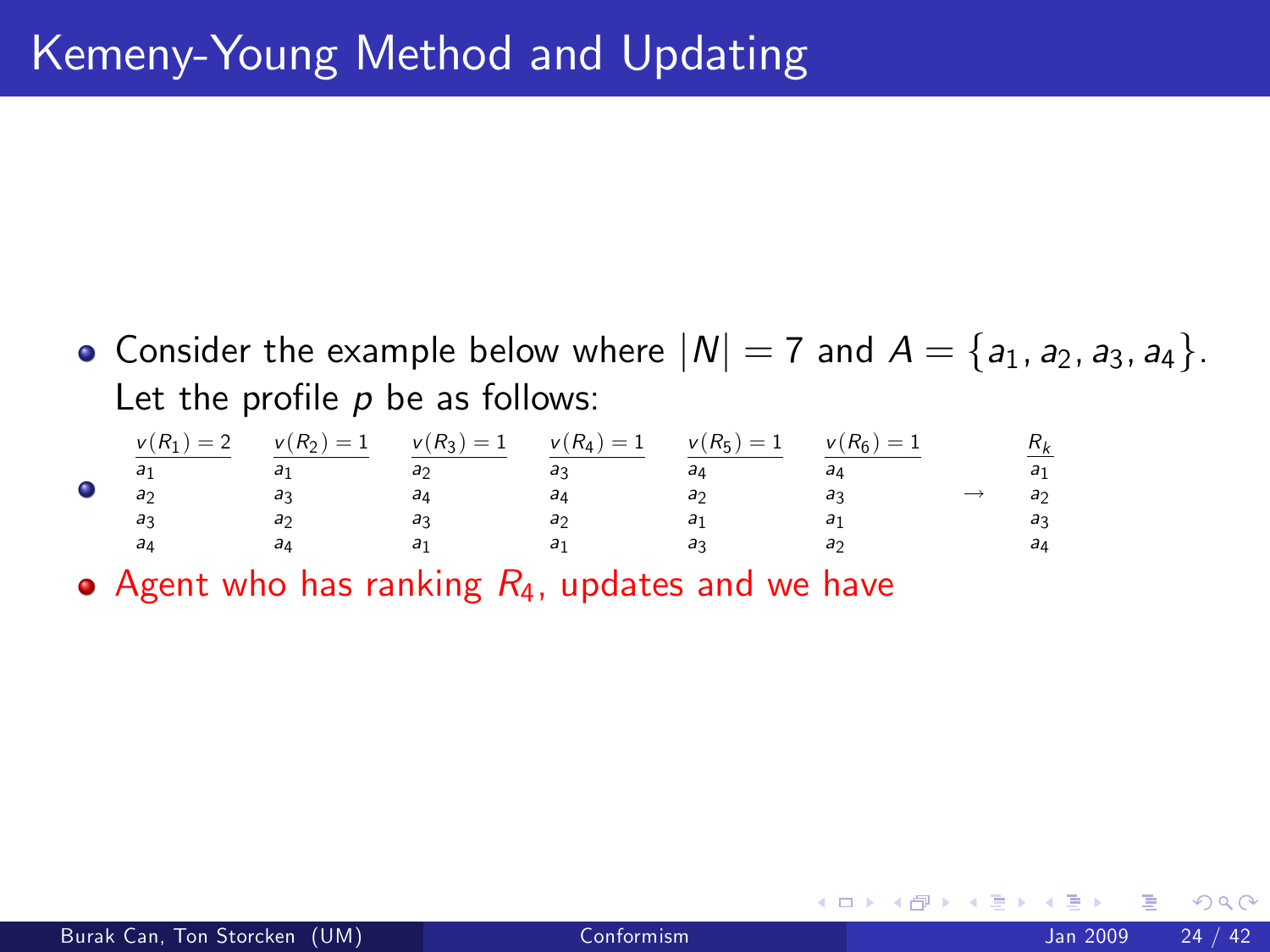

医电影子

4 0 8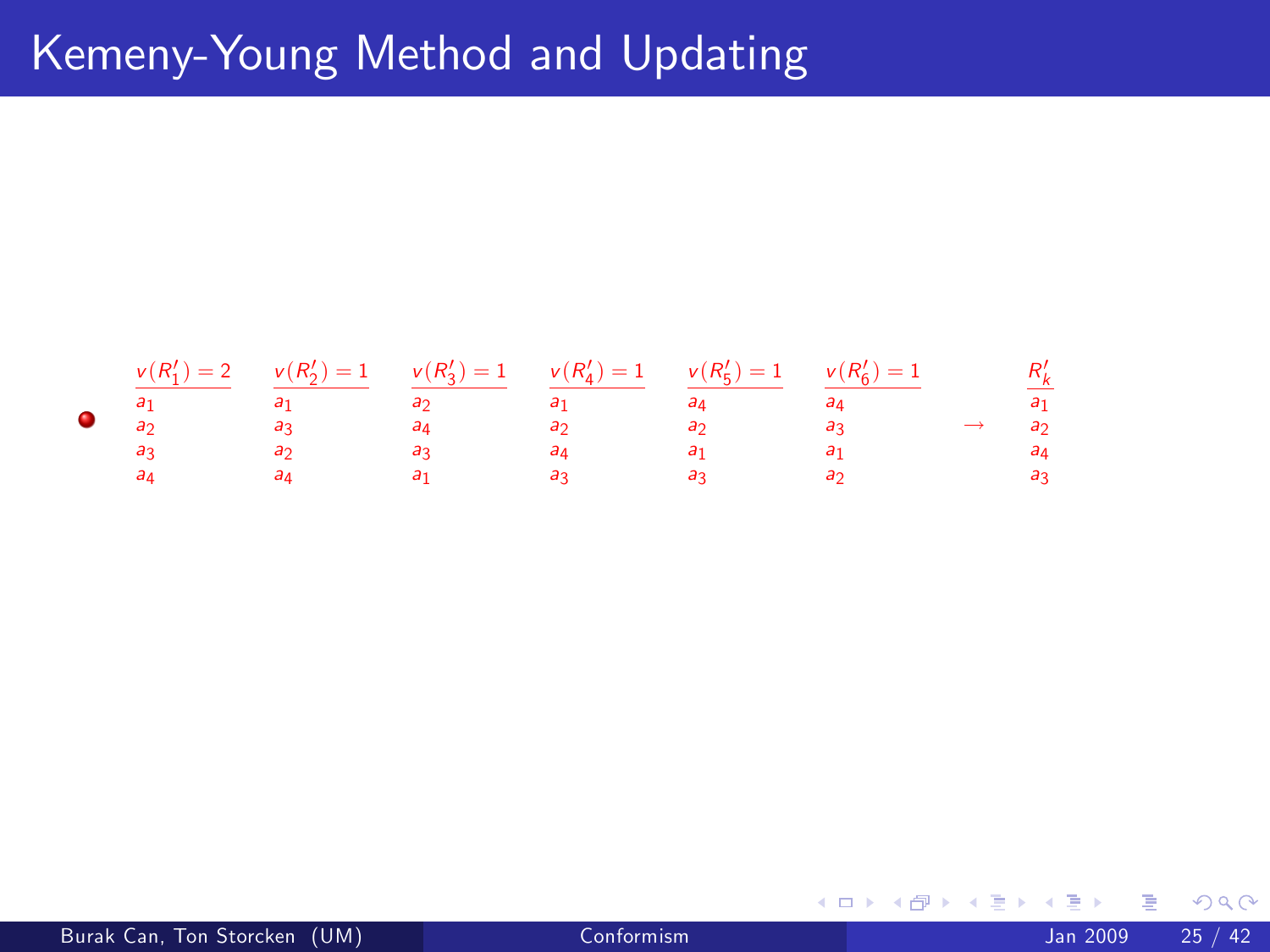|           |  | $v(R'_1) = 2$ $v(R'_2) = 1$ $v(R'_3) = 1$ $v(R'_4) = 1$ $v(R'_5) = 1$ $v(R'_6) = 1$ |  | $rac{R'_k}{\sqrt{2}}$ |
|-----------|--|-------------------------------------------------------------------------------------|--|-----------------------|
| $\bullet$ |  |                                                                                     |  | a <sub>1</sub>        |
|           |  |                                                                                     |  | an                    |
|           |  |                                                                                     |  | $a_4$                 |
|           |  |                                                                                     |  |                       |

Agents who have ranking  $R_1^\prime$ , update and we have

4 0 8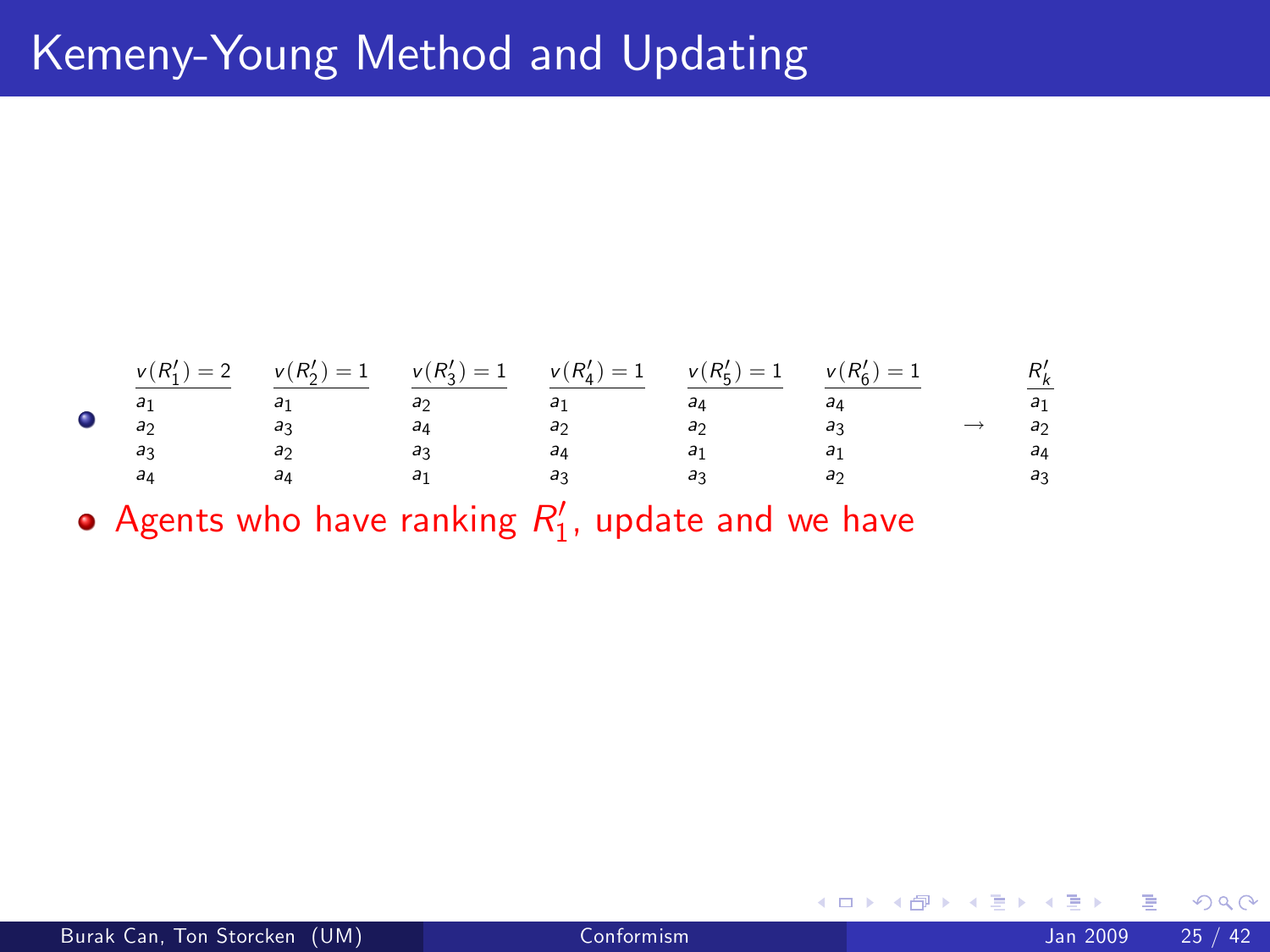

4 0 8

 $\rightarrow$ 化重 的人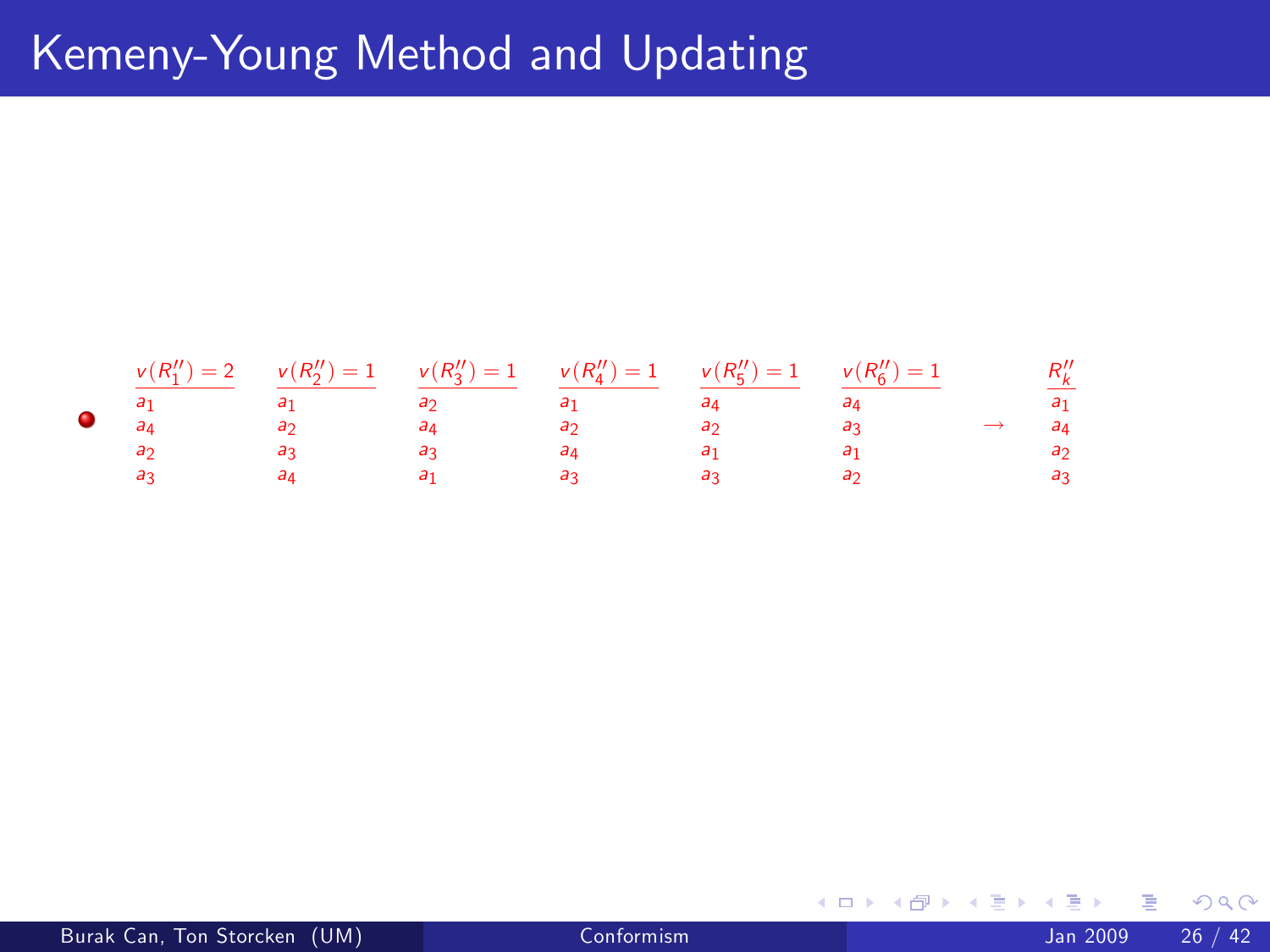|  |                |  | $v(R''_1) = 2$ $v(R''_2) = 1$ $v(R''_3) = 1$ $v(R''_4) = 1$ $v(R''_5) = 1$ $v(R''_6) = 1$ |  | $R_k''$        |
|--|----------------|--|-------------------------------------------------------------------------------------------|--|----------------|
|  |                |  |                                                                                           |  | a <sub>1</sub> |
|  | a <sub>2</sub> |  |                                                                                           |  | a <sub>4</sub> |
|  |                |  |                                                                                           |  | a <sub>2</sub> |
|  |                |  |                                                                                           |  |                |

Agent who has ranking  $R_5^{\prime\prime}$ , updates and we have

4 0 8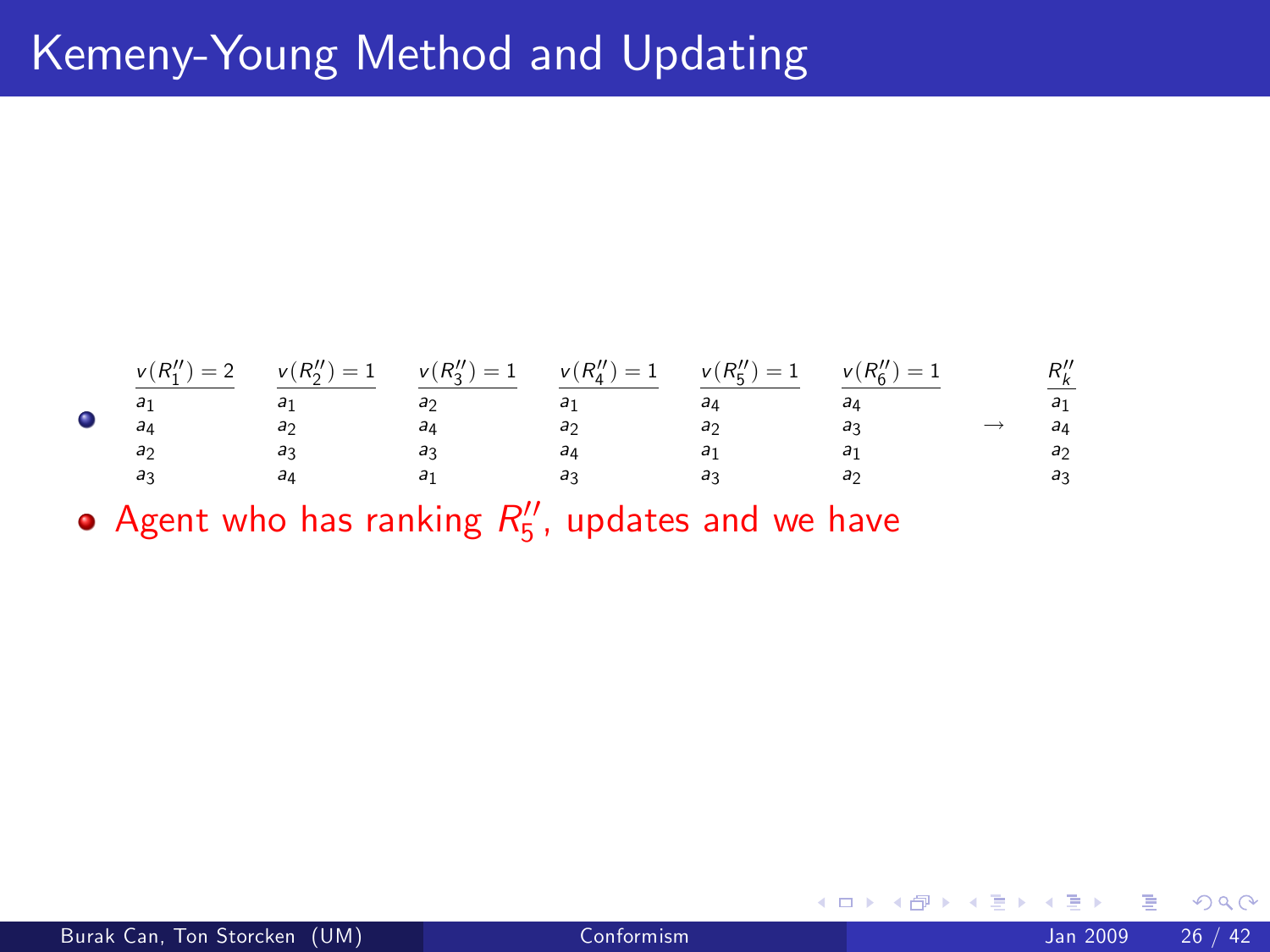

4 0 8

 $\rightarrow$ E K -41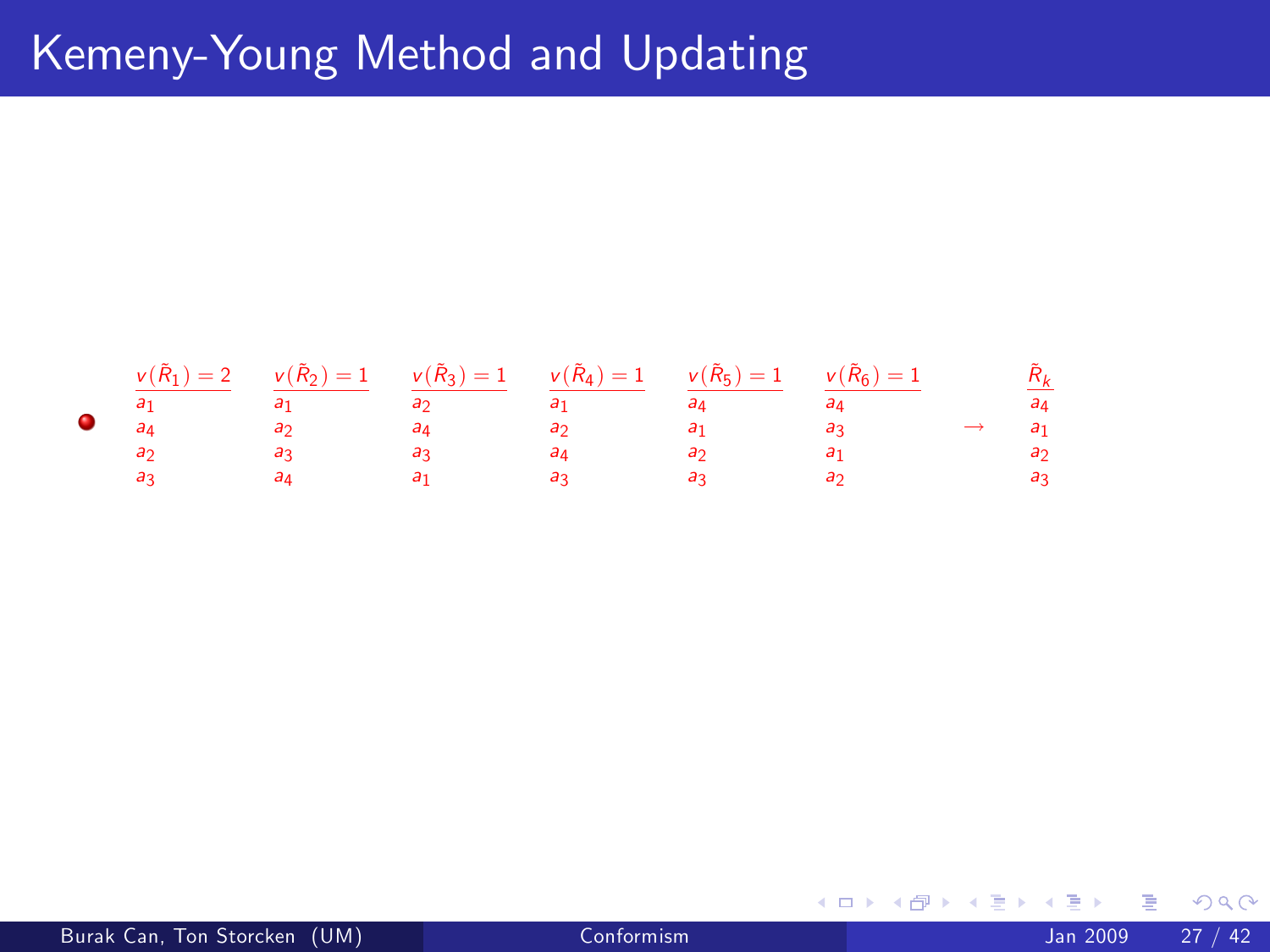|           |                |                |                | $v(\tilde{R}_1) = 2$ $v(\tilde{R}_2) = 1$ $v(\tilde{R}_3) = 1$ $v(\tilde{R}_4) = 1$ $v(\tilde{R}_5) = 1$ $v(\tilde{R}_6) = 1$ |                |    | $R_k$          |
|-----------|----------------|----------------|----------------|-------------------------------------------------------------------------------------------------------------------------------|----------------|----|----------------|
|           |                |                | a <sub>2</sub> |                                                                                                                               | aл             |    | ад             |
| $\bullet$ | a <sub>A</sub> | a <sub>2</sub> | aд             | a,                                                                                                                            | a <sub>1</sub> | a2 | a <sub>1</sub> |
|           | a,             |                | aз             | a <sub>A</sub>                                                                                                                |                |    | a <sub>2</sub> |
|           | aэ             | aл             | a.             | a,                                                                                                                            | aэ             |    | aэ             |

 $\bullet$  Note that initial Kemeny-loser in profile  $p$  is now the Kemeny winner.

4 0 8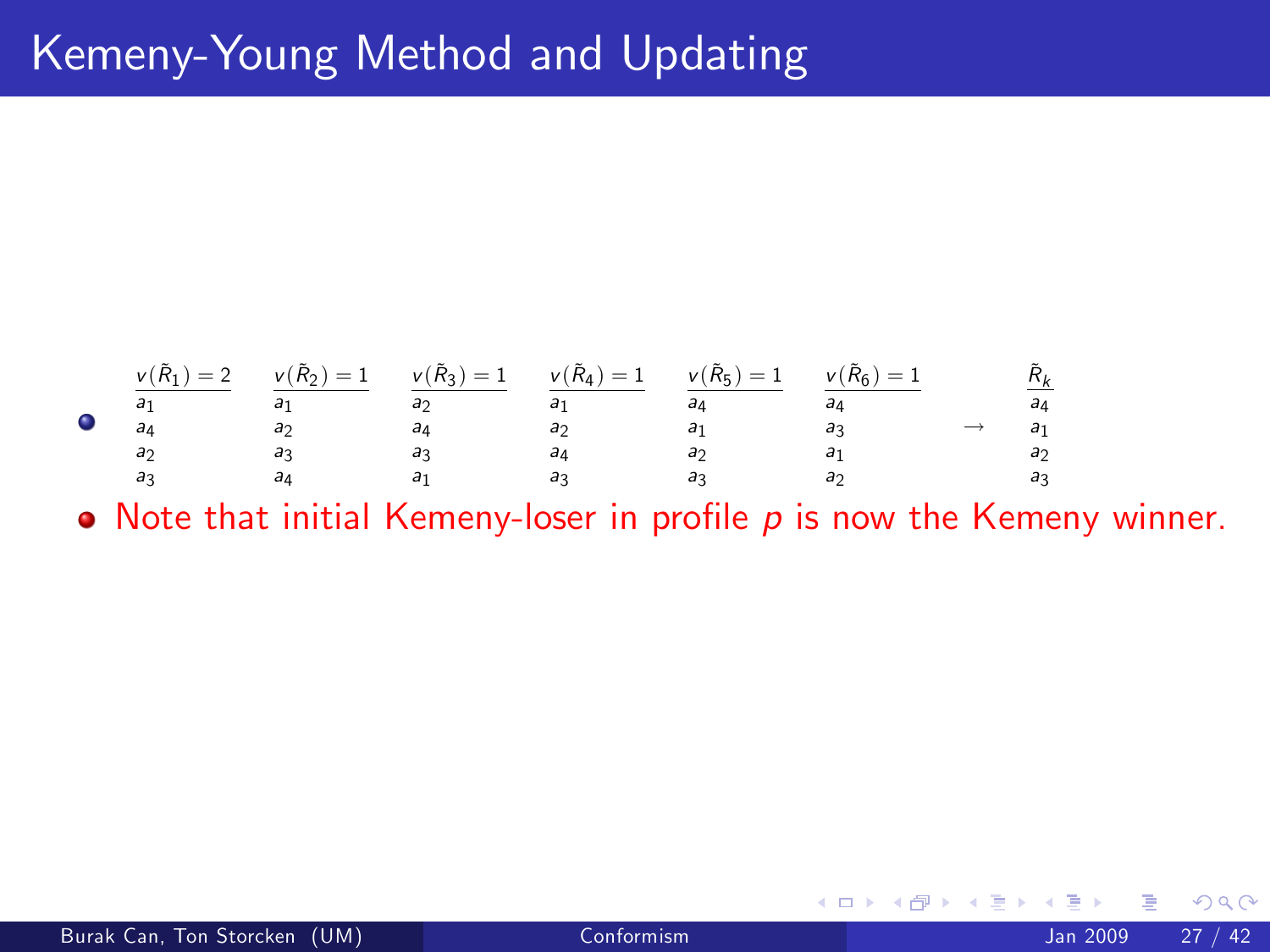On the class of general updating, the Kemeny-Young method fails to preserve the outcome.

4 0 8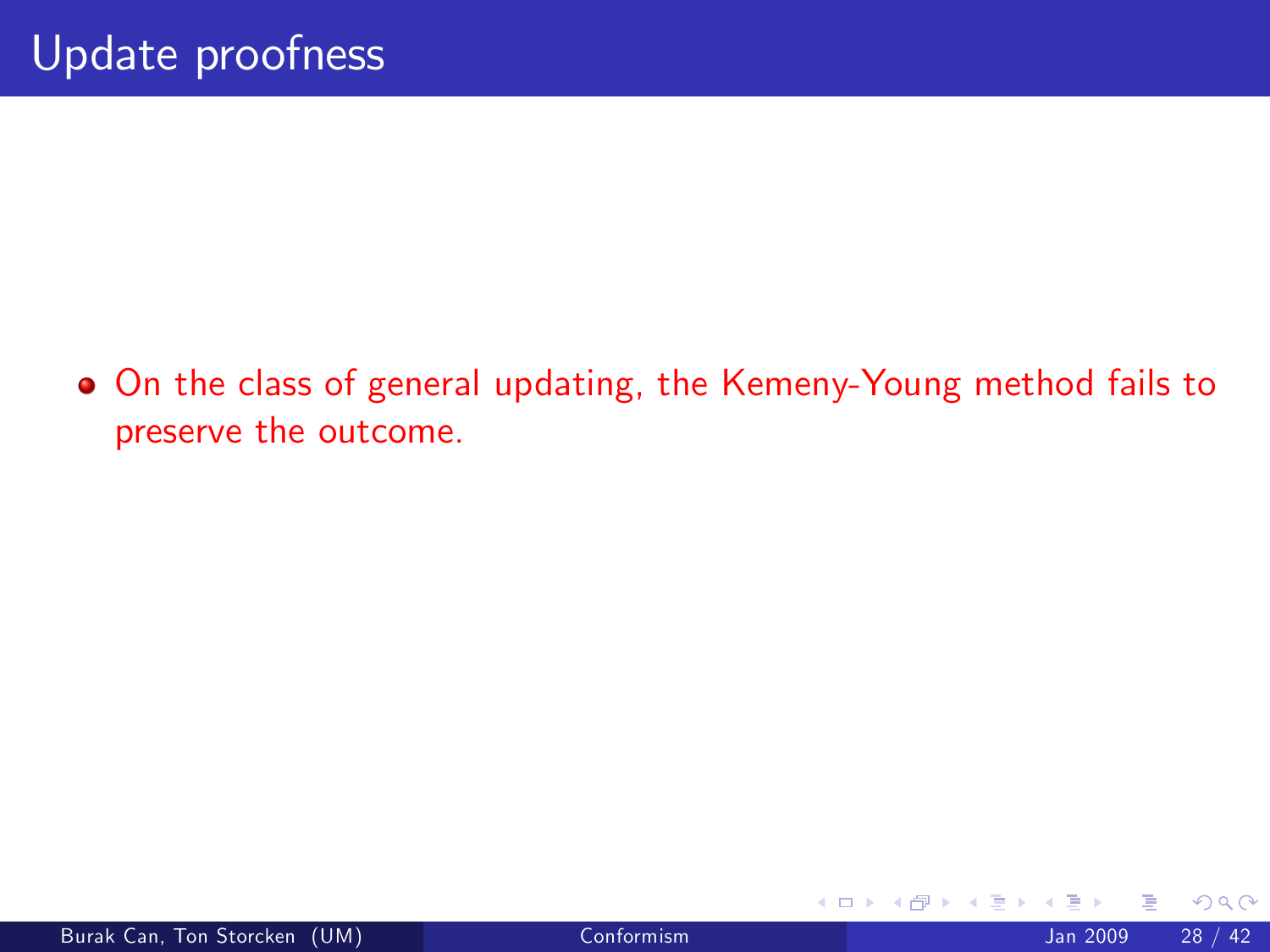- On the class of general updating, the Kemeny-Young method fails to preserve the outcome.
- We analyse which rules can preserve the outcome, under which type of updating.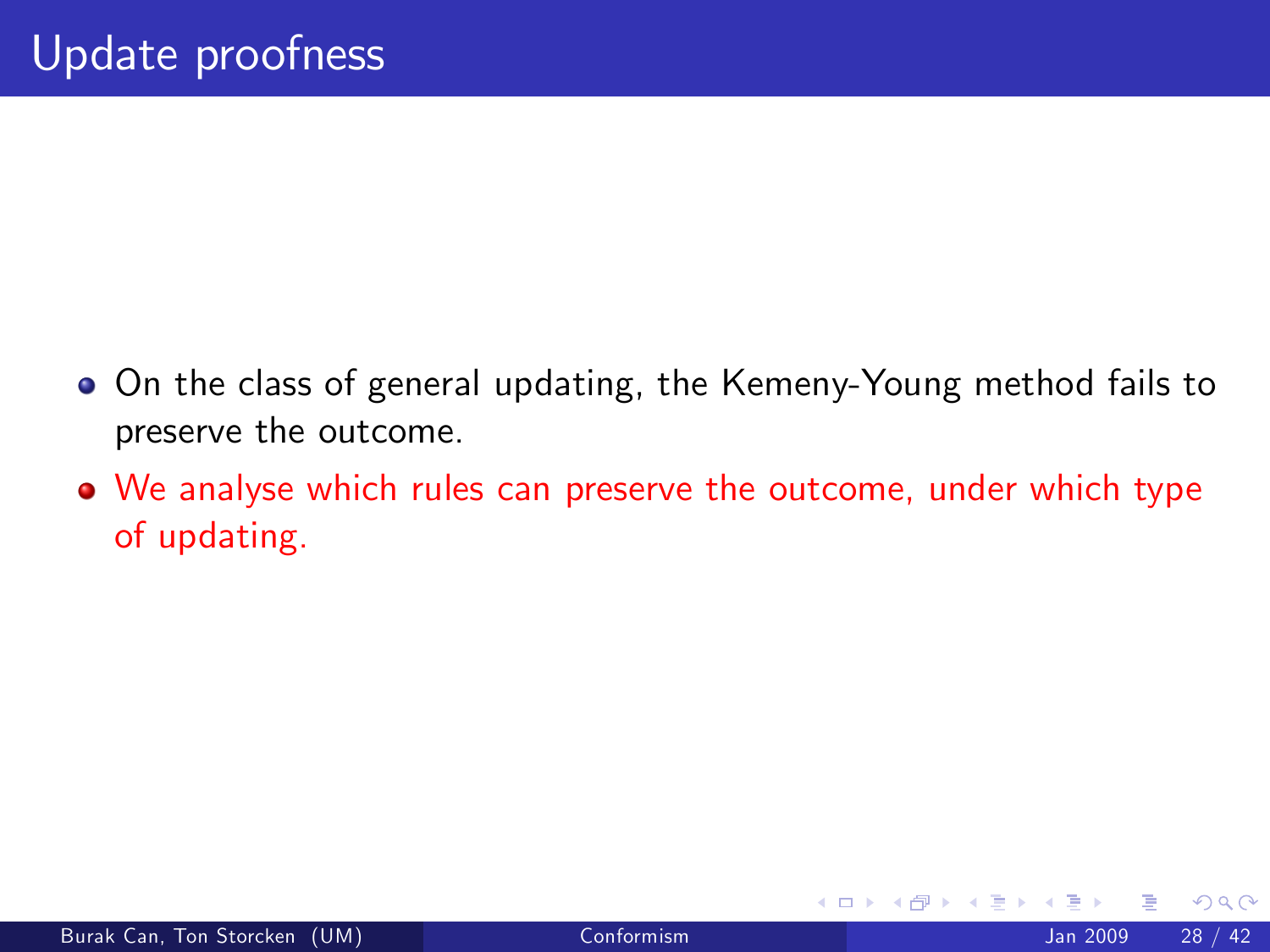## Update proofness (A new monotonicity concept)

Extreme-update proofness: A rule *ϕ* is extreme update proof if for all R in  $\varphi(p)$  and all preference profiles q we have that  $R \in \varphi(q)$ whenever

 $p(i) = q(i)$  or  $q(i) = R$  for all *i* in N.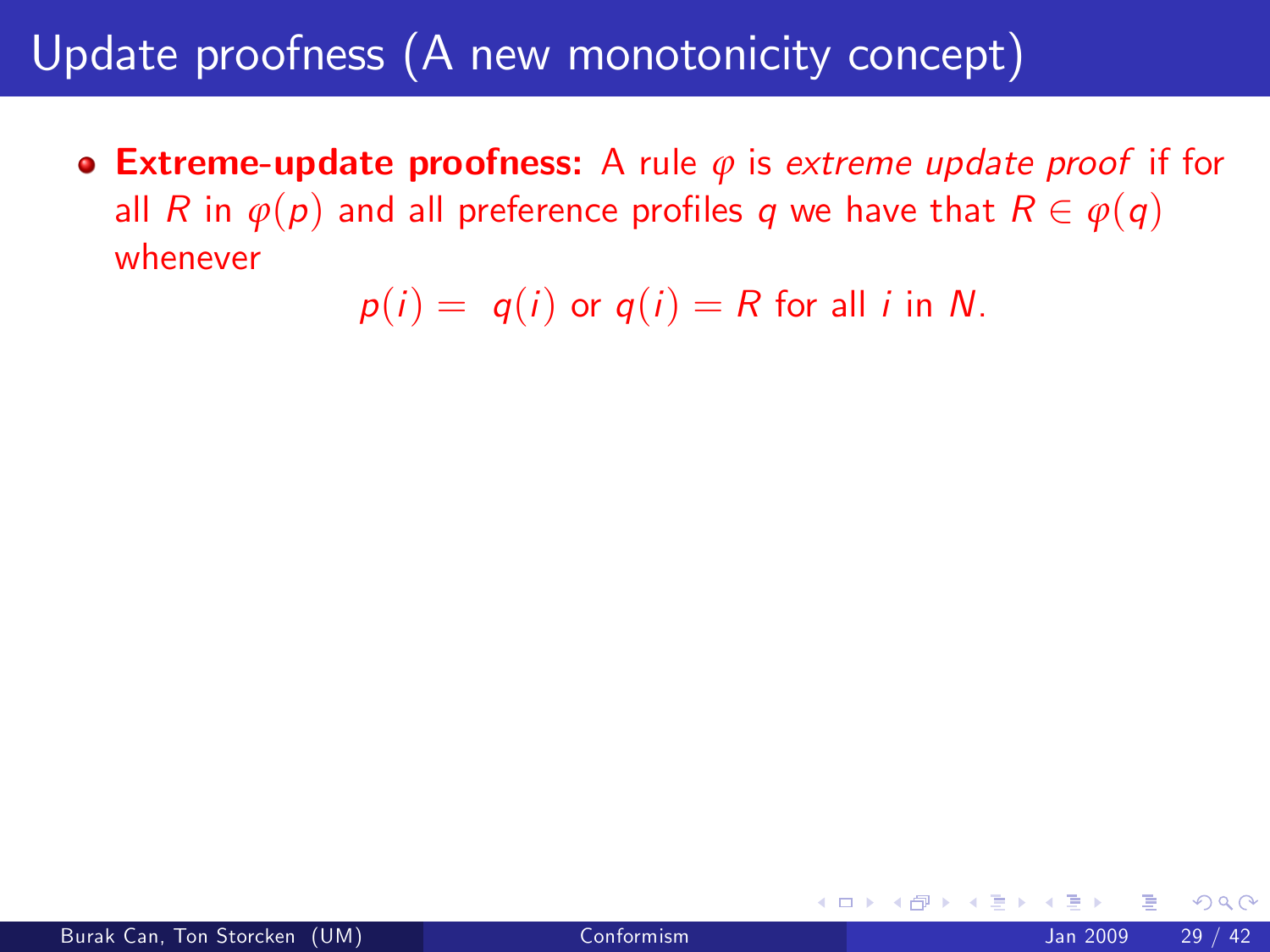## Update proofness (A new monotonicity concept)

Extreme-update proofness: A rule *ϕ* is extreme update proof if for all R in  $\varphi(p)$  and all preference profiles q we have that  $R \in \varphi(q)$ whenever

$$
p(i) = q(i) \text{ or } q(i) = R \text{ for all } i \text{ in } N.
$$

• **Short-path update proofness:** A rule *φ* is *short path update proof* if for all R in  $\varphi(p)$  and all preference profiles q we have that  $R \in \varphi(q)$  whenever

 $p(i) \cap R \subseteq q(i) \subseteq p(i) \cup R$  for all *i* in N.

つひひ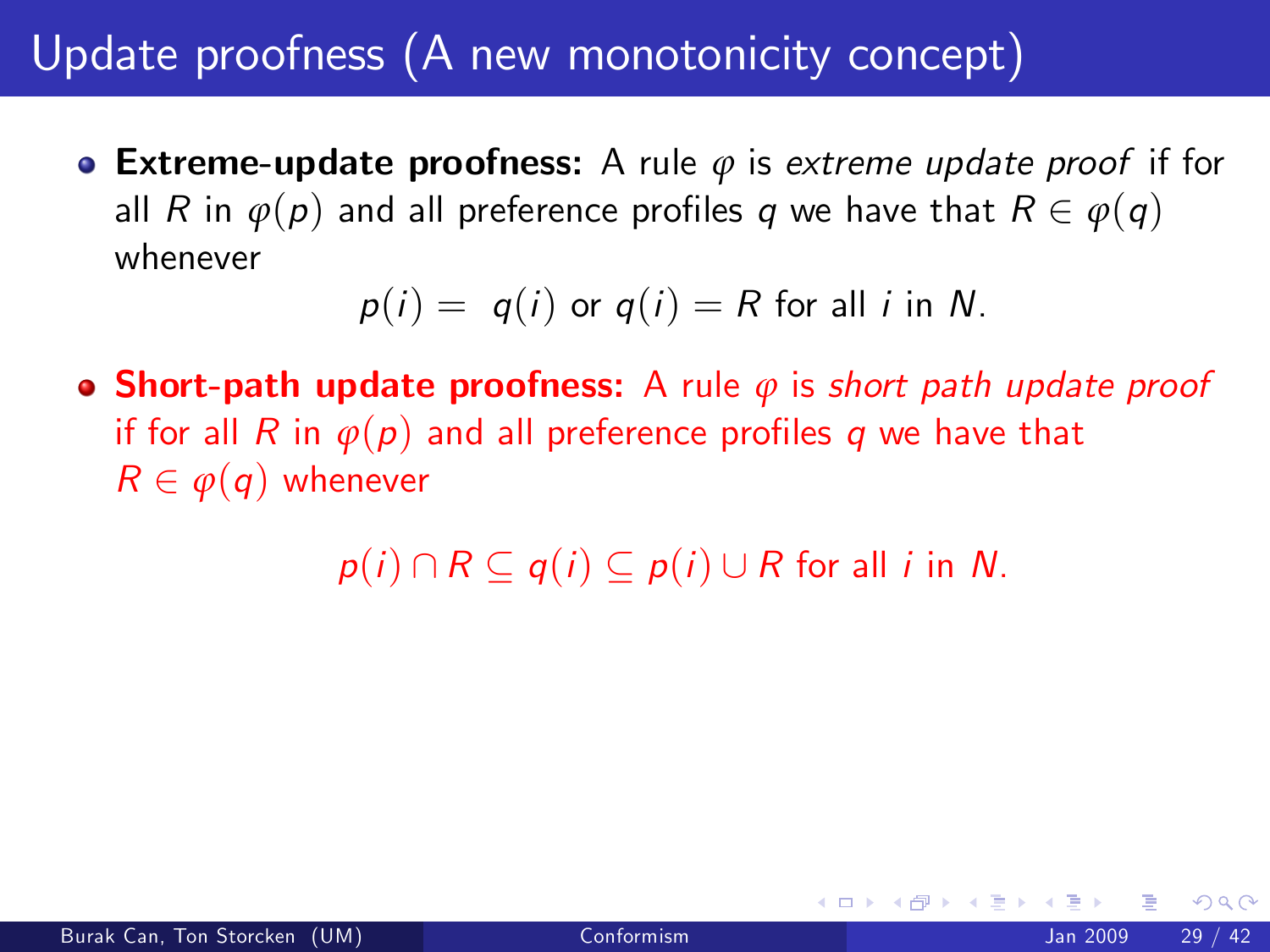## Update proofness (A new monotonicity concept)

Extreme-update proofness: A rule *ϕ* is extreme update proof if for all R in  $\varphi(p)$  and all preference profiles q we have that  $R \in \varphi(q)$ whenever

$$
p(i) = q(i) \text{ or } q(i) = R \text{ for all } i \text{ in } N.
$$

**• Short-path update proofness:** A rule  $\varphi$  is short path update proof if for all R in  $\varphi(p)$  and all preference profiles q we have that  $R \in \varphi(q)$  whenever

$$
p(i) \cap R \subseteq q(i) \subseteq p(i) \cup R \text{ for all } i \text{ in } N.
$$

**• General update proofness**: A rule  $\varphi$  is general update proof if for all R in  $\varphi(p)$  and all preference profiles q we have that  $R \in \varphi(q)$ whenever

$$
\delta(q(i), R) \leq \delta(p(i), R) \text{ for all } i \text{ in } N.
$$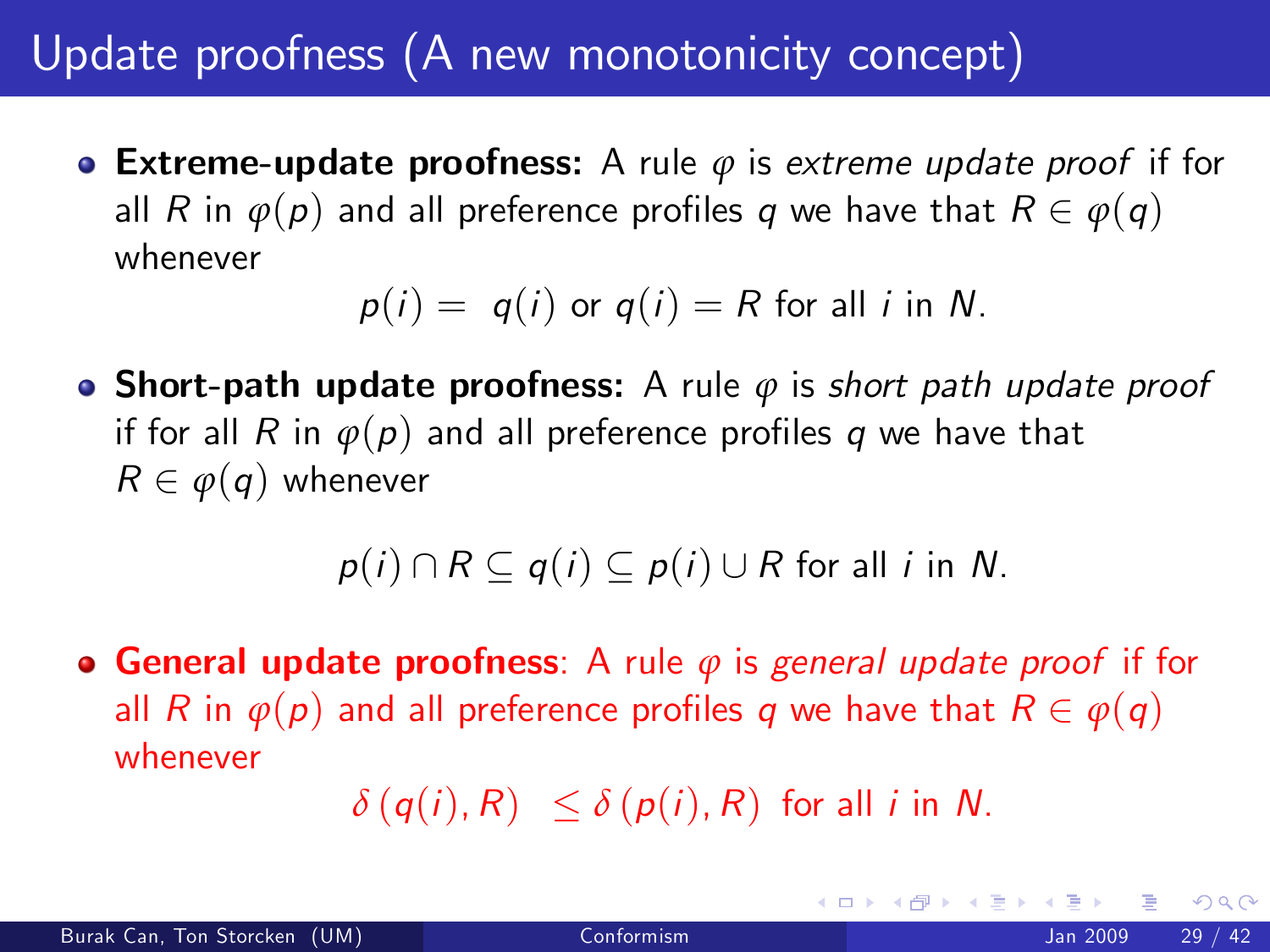For any number of agents and any number of alternatives, Scoring rules are not extreme-update proof.

• Hence, scoring rules are also not short-path update proof.

4 0 8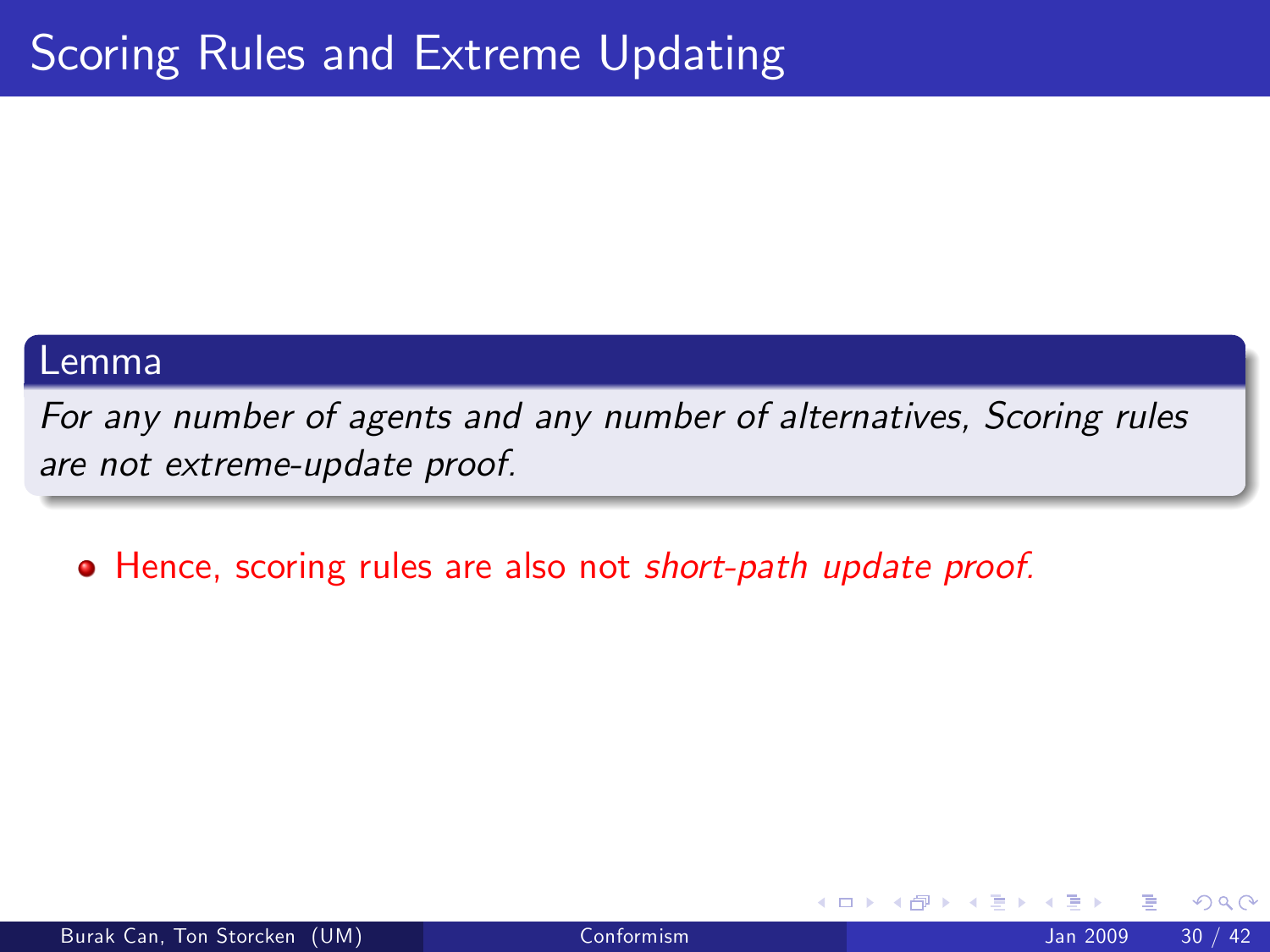4 0 8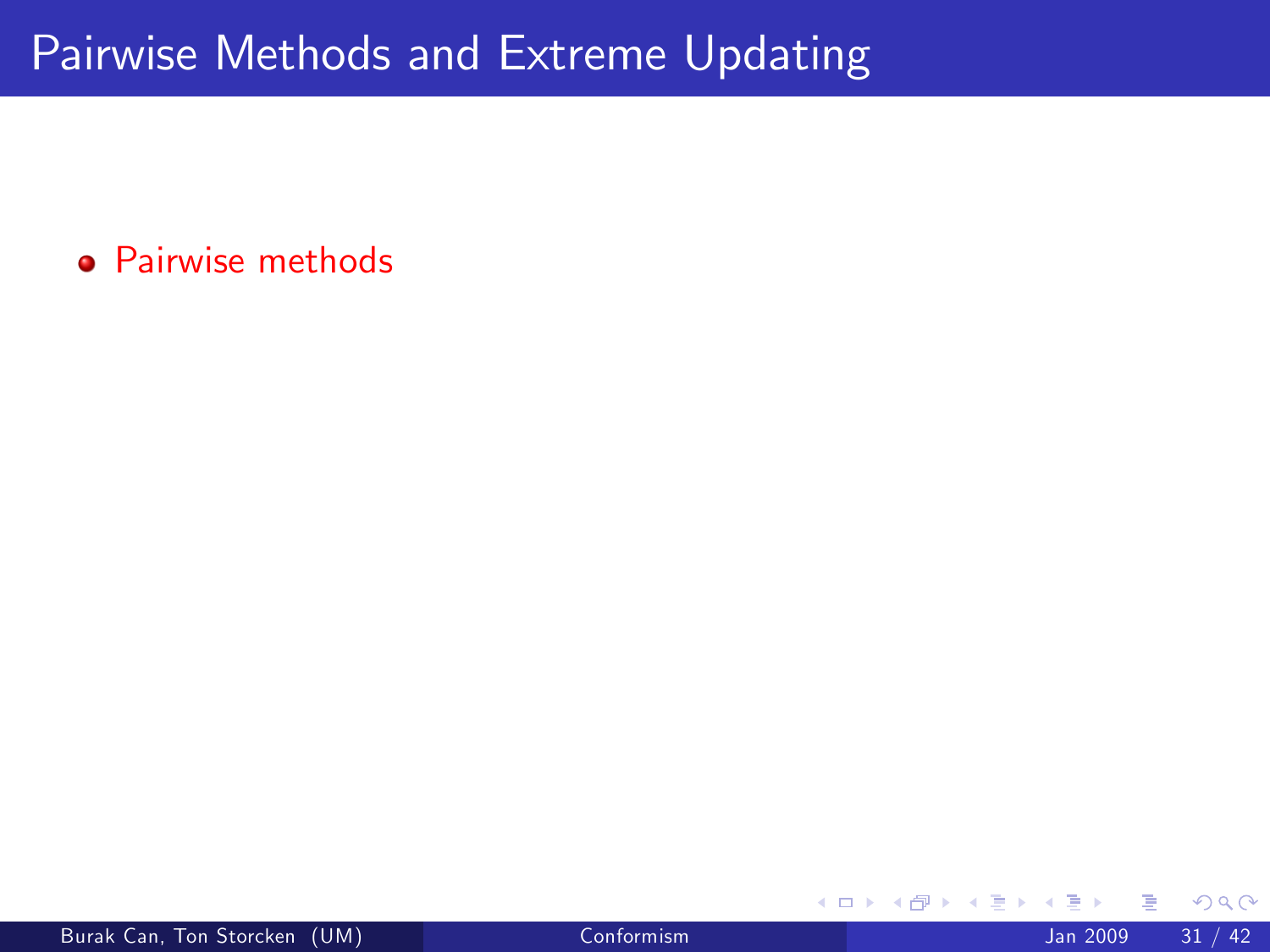• Convex images property

4 0 8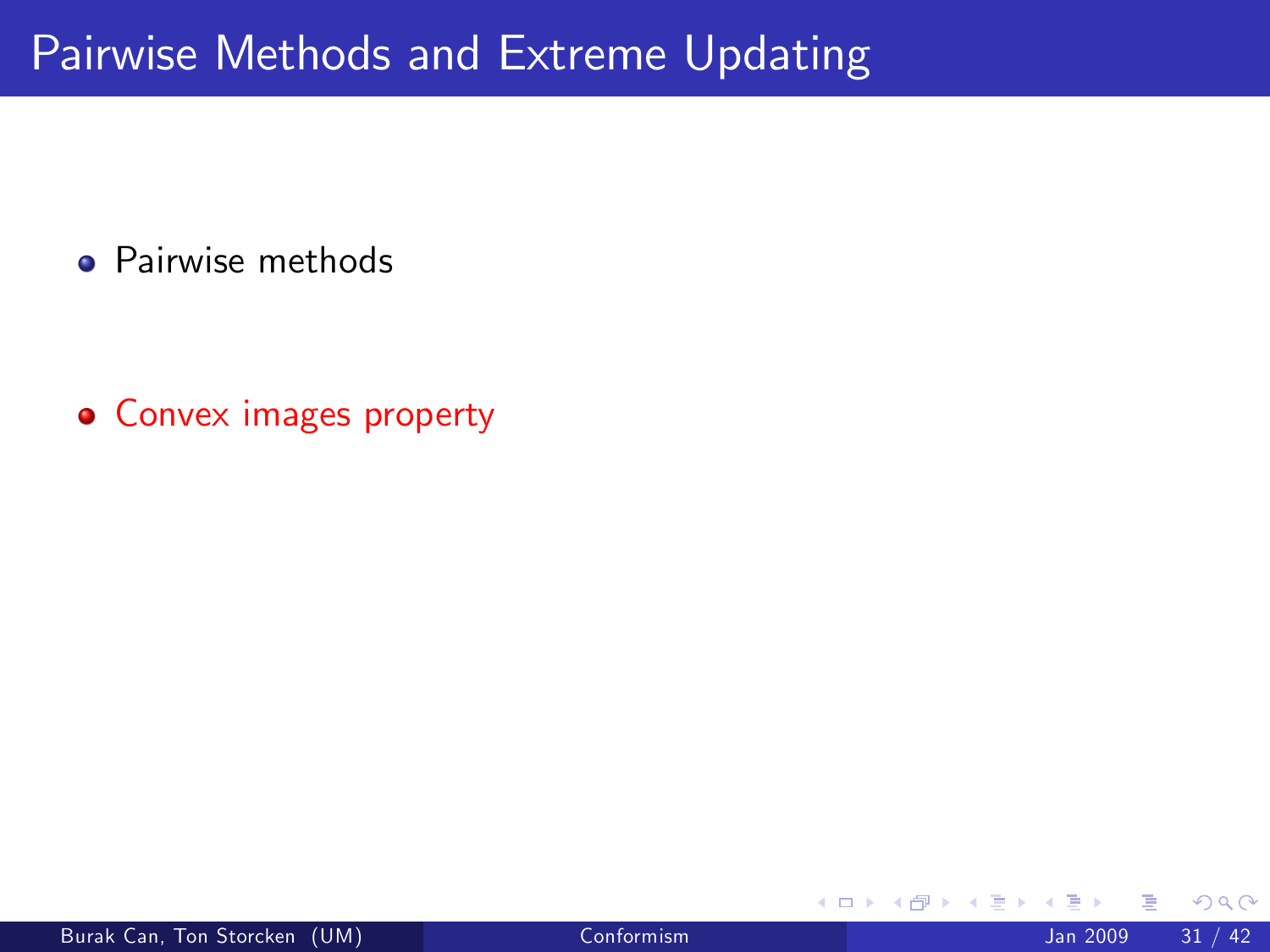• Convex images property

Condorcet property

 $\leftarrow$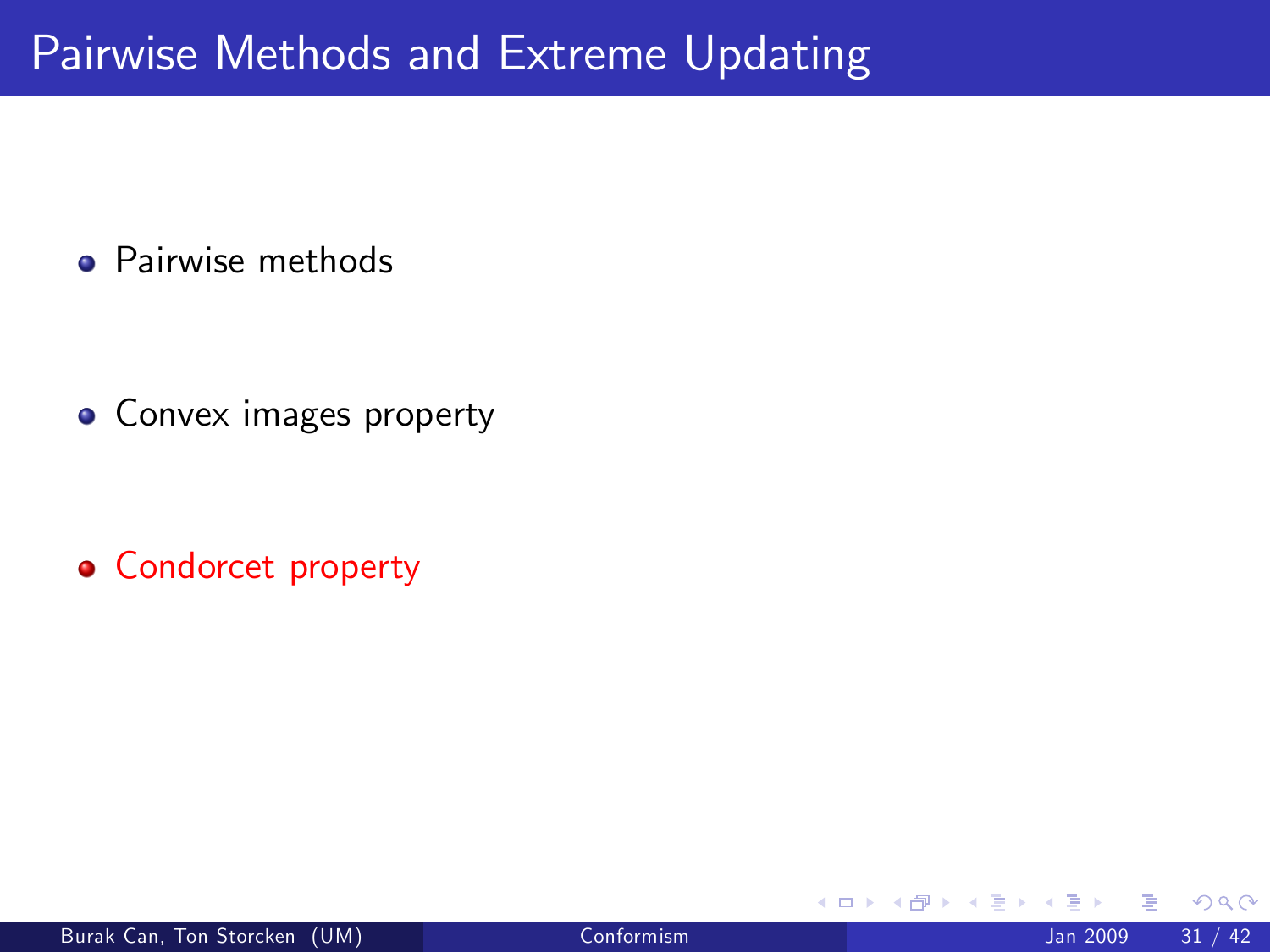• Convex images property

• Condorcet property

**• Neutrality** 

 $\leftarrow$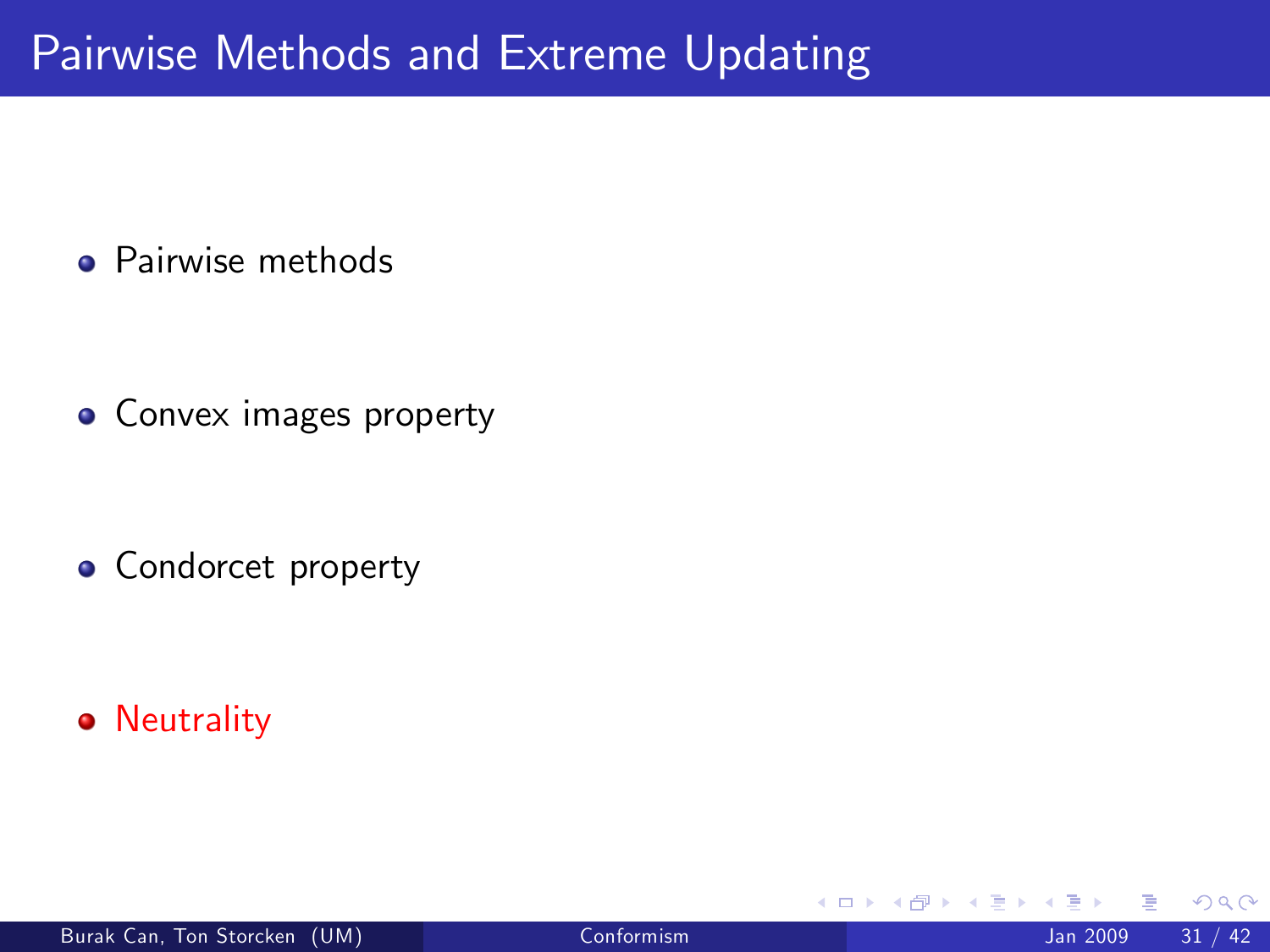Among Pairwise Condorcet methods that satisfy neutrality and convex images property, no extreme-update proof rule exists.

4 0 8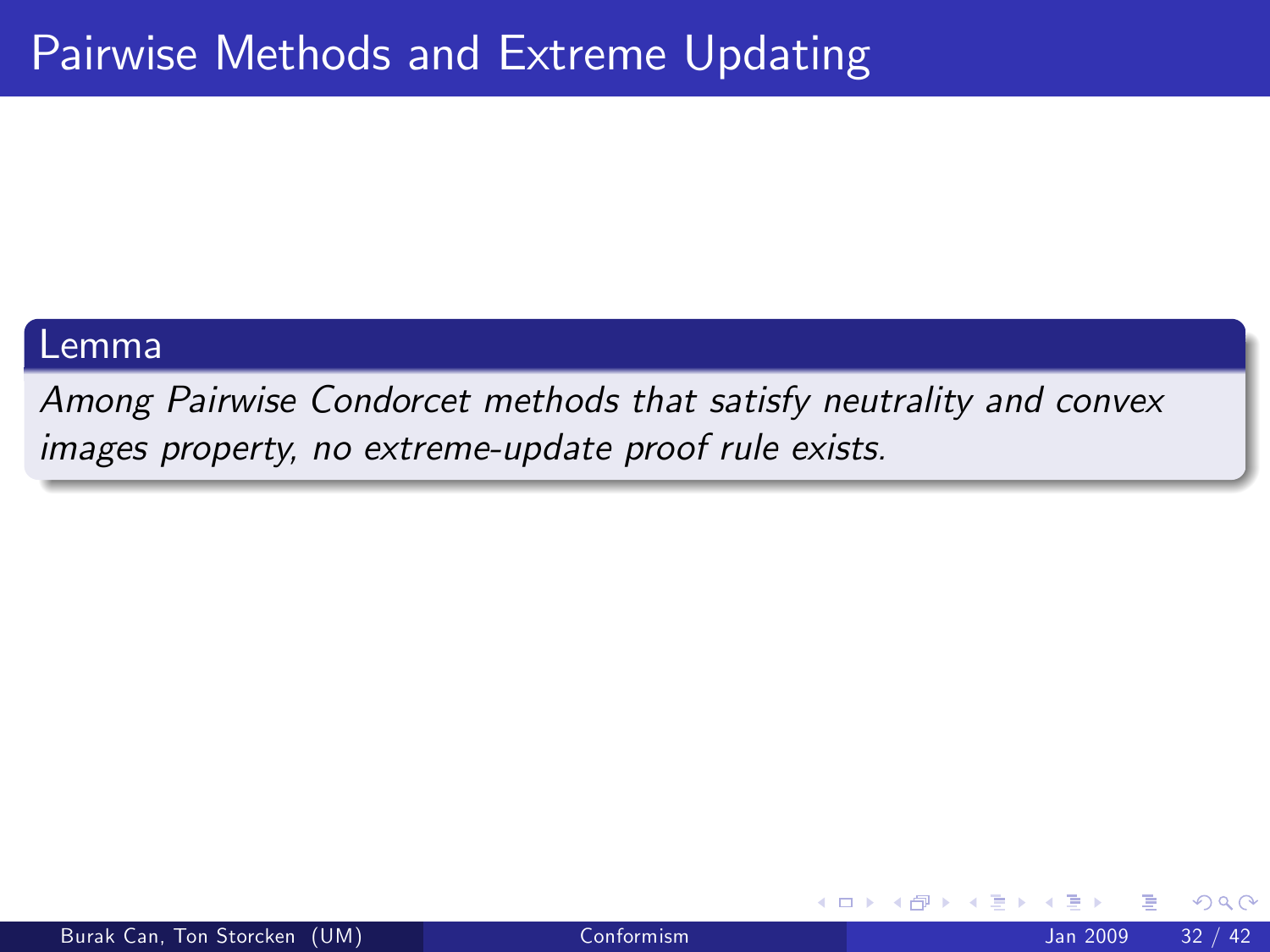Among Pairwise Condorcet methods that satisfy neutrality and convex images property, no extreme-update proof rule exists.

• The proof of the lemma covers all cases except for the cases  $n = 2$ and  $n = 4$ .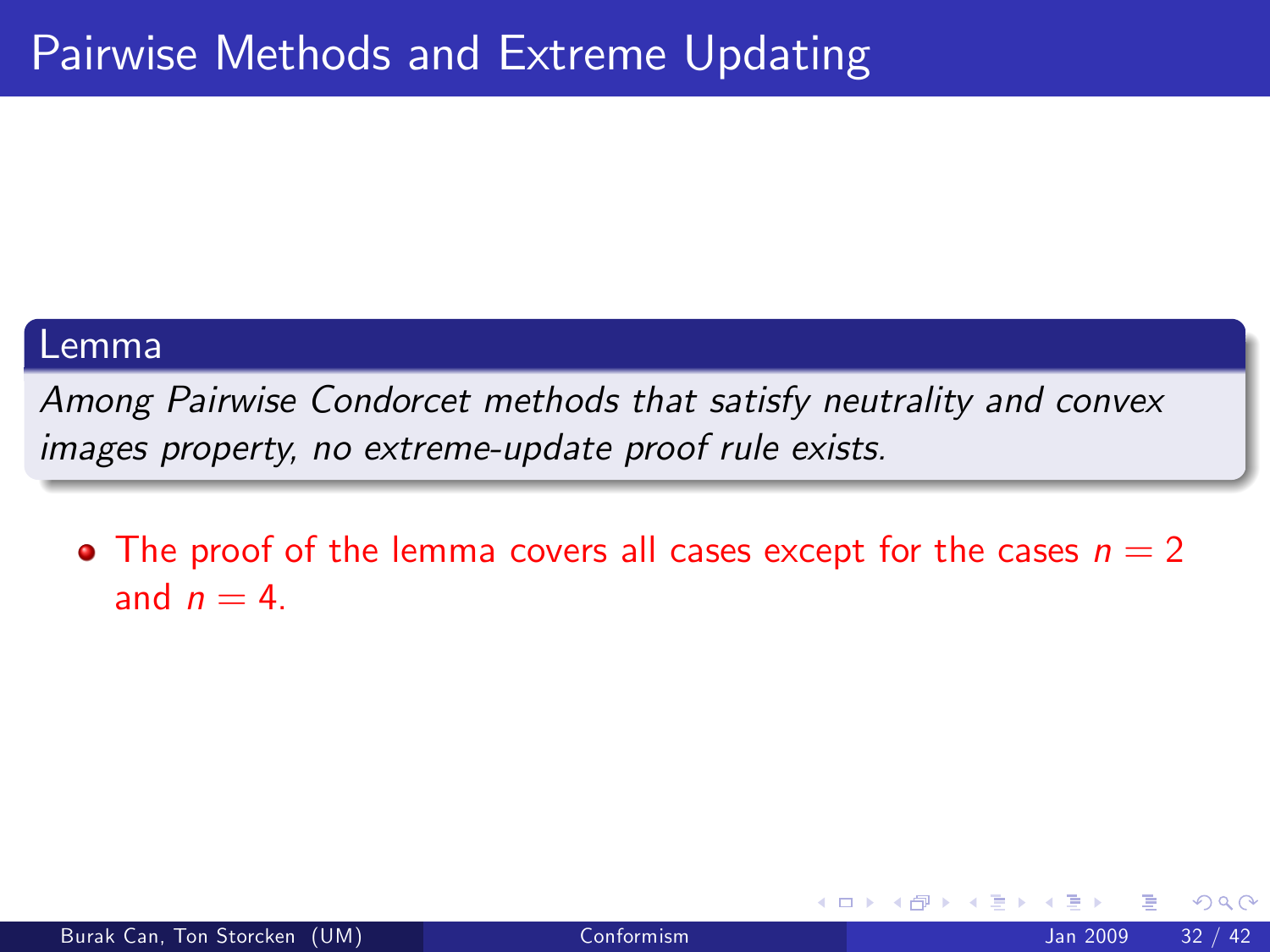The Kemeny-Young method is short-path update proof.

• Hence, the method is also extreme update proof.

4 0 8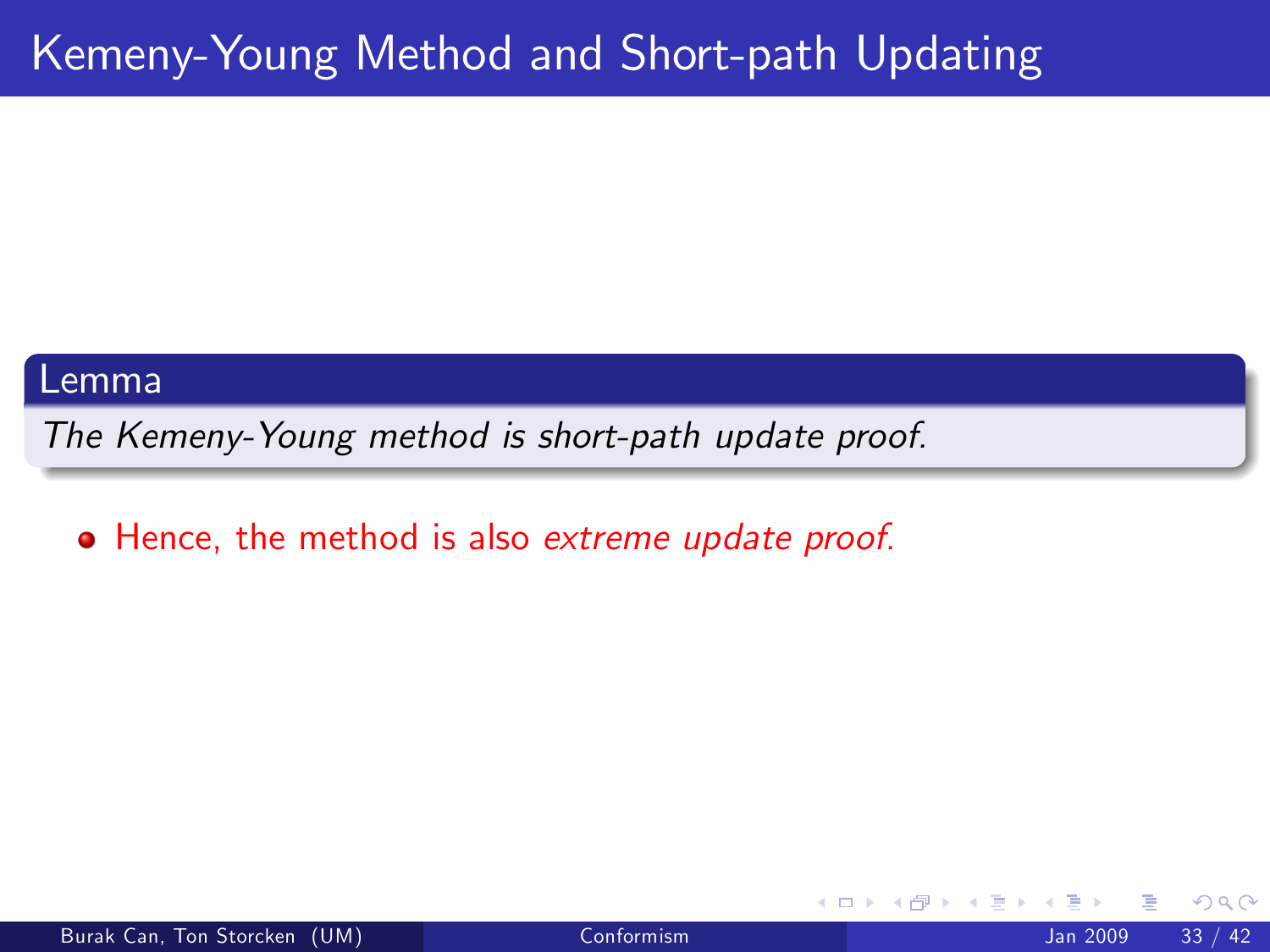Let p and q be profiles in  $L^N$ . Let  $R \in \varphi_K(p)$ . For all  $i \in N$  let  $R \cap p(i) \subseteq q(i)$ . Then  $\varphi_K(q) \subseteq \varphi_K(p)$ . (i.e. when q is a short-path update of p towards R.)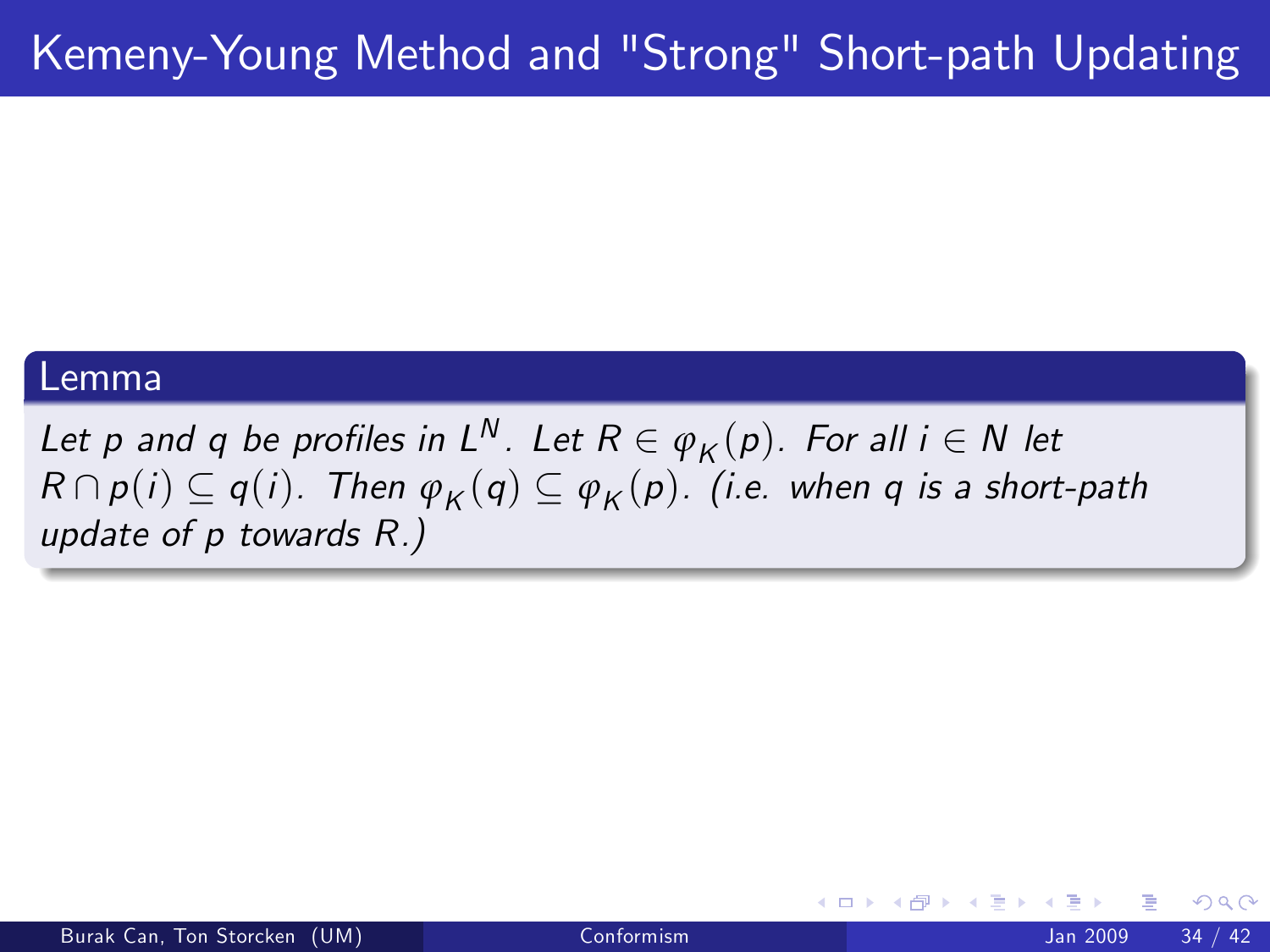## Characterization of Kemeny Young Method

**• Pareto Optimality** 

4 0 8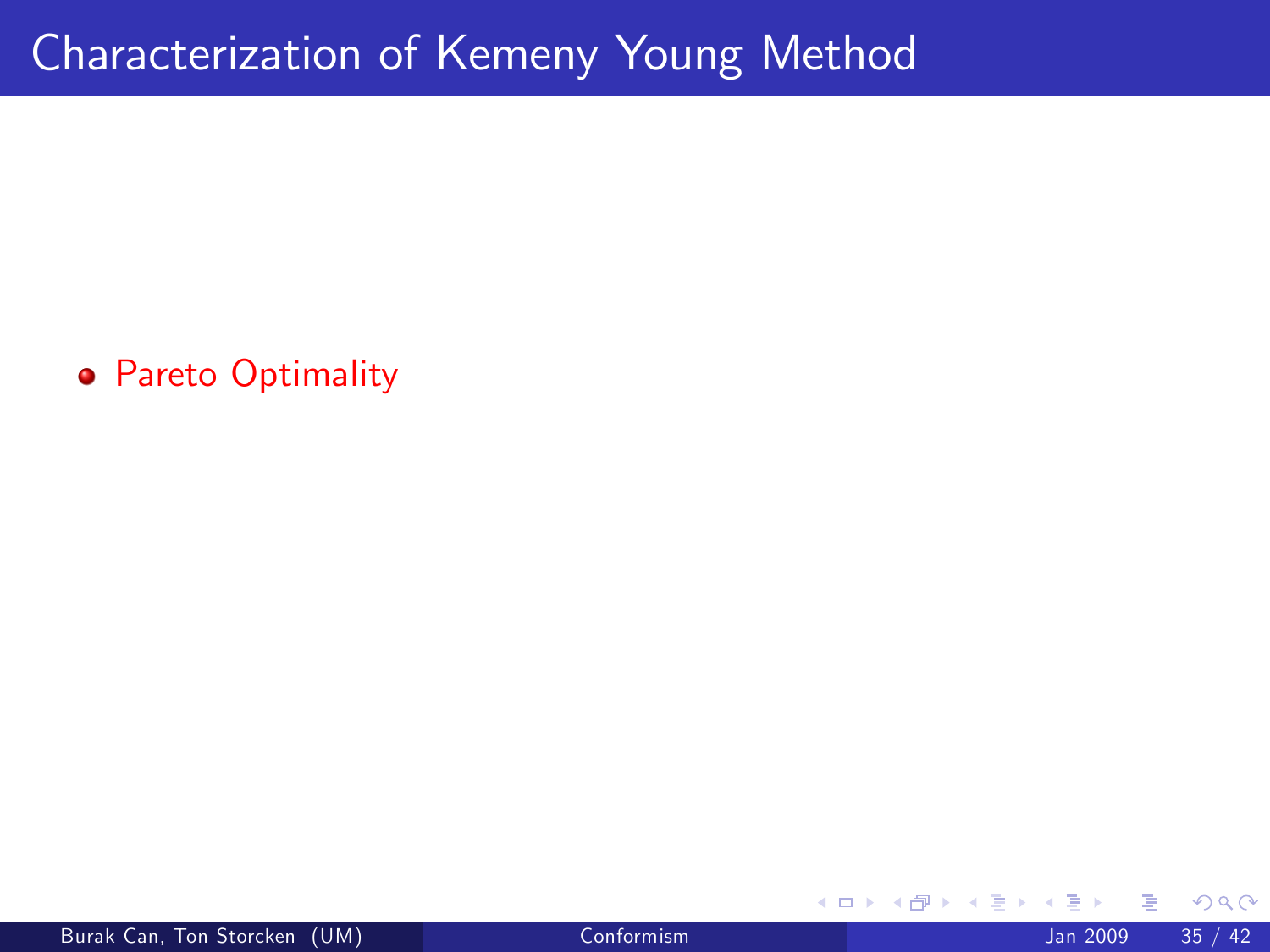- **•** Pareto Optimality
- **Consistency**

 $QQ$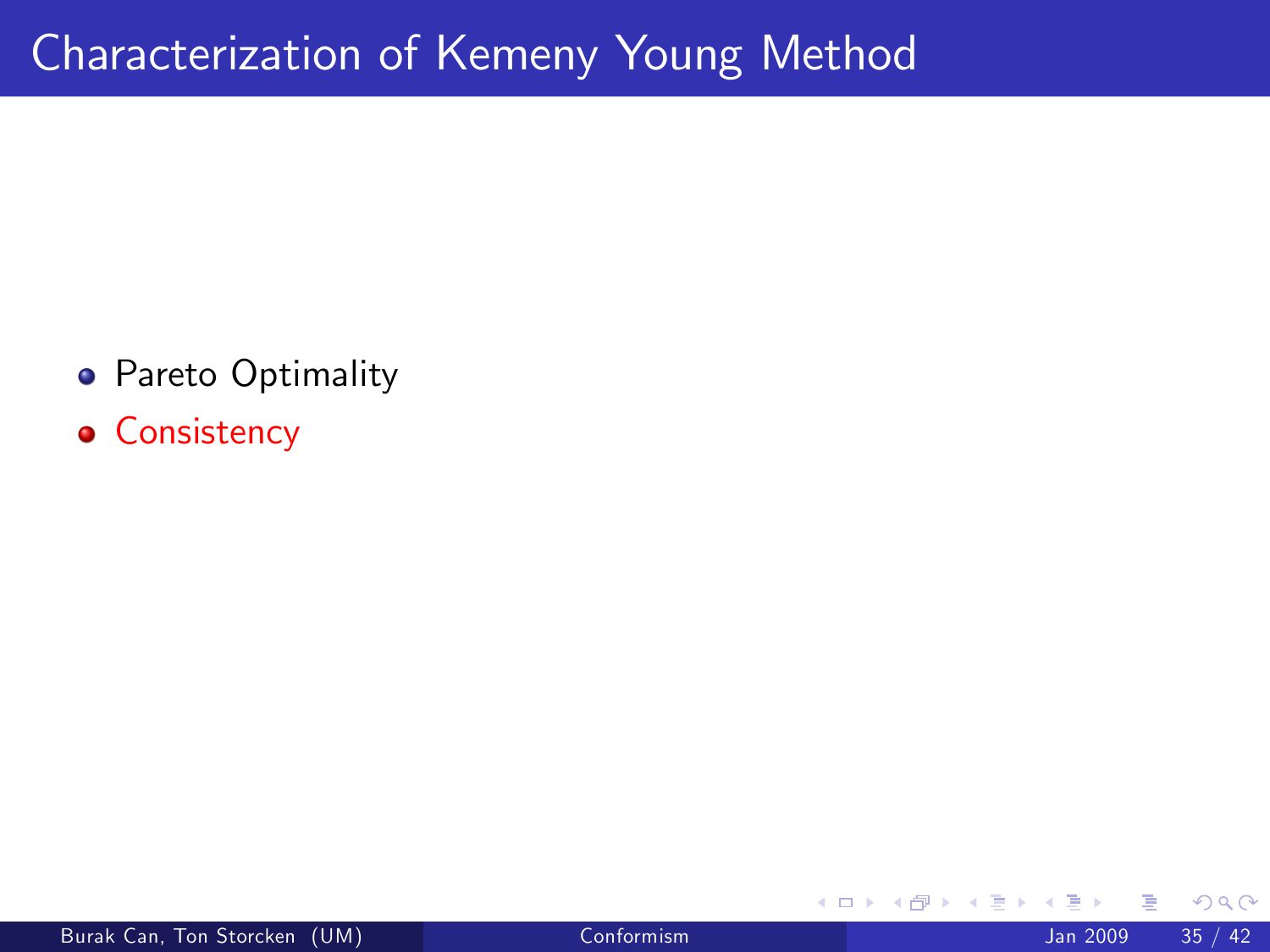- **•** Pareto Optimality
- **•** Consistency
- **•** Neutrality

 $QQ$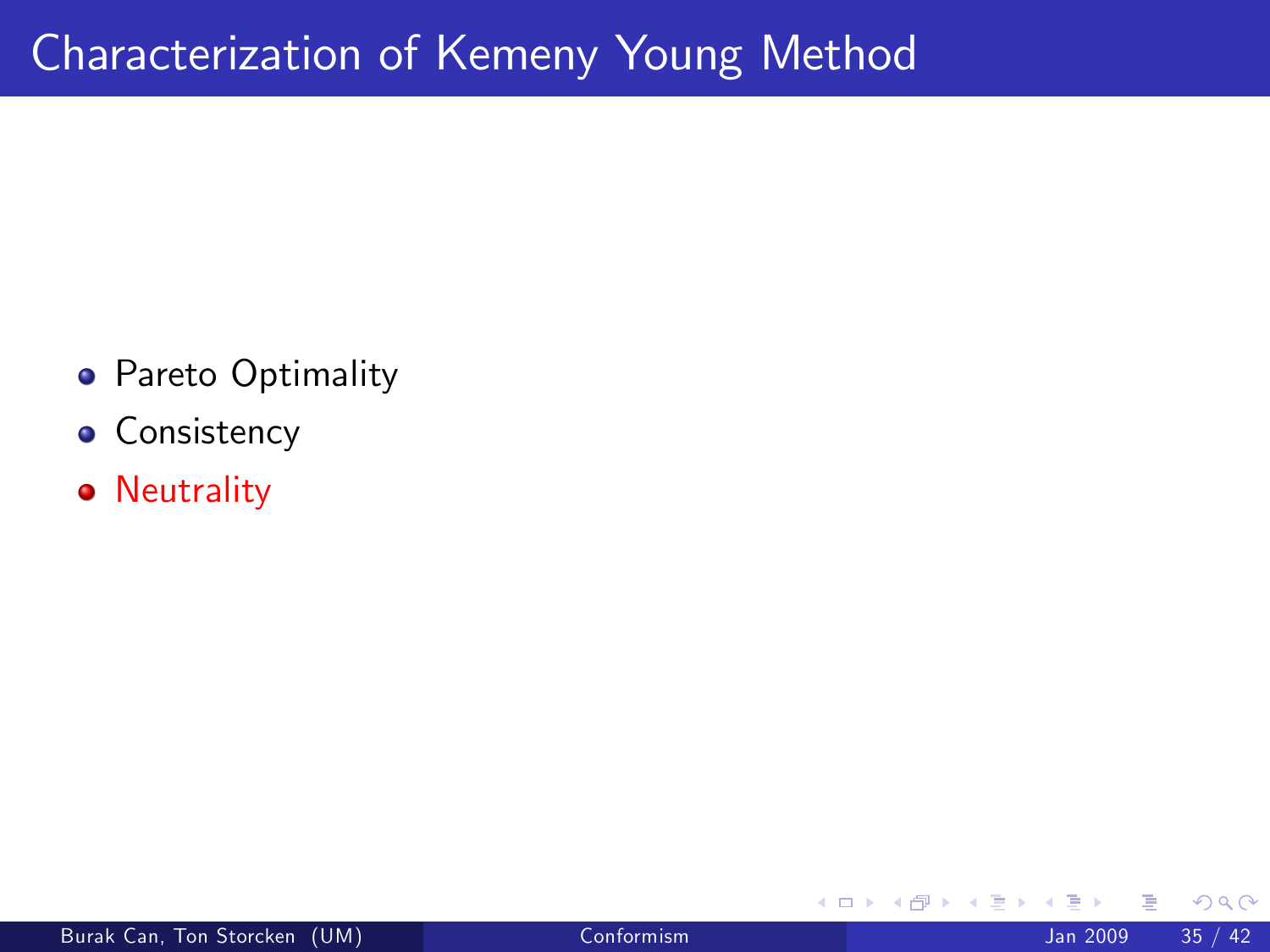- **•** Pareto Optimality
- **Consistency**
- **•** Neutrality
- Short-path update proofness (Pairwise Monotonicity)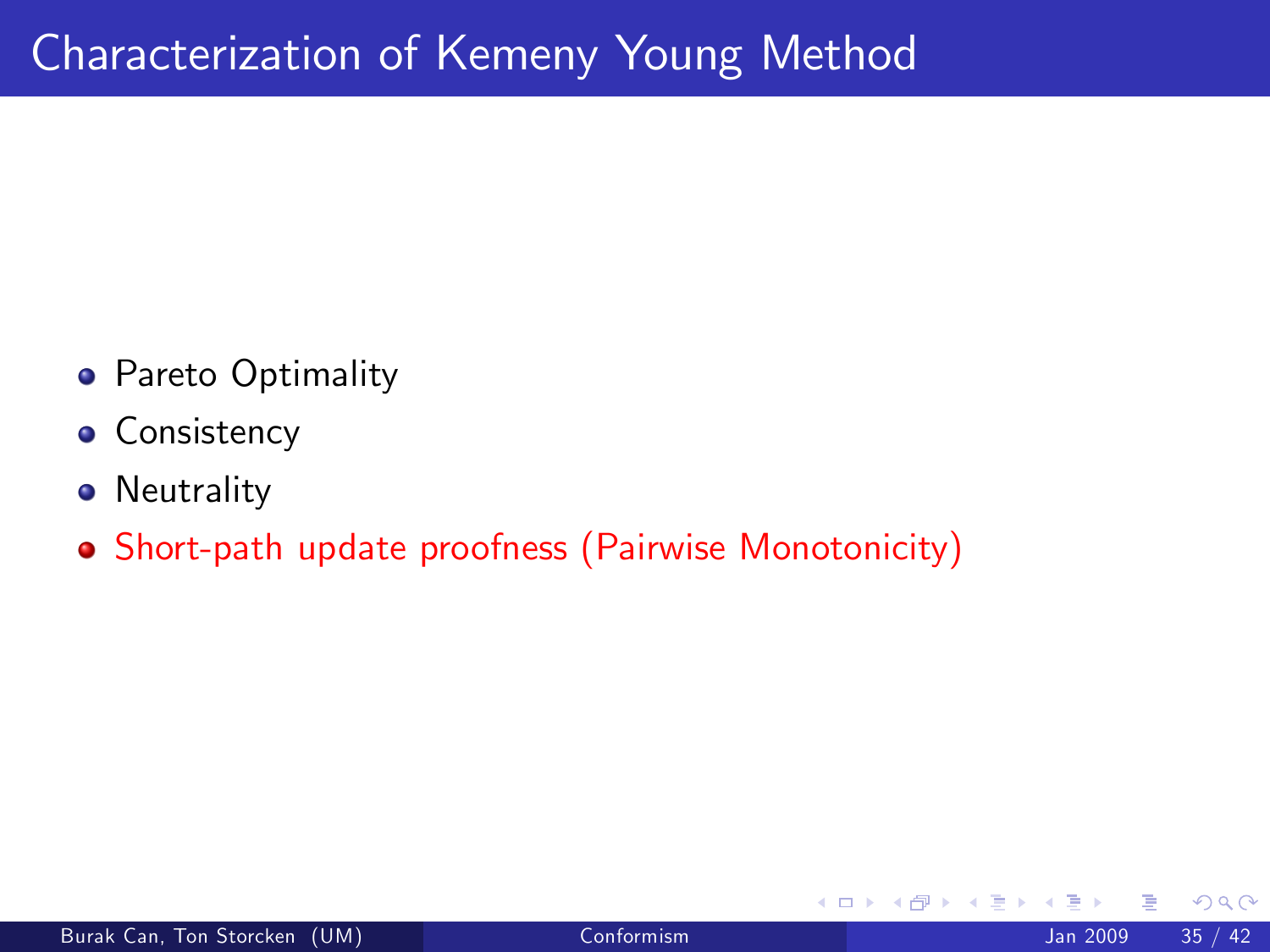### Theorem

A rule is Pareto optimal, Consistent, Neutral and Monotone if and only if it is the Kemeny-Young Method

4 0 8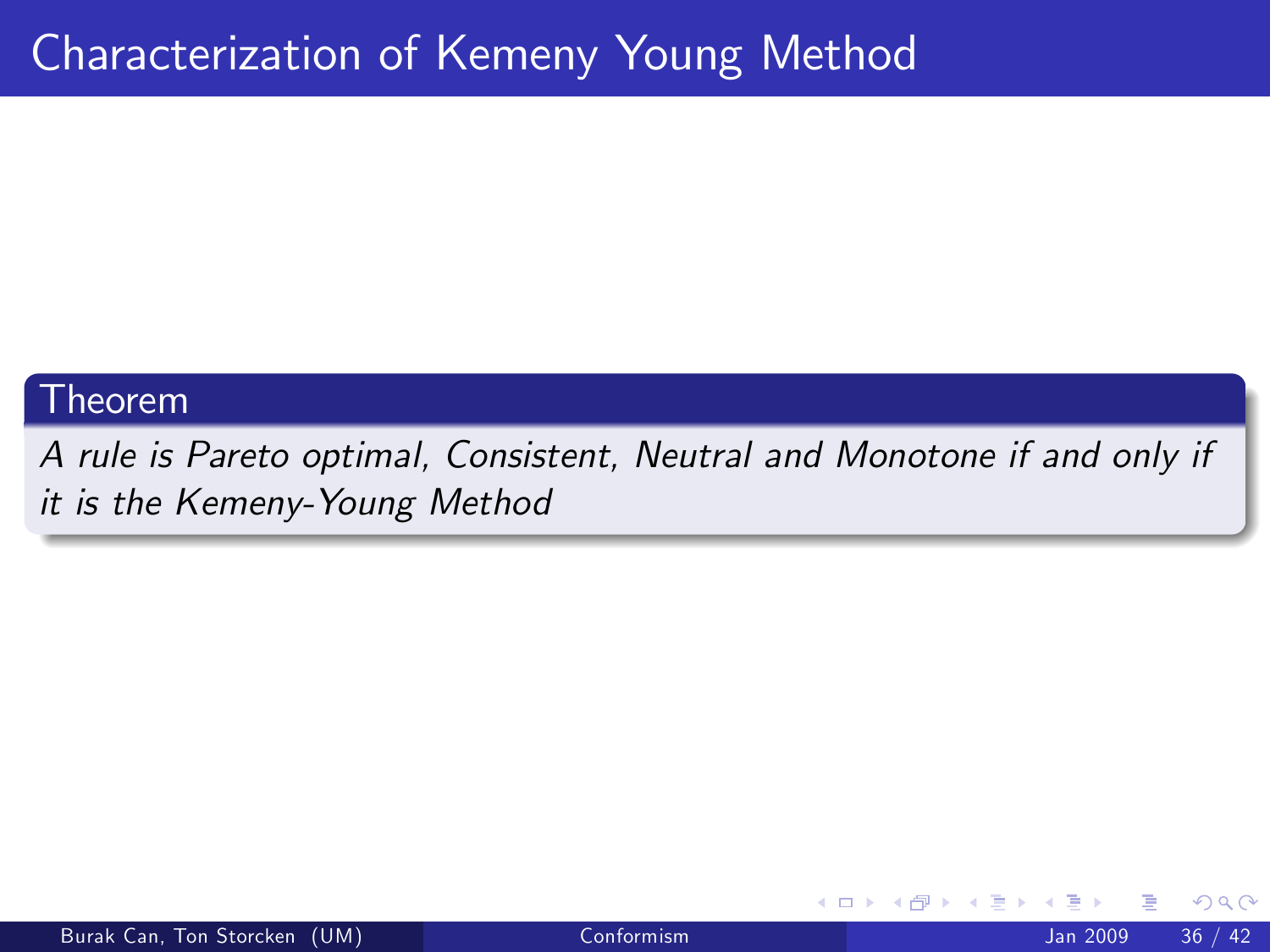• So conformism may lead to changes in the society's representative agent.

4 日下

 $\rightarrow$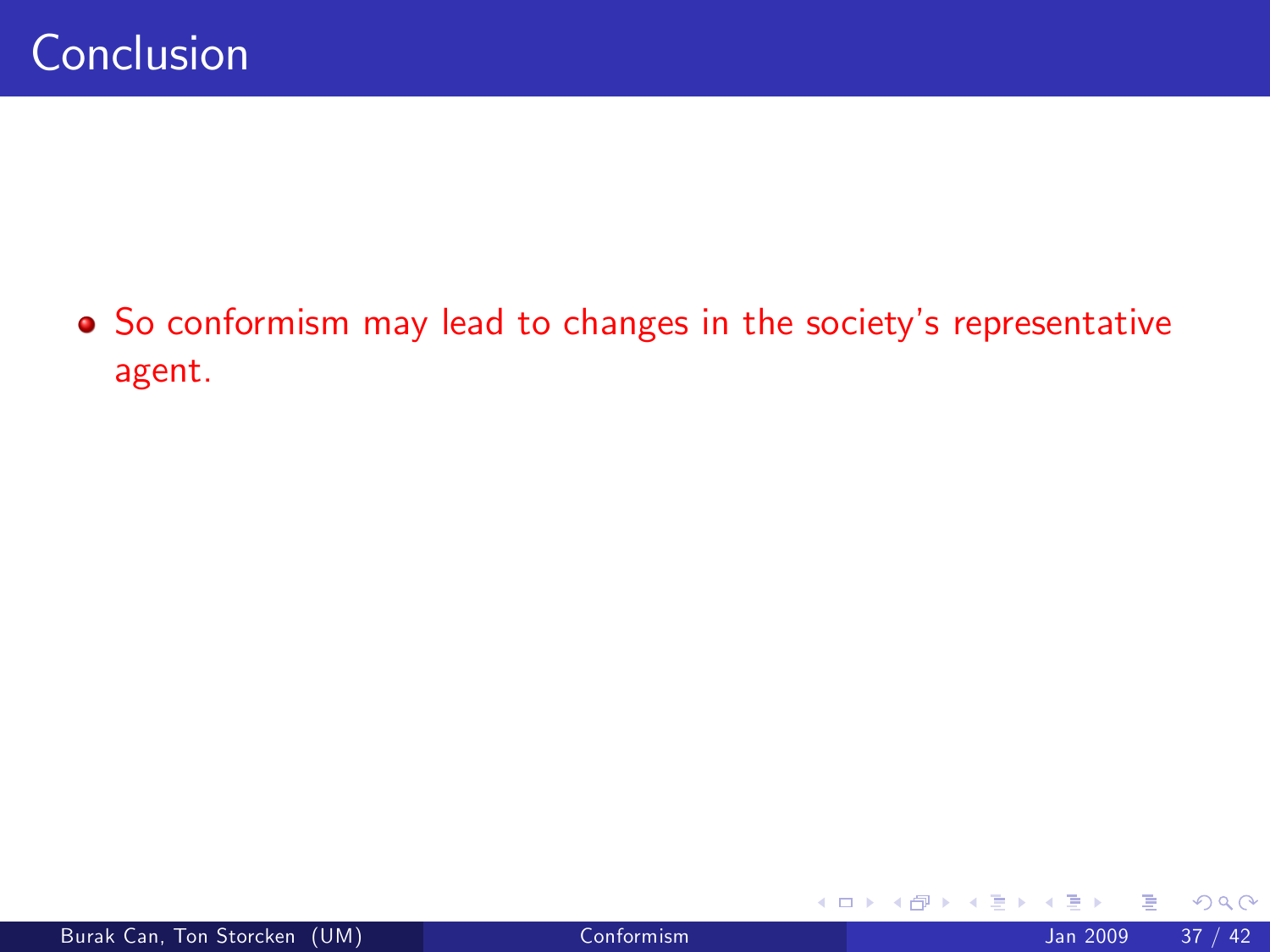- So conformism may lead to changes in the society's representative agent.
- Even if conformism is extreme (in extreme update sense), many rules fail to keep the representative agent unchanged.

4 0 8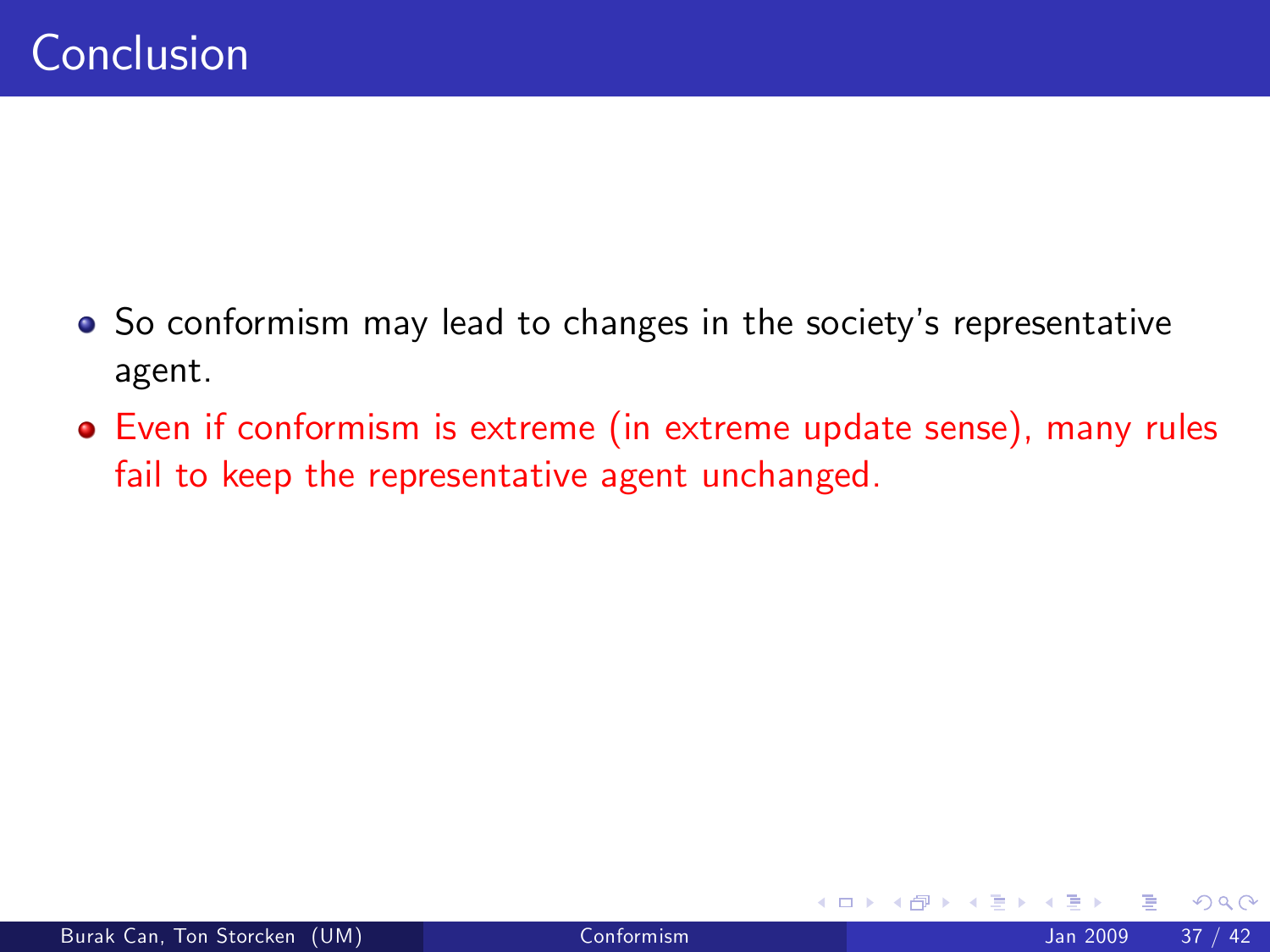- So conformism may lead to changes in the society's representative agent.
- Even if conformism is extreme (in extreme update sense), many rules fail to keep the representative agent unchanged.
- Things can get very unpredictable as seen in the example in the beginning, where the worst alternative eventually becomes a best alternative as the society changes.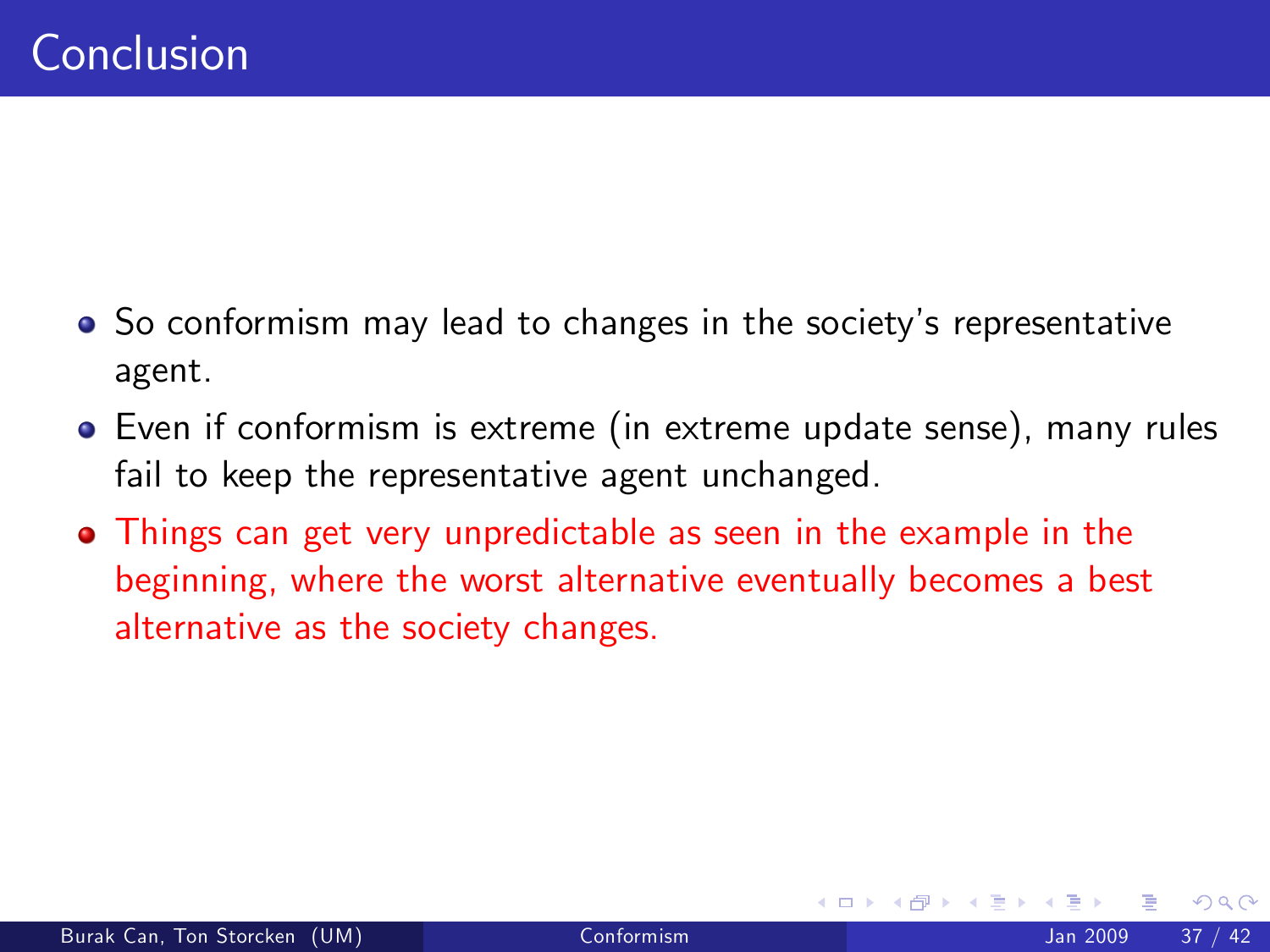Which rules are short-path update proof?

 $\leftarrow$   $\Box$ 

×

- 6

э.  $\rightarrow$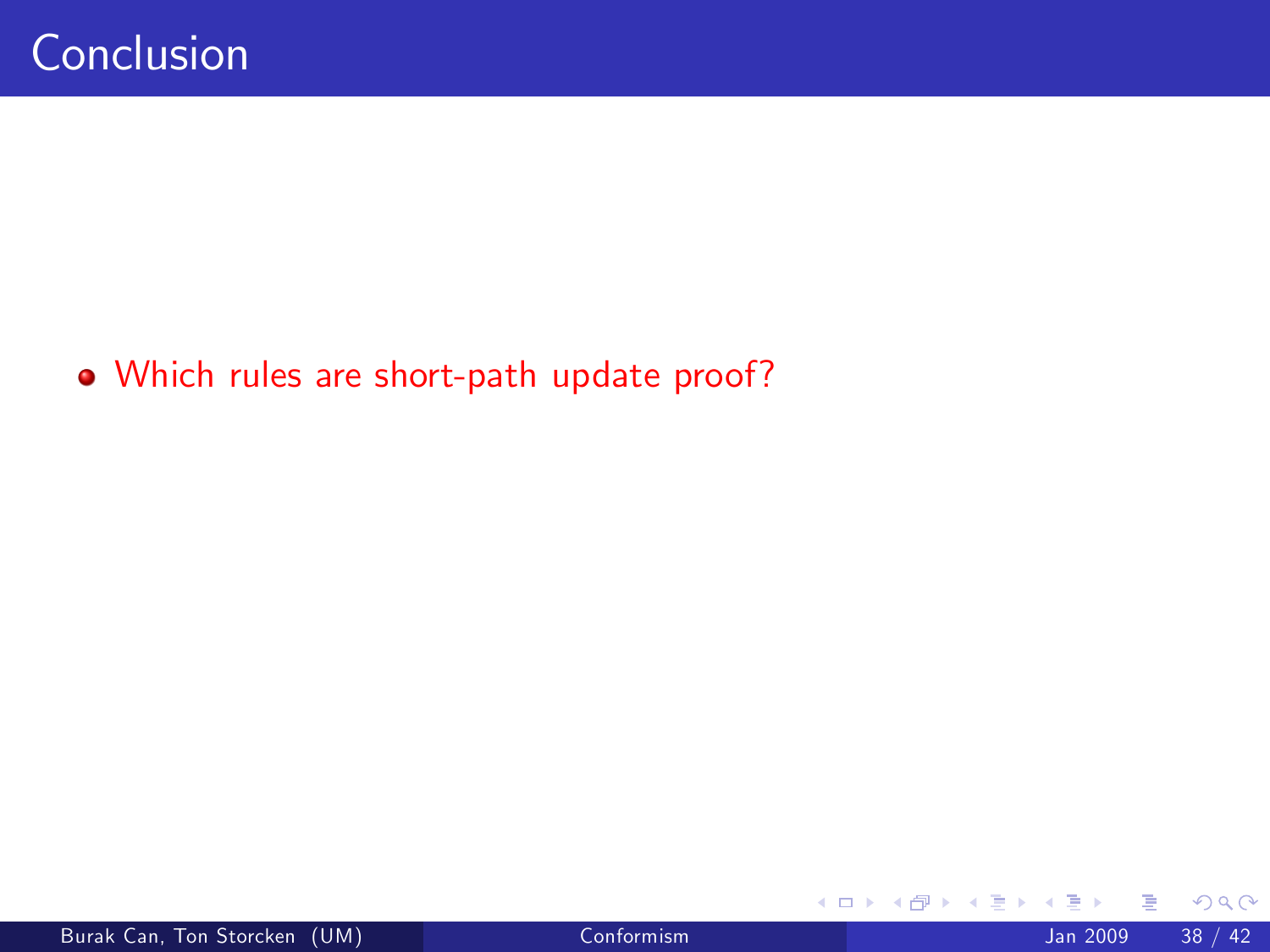- Which rules are short-path update proof?
- So far only Kemeny-Young method.

4 0 8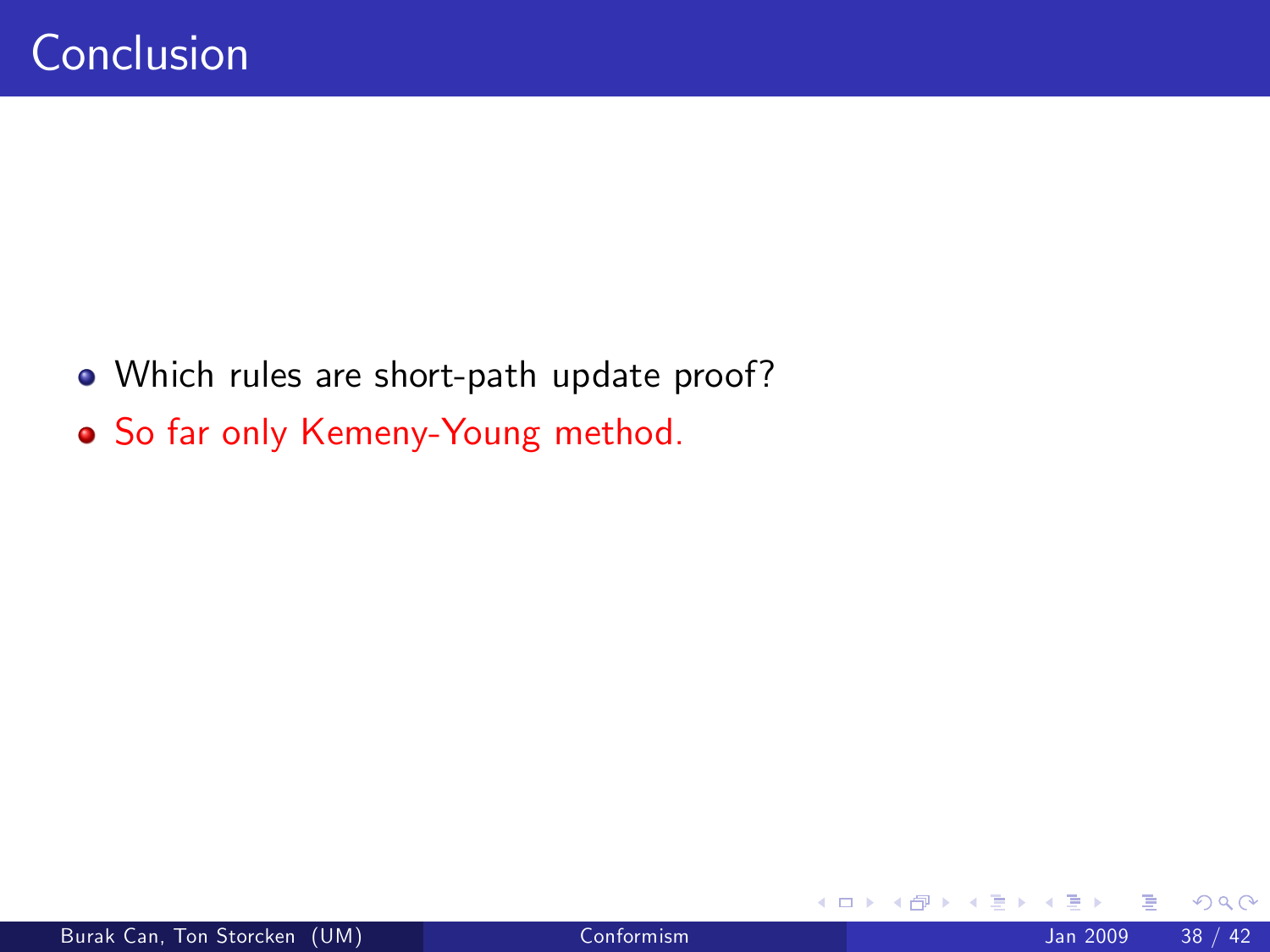- Which rules are short-path update proof?
- So far only Kemeny-Young method.
- How about other metric-distances?

4 0 8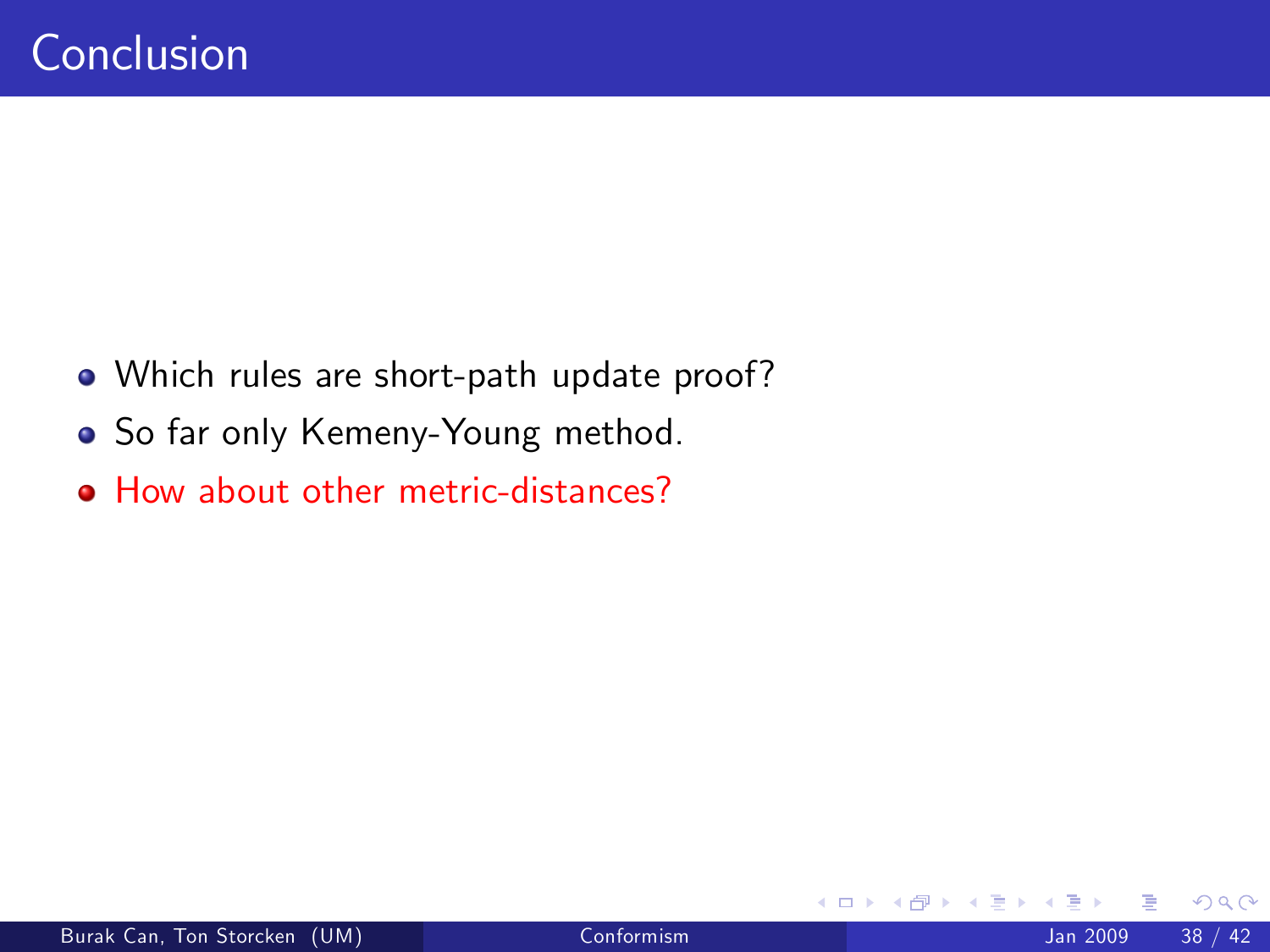- Which rules are short-path update proof?
- So far only Kemeny-Young method.
- How about other metric-distances?
- How about other lattice structures on preferences?

 $\leftarrow$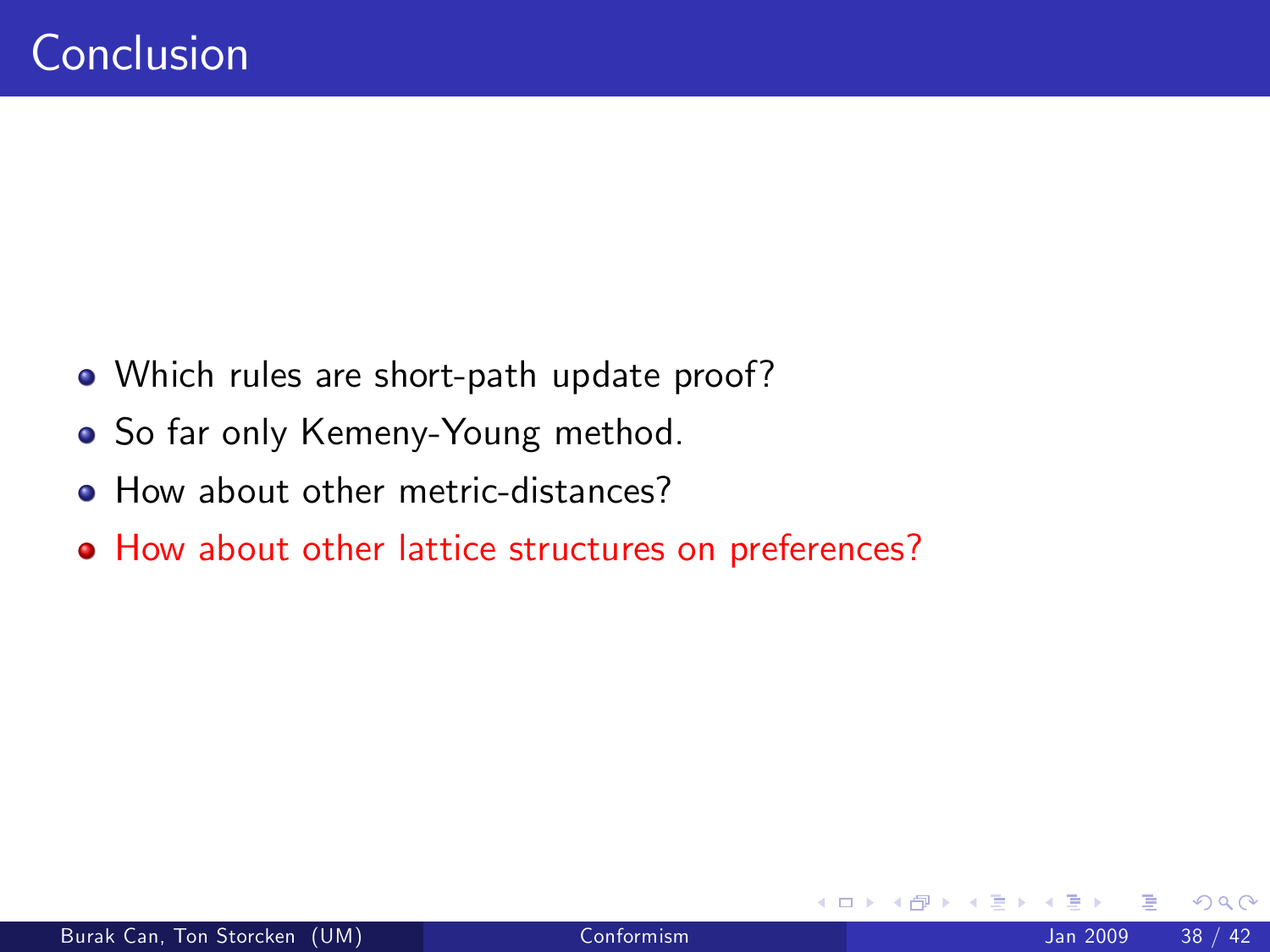Thank you!

Þ GH 1911 ×

**K ロ ト K 伊 ト K**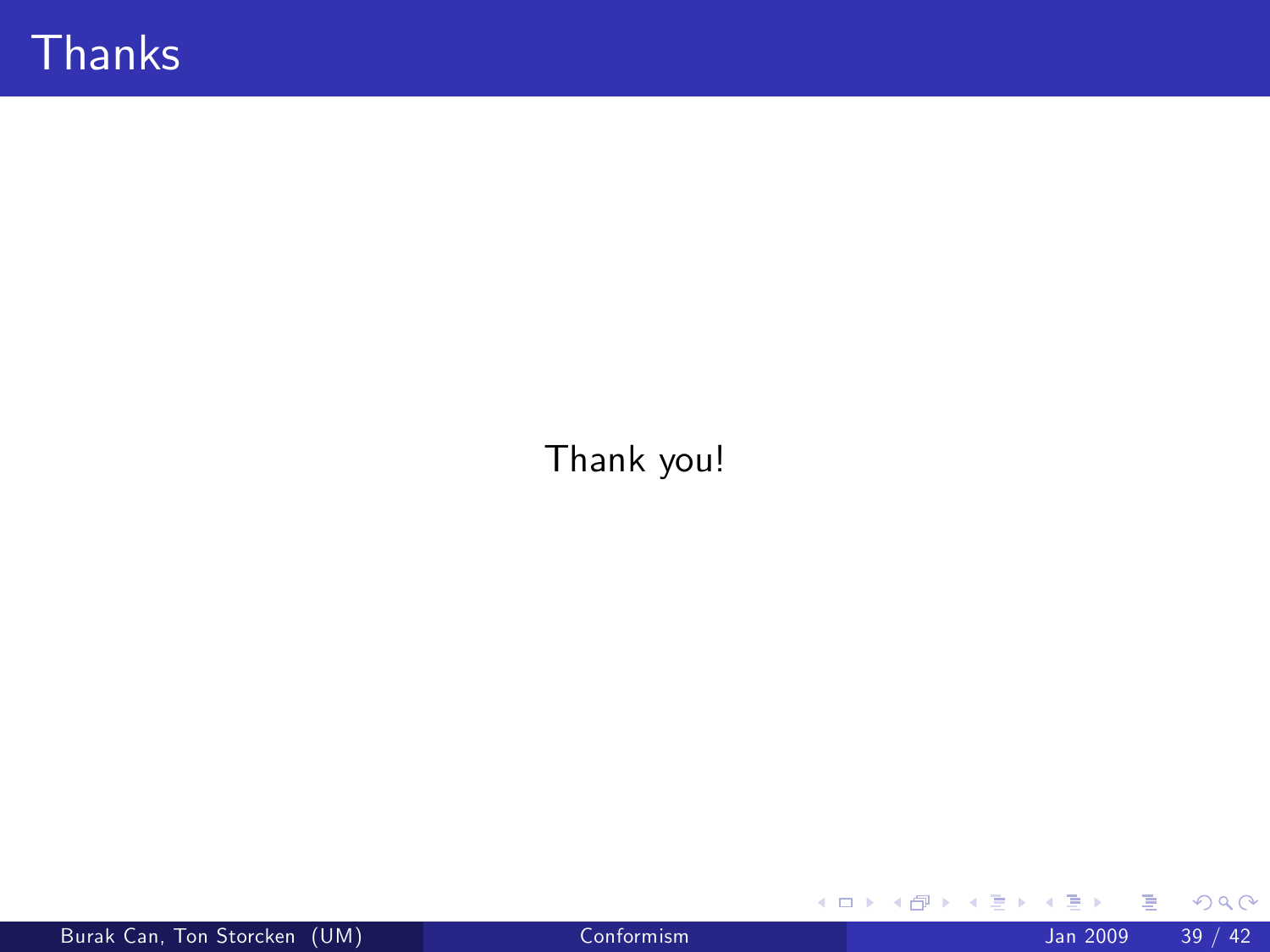Anonymity, neutrality, Pareto-optimality, convexity, cancellation and monotonicity are not consistent.

4 0 8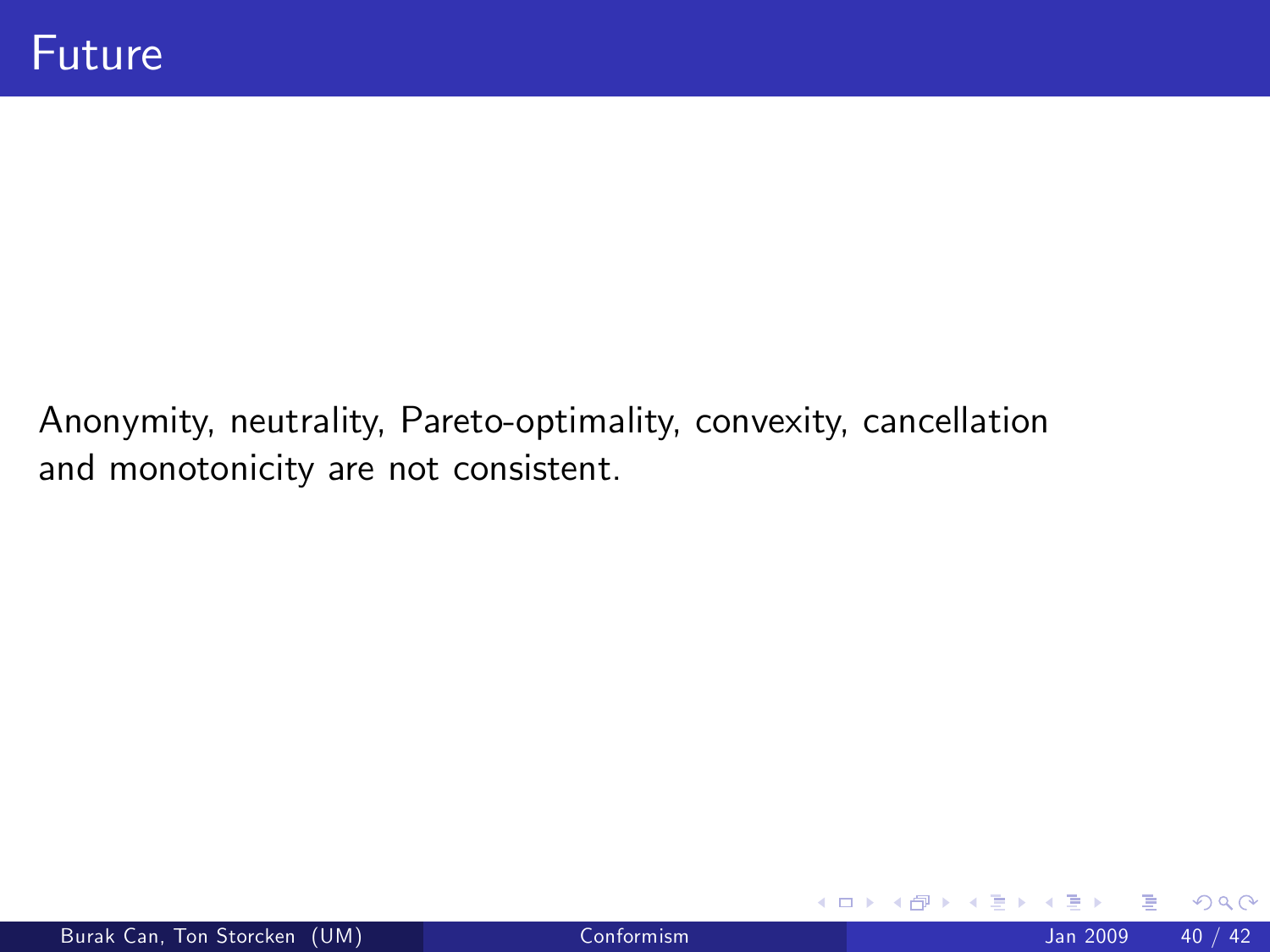Anonymity, neutrality, Pareto-optimality, convexity, consistency and monotonicity are not consistent.

4 0 8